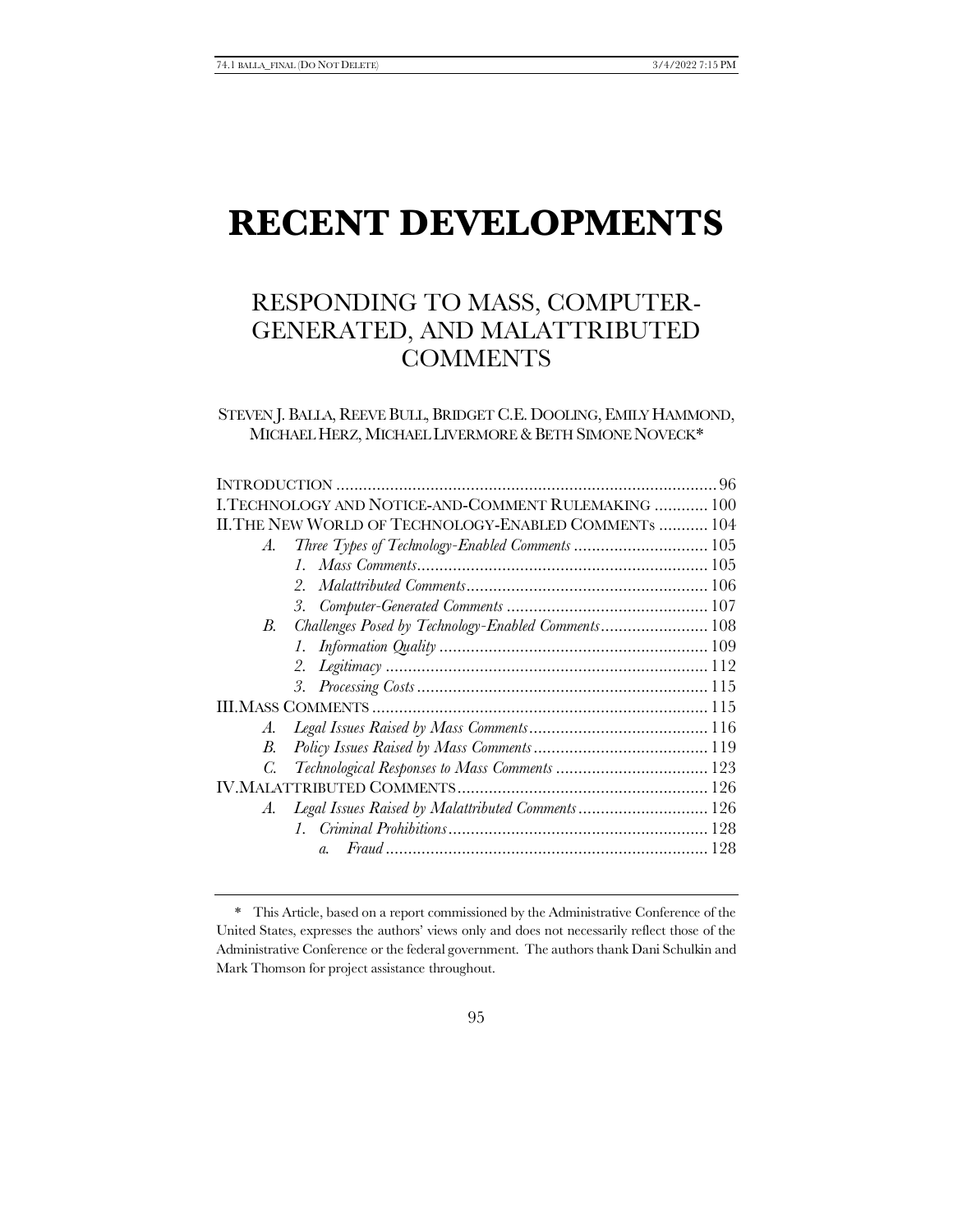|            | 2.                                                                        |  |
|------------|---------------------------------------------------------------------------|--|
|            | An Obligation to Accept and Consider Malattributed<br>$\mathfrak{a}$ .    |  |
|            |                                                                           |  |
|            | An Obligation to "Cleanse" the Docket of Malattributed<br>b.              |  |
|            |                                                                           |  |
|            | Agency Reliance on Malattributed Comments 137<br>$\mathcal{C}$ .          |  |
| <i>B</i> . | Policy Issues Raised By Malattributed Comments  137                       |  |
|            |                                                                           |  |
|            | $\overline{a}$ .                                                          |  |
|            | The Weight of Public Support or Opposition to the Proposed Rule 140<br>b. |  |
|            | $2^{+}$                                                                   |  |
|            | 3.                                                                        |  |
| C.         | Technological Responses to Malattributed Comments  142                    |  |
|            |                                                                           |  |
| А.         | Legal Issues Raised by Computer-Generated Comments 143                    |  |
| B.         | Policy and Technical Issues Raised by Computer-Generated Comments 145     |  |
|            | $l_{\rm{c}}$                                                              |  |
|            | $2^{\circ}$                                                               |  |
|            | VI. INNOVATIONS TO ENHANCE PARTICIPATION AND COMMENTING . 149             |  |
| A.         | Summarization Technologies and Enhancing the Value of Public              |  |
|            |                                                                           |  |
| В.         |                                                                           |  |
|            |                                                                           |  |

#### <span id="page-1-0"></span>**INTRODUCTION**

A number of technological and political forces have transformed the once staid and insider dominated notice-and-comment process into a forum for large scale, sometimes messy, participation in regulatory decisionmaking. It is not unheard of for agencies to receive millions of comments on rulemakings; often these comments are received as part of organized mass comment campaigns.1 In some rulemakings, questions have been raised about whether public comments were submitted under false names,<sup>2</sup> or were

<sup>1</sup>*. See* Steven J. Balla, Alexander R. Beck, Elizabeth Meehan & Aryamala Prasad, *Lost in the Flood?: Agency Responsiveness to Mass Comment Campaigns in Administrative Rulemaking*, REGUL. & GOVERNANCE, May 2020, at 1 (exploring 1,049 mass comment campaigns occurring during twenty-two Environmental Protection Agency (EPA) rulemakings from 2012 to 2017); Rachel Augustine Potter, *More than Spam?: Lobbying the EPA Through Public Comment Campaigns*, BROOKINGS INST. (Nov. 19, 2017), https://www.brookings.edu/research/more-than-spamlobbying-the-epa-through-public-comment-campaigns/.

<sup>2.</sup> In this paper, we refer to comments submitted under false names as "malattributed"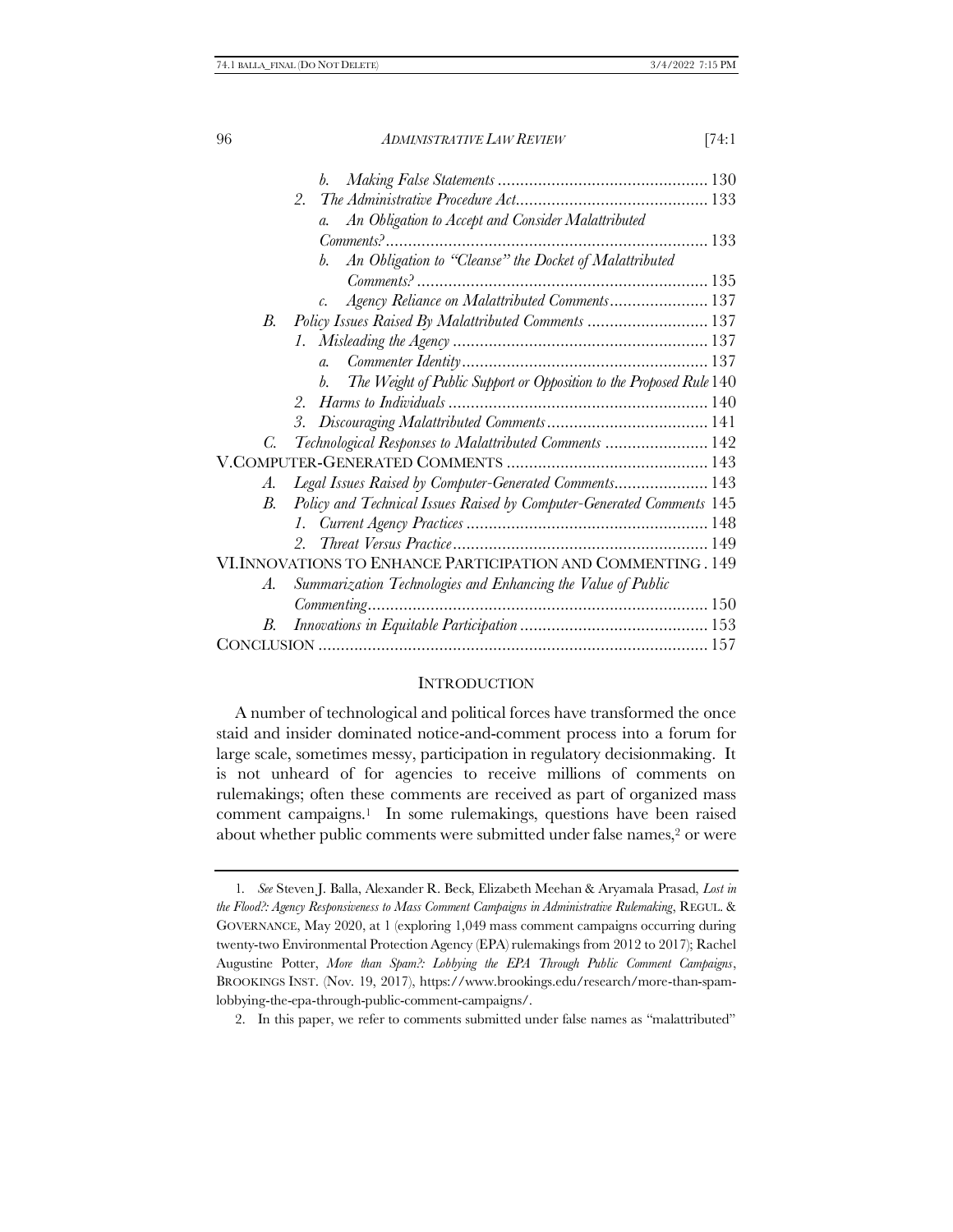<span id="page-2-1"></span>automatically generated by computer "bot" programs.<sup>3</sup>

<span id="page-2-2"></span><span id="page-2-0"></span>The Federal Communications Commission's (FCC's) "Restoring Internet Freedom" (i.e., net neutrality) rulemaking perhaps best illustrates the new challenges posed to the notice-and-comment process. That proposed rule attracted a record number of public comments: almost twenty-two million by the official close of the comment period, with another three million arriving after the fact.<sup>4</sup> Although about six percent of the comments were unique, the rest were submitted multiple times, in some cases hundreds of thousands of times.5 On nine different occasions, more than seventy-five thousand comments were entered into the docket at the very same second.<sup>6</sup> The submissions "included comments from stolen email addresses, defunct email accounts and people who unwittingly gave permission for their comments to be posted."7 A consulting firm later determined that about a

3*. Fake It Till They Make It: How Bad Actors Use Astroturfing to Manipulate Regulators, Disenfranchise Consumers, and Subvert the Rulemaking Process: Hearing Before the H. Fin. Servs. Comm.*, 116th Cong. 1–2, 5, 13 (2020) [hereinafter *Fake It Till They Make It*].

4. In 2015, the Federal Communications Commission (FCC) issued its "net neutrality" rule, prohibiting broadband Internet providers from blocking, degrading, or interfering with Internet traffic. Protecting and Promoting the Open Internet, 80 Fed. Reg. 19,737, 19,739– 40 (June 12, 2015) (codified at 47 C.F.R. pts. 1, 8, 20). The rule was upheld in *United States Telecom Ass'n v. FCC*. U.S. Telecom Ass'n v. FCC, 825 F.3d 674, 689 (D.C. Cir. 2016). In 2017, the FCC proposed repealing the 2015 rule. *Restoring Internet Freedom*, Notice of Proposed Rulemaking, 32 FCC Rcd. 4434 (2017). The Notice of Proposed Rulemaking was released in May and published in the *Federal Register* in June. 82 Fed. Reg. 25,568 (June 2, 2017). The Final Rule was promulgated in early January 2018. Restoring Internet Freedom, 83 Fed. Reg. 7852 (Feb. 22, 2018) (codified at 47 C.F.R. pts. 1, 8, 20). For information on the comments, see Paul Hitlin, Kenneth Olmstead & Skye Toor, *Public Comments to the Federal Communications Commission About Net Neutrality Contain Many Inaccuracies and Duplicates*, PEW RES. CTR. 2, 12–13 (Nov. 29, 2017), https://www.pewresearch.org/internet/wp-content/uploads /sites/9/2017/11/PI\_2017.11.29\_Net-Neutrality-Comments\_FINAL.pdf.

5. Hitlin *supra* not[e 4,](#page-2-0) at 3 ("Of the 27.1 million comments posted, 6% were unique. The other 94% were submitted multiple times.").

6*. Id.* 

7. James V. Grimaldi & Paul Overburg, *Millions of People Post Comments on Federal Regulations. Many Are Fake.*, WALL ST. J. (Dec. 13, 2017), https://www.wsj.com/art icles/millions-of-people-post-comments-on-federal-regulations-many-are-fake-1513099188. A video on the newspaper's website summarizes: "[T]he Wall Street Journal uncovered thousands of comments from fake email addresses, abandoned or defunct email accounts,

<span id="page-2-3"></span>comments. In popular usage, the terms "fraudulent" and "fake" are often used to describe these types of comments. Those terms are often used in a way that is overinclusive, however, as comments can contain false information other than the name of the commenter. Since we are here concerned only with comments containing inaccurate names, we will use the more precise term "malattributed" except when quoting a source that uses another term.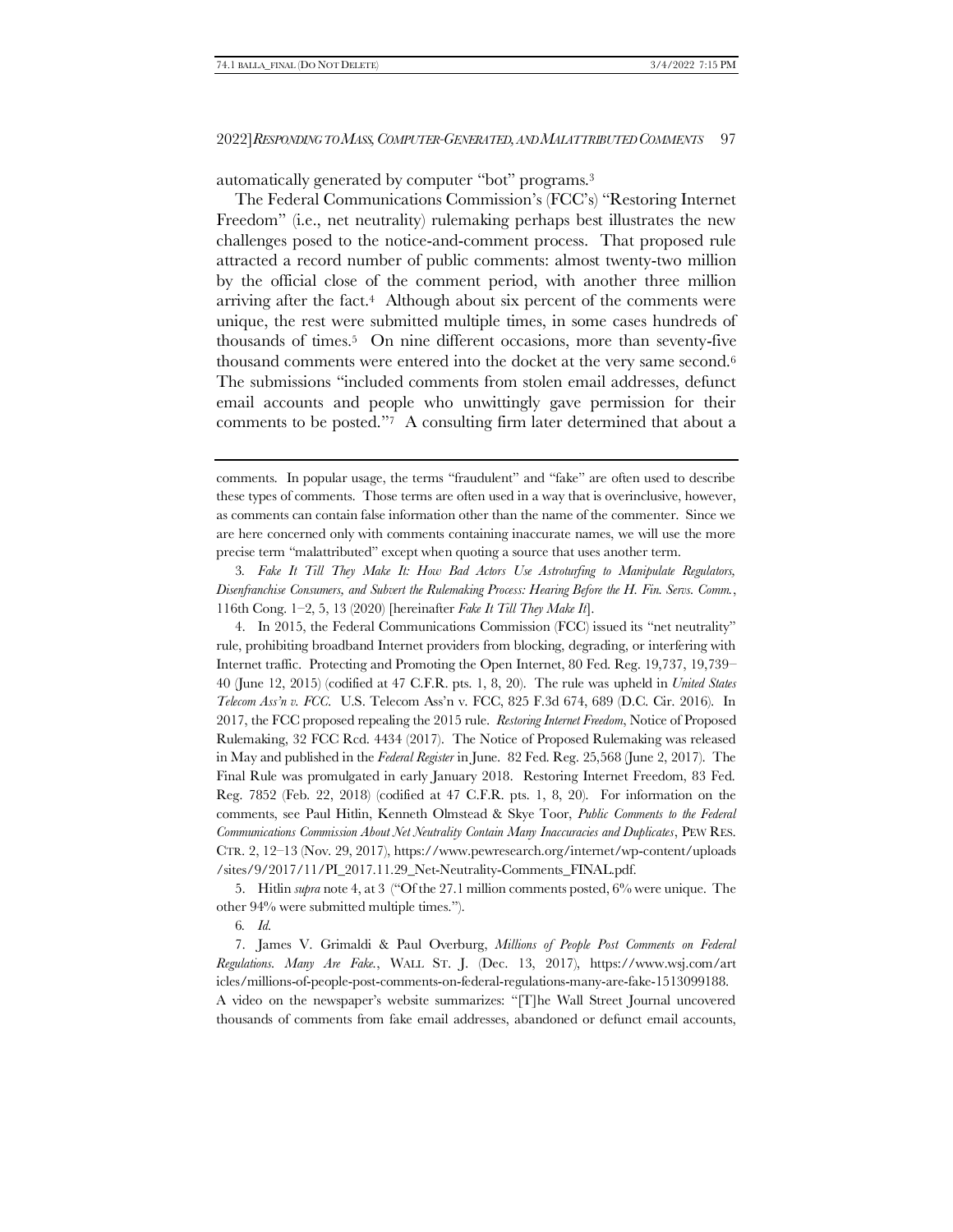third of the comments were sent from temporary or disposable email domains, and about ten million were from senders of multiple comments.<sup>8</sup> FCC Commissioner Jessica Rosenworcel has stressed that five hundred thousand or so comments came from Russia.9 The New York Attorney General concluded that 9.3 million comments were what this Article refers to as "malattributed"—submitted under false identities—including over seven million from a single submitter.<sup>10</sup> In sum, three forms of public participation in this rulemaking raised concerns: 1) the mass occurrence of identical and near duplicate comments, 2) the malattribution of identities, and 3) the apparent automation of comment submission.<sup>11</sup>

<span id="page-3-1"></span><span id="page-3-0"></span>With its new higher profile and an emerging set of technological challenges, the notice-and-comment process has come under increasing scrutiny. In 2019 the U.S. Senate Permanent Subcommittee on Investigations issued a staff report entitled, "Abuses of the Federal Notice-and-Comment Rulemaking Process."<sup>12</sup> The report identified problems associated with mass, malattributed, and computer-generated comments, including a lack of agency processes and policies aimed at identifying, managing, and addressing such

8*. FCC Restoring Internet Freedom Docket 17-108: Comments Analysis*, EMPRATA 2 (Aug. 30, 2017), https://www.emprata.com/emp2017/wp-content/uploads/2017/08/FCC-Restorin g-Internet-Freedom-Comments-Analysis.pdf.

9. Nicholas Confessore and Jeremy Singer-Vine on Request for Inspection of Records, 33 FCC Rcd. 11808 (adopted Nov. 7, 2018) (statement of Commissioner Jessica Rosenworcel, dissenting).

10. N.Y. STATE OFF. OF THE ATT'Y GEN. LETITIA JAMES, FAKE COMMENTS: HOW U.S. COMPANIES & PARTISANS HACK DEMOCRACY TO UNDERMINE YOUR VOICE 6 (2021), https://ag.ny.gov/sites/default/files/oag-fakecommentsreport.pdf; *see also* Letter from Eric Schneiderman, Att'y Gen., N.Y., to Thomas M. Johnson, Jr., Gen. Counsel, FCC (Dec. 13, 2017), https://ag.ny.gov/sites/default/files/ltr\_to\_fcc\_gen\_counsel\_re\_records\_request.pdf (noting eight million comments filed under false identities) (encouraging Mr. Thomas Johnson, Jr. to postpone the vote based on the possibility of damage to the FCC's reputation).

11*. See* JAMES, *supra* not[e 10.](#page-3-0) 

12*. Joint Hearing Before the Permanent Subcomm. on Investigations & the Subcomm. on Regul. Affs. & Mgmt. of the Comm. on Homeland Sec. & Governmental Affs.*, 116th Cong. (2019) (Staff Report, Abuses of the Federal Notice-and-Comment Rulemaking Process) [hereinafter *Joint Hearing Subcommittee Report*].

posted on behalf of unwitting participants. For example, 818,000 identical comments on the FCC site favor repealing the rules. In a random sample of people whose emails were used for those posts, 72% said they had nothing to do with them. Jack Hirsch was one of them. 'I was horrified. Knowing that this is actually an issue that I cared enough to write my representatives about, and knowing that my information had been falsified to support a completely opposing view, it was really frustrating, and honestly, I felt like there was no recourse.'" *Thousands of Fake Comments on Net Neutrality: A WSJ Investigation*, WALL ST. J. (Dec. 12, 2017, 12:02 PM), https://www.wsj.com/video/thousands-of-fake-comments-onnetneutrality-a-wsj-investigation/8E52172E-821C-4D89-A2AA-2820F30B8648.html.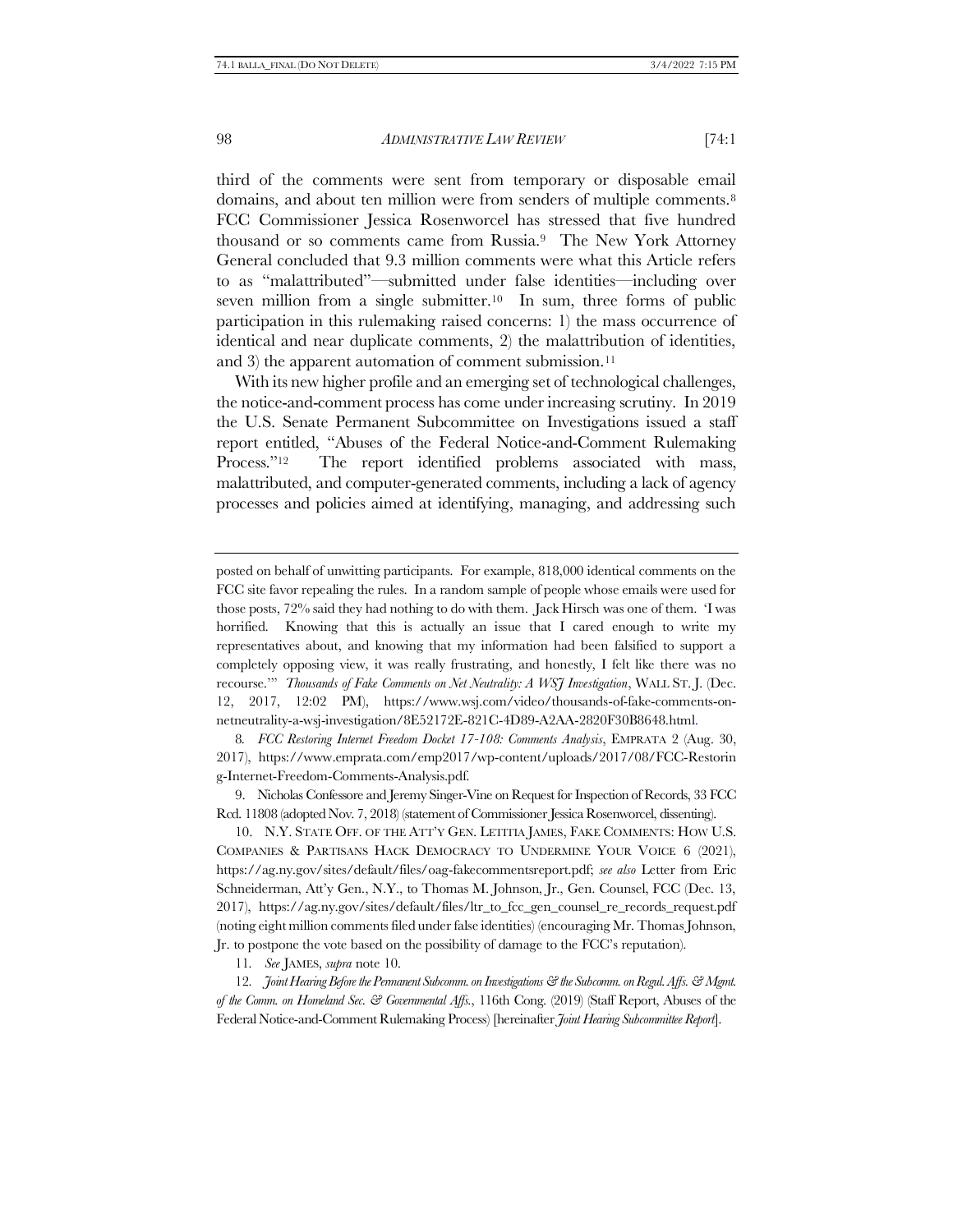comments.13 The Administrative Conference of the United States (ACUS) has also been tracking these issues for several years.14 This attention is partly because all three of these types of comments can generate serious challenges for agencies, raising a pressing set of questions concerning how best to respond while ensuring the functioning of the informal rulemaking process.<sup>15</sup>

In this Article, we examine whether and to what extent such submissions are problematic and make recommendations for how rulemaking agencies should respond as a matter of law, policy, and technology. Our overarching conclusion is that agencies should adopt both low- and high-tech measures to limit the negative impact of these sorts of comments. Mass, malattributed, and computer-generated comments, however, do not represent a crisis for the regulatory state at this time. They have not been found to violate federal law and do not generally undermine the integrity of notice-and-comment rulemaking, and we are not aware of evidence of widespread substantive harms in particular rulemaking efforts or to the rulemaking system overall. However, appropriate responses, especially those that take advantage of new technology, could reduce the cost and negative impacts of technology-enabled comments.

Adopting such techniques could, for example, improve the opportunity for a diverse public to participate in the federal rulemaking process meaningfully and augment current practices with new forms of citizen engagement. Indeed, in addition to exploring how new technologies the very same technologies that enable mass, malattributed, and computer-generated comments—can help with analyzing those comments, we also explore throughout how technology can help regulatory officials make sense of public input and draw greater insights from public comments of all kinds. Finally, other jurisdictions at the state and local level and internationally are turning to new technology to enable innovative forms of public participation, thus improving the quality of rule and policymaking. These activities illustrate hopeful opportunities for future experimentation.

15. Journalistic and popular attention has focused on comments that fall into all three categories simultaneously, i.e., mass computer-generated malattributed comments. But these three distinct characteristics do not necessarily coincide. Each presents distinct practical and normative issues. While this Article examines all three types of comments, it is careful to disaggregate them and take into account the important ways in which they differ. These three types of comments are defined in further detail below.

<sup>13</sup>*. Id.* at 68–69.

<sup>14</sup>*. See* Matthew Wiener, Vice Chairman & Executive Director, Admin. Conf. of the U.S., Introductory Remarks at the Administrative Conference of the United States and Administrative Law Review Symposium: Mass and Fake Comments in Agency Rulemaking 14 (Oct. 5, 2018), https://www.acus.gov/sites/default/files/documents/10-5-18%20Mas s%20and%20Fake%20Comments%20in%20Agency%20Rulemaking%20Transcript.pdf.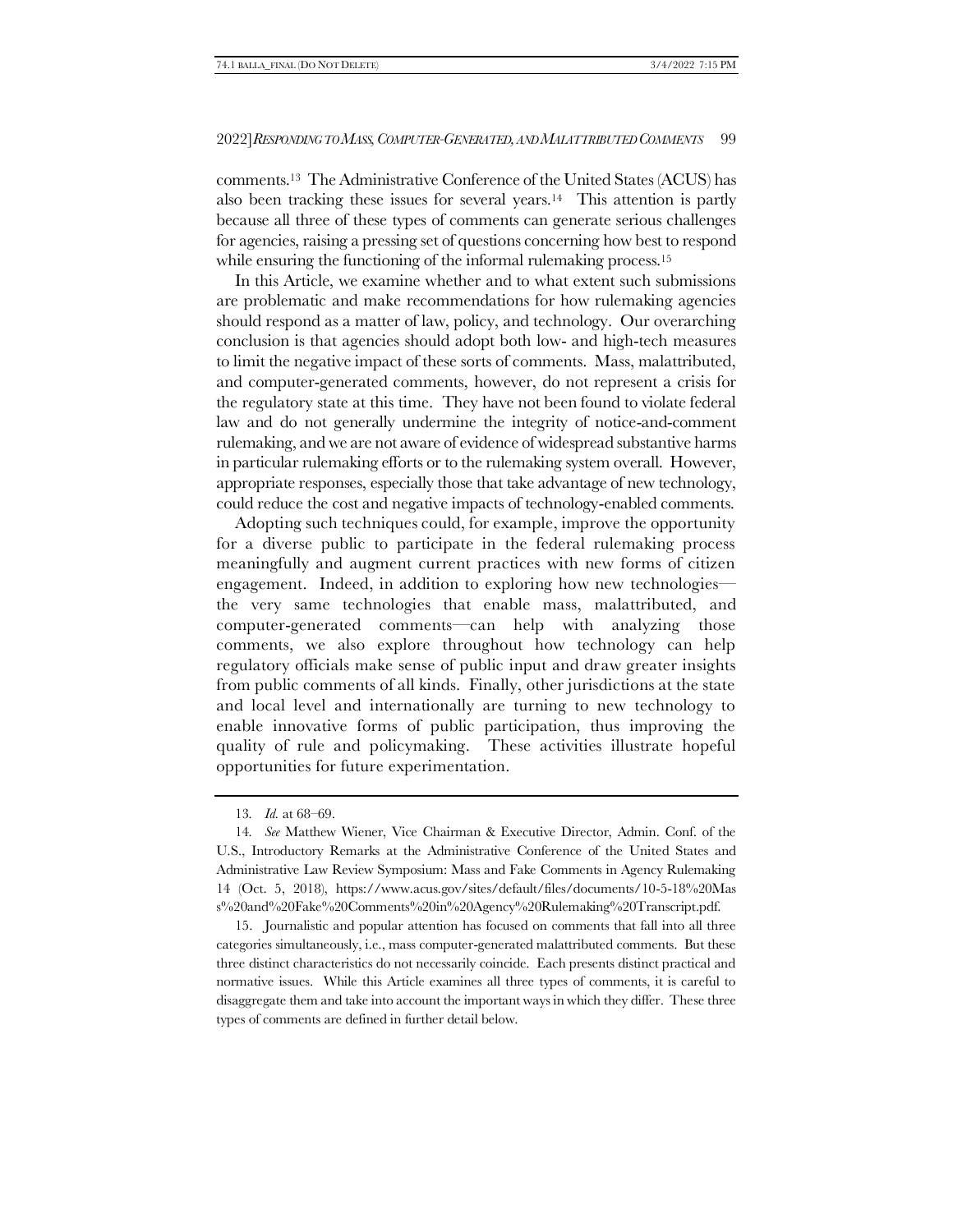This Article is based on a report submitted by the authors to the ACUS and is informed by a set of interviews during the summer and fall of 2020 with agency personnel with a background in the rulemaking process at agencies with substantial rulemaking dockets. The interviews, which were not meant to capture the views of a representative or random sample, were with staff of the Environmental Protection Agency (EPA), the Consumer Financial Protection Bureau, the Department of Transportation, and the FCC, as well as with officials from the General Services Administration (GSA) responsible for developing and maintaining the Federal Docket Management System (FDMS). A technical advisory group of experts drawn from government, private industry, and academia also provided feedback to the authors, as did an additional online roundtable of agency officials with experience in the notice-and-comment process.

This Article is divided into seven parts. Part I provides a general introduction to notice-and-comment rulemaking and the role of technology in that process. Part II discusses recent technological developments that have contributed to the growth of mass, malattributed, and computer-generated comments, and describes some of the challenges associated with these types of comments. Parts III, IV, and V focus on each of these comment types in turn. Part VI discusses technological opportunities, with a focus on current, available tools that can be used to facilitate the processing of information from the notice-and-comment process or enhance supplements to the noticeand-comment process. Part VII concludes.

# <span id="page-5-1"></span><span id="page-5-0"></span>I.TECHNOLOGY AND NOTICE-AND-COMMENT RULEMAKING

During the latter half of the twentieth century, there was considerable growth in the use of informal rulemaking by administrative agencies.16 A cornerstone of the informal rulemaking process is the opportunity for members of the public to submit comments on rulemaking proposals,<sup>17</sup> which is why it is often referred to as notice-and-comment rulemaking. For decades, organizations and individuals have been able to use this opportunity to help inform the process of regulatory development.18 Public comments on agency rulemakings take a wide variety of forms that include detailed

<sup>16</sup>*. See* Christopher DeMuth, *Can the Administrative State Be Tamed?*, 8 J. LEGAL ANALYSIS 121, 125–27 (2016).

<sup>17.</sup> Cary Coglianese, *Citizen Participation in Rulemaking: Past, Present, and Future*, 55 DUKE L.J. 943, 945 (2006); *see also* Beth Simone Noveck, *The Electronic Revolution in Rulemaking*, 53 EMORY L.J. 433, 517 (2004) ("Participation in rulemaking is one of the most fundamental, important, and far-reaching of democratic rights").

<sup>18.</sup> Michael A. Livermore, Vladimir Eidelman & Brian Grom, *Computationally Assisted Regulatory Participation*, 93 NOTRE DAME L. REV. 977–78 (2018).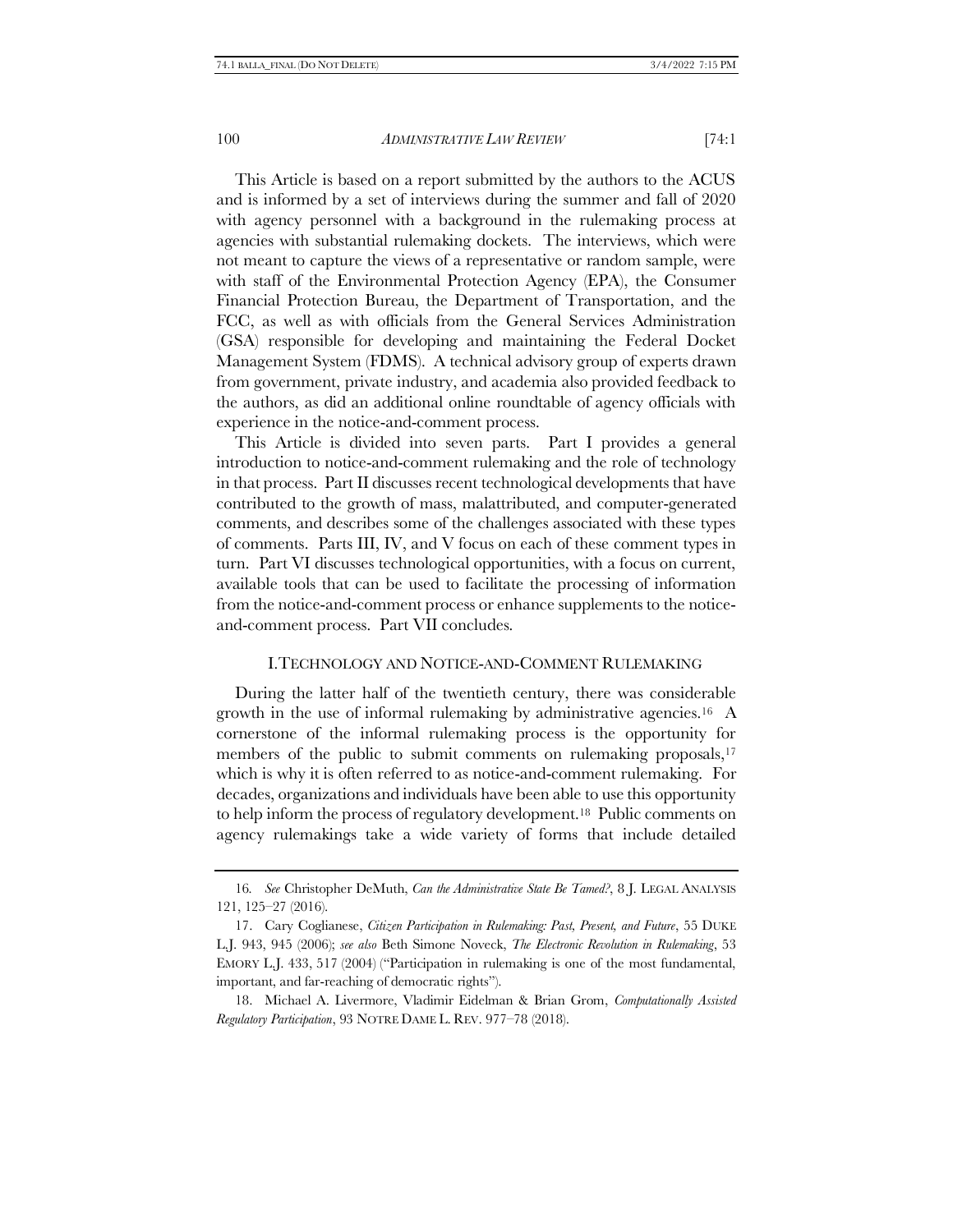submissions by sophisticated repeat players, short expressions of support or opposition from members of the public, signed form letters in response to solicitations from non-governmental organizations (NGOs), and technical reports from unaffiliated experts.<sup>19</sup>

<span id="page-6-0"></span>There is considerable variation in the level of public participation from one rulemaking to another. The vast majority of rulemakings are relatively unremarked upon by the public, with—at most—participation by the stakeholders most affected by a rule.20 This level of participation is not surprising given the often highly technical and specialized nature and low visibility of many rulemakings. Although federal agencies publish the opportunity to participate in the *Federal Register* (effectively, the newspaper of the federal government), they often do not advertise rulemakings elsewhere and the public tends to have little knowledge of their ability to engage unless a third party promotes the opportunity. In a small percentage of well-publicized rulemakings with particular public salience—such as those highlighted above—public participation can be orders of magnitude above the norm, with the number of comments ranging from thousands to millions.<sup>21</sup>

The Administrative Procedure Act (APA) sets forth the key elements of notice-and-comment rulemaking in  $\S 553<sup>22</sup>$  Subject to certain exceptions, agencies first must publish a general notice of the proposed rulemaking in the *Federal Register*. <sup>23</sup> That notice "shall include—

(1) a statement of the time, place, and nature of public rule making proceedings;

(2) reference to the legal authority under which the rule is proposed; and

<sup>19</sup>*. See id.* at 977–78 (stating public participation in the notice-and-comment rulemaking process has increased drastically due to the flexible and simple process).

<sup>20.</sup> David M. Shafie, *Participation in E-Rulemaking: Interest Groups and the Standard-Setting Process for Hazardous Air Pollutants*, 5 J. INFO. TECH. & POL. 399, 403–405 (2008); *see also* Stuart Shapiro, *When Do Agencies Change Their Proposed Rules* (Nov. 10, 2007) (unpublished manuscript), https://papers.ssrn.com/sol3/papers.cfm?abstract\_id=1026066 (finding that fewer than 10% of rulemakings received more than 100 comments); John M. de Figueiredo, *E-Rulemaking: Bringing Data to Theory at the Federal Communications Commission*, 55 DUKE L.J. 969 (2006). Other agency actions that are subject to public commenting follow as similar pattern. An analysis focusing on the fifty draft guidance documents published for public comment by the EPA from 2011–2014 found that just eight received more than 5,000 comments, with five exceeding 40,000 comments. Nicholas R. Parrillo, *Should the Public Get to Participate Before Federal Agencies Issue Guidance? An Empirical Study*, 71 ADMIN. L. REV. 57, 97–98 (2019) [hereinafter Parrillo, *Should the Public Get to Participate*]; NICHOLAS R. PARRILLO, FEDERAL AGENCY GUIDANCE: AN INSTITUTIONAL PERSPECTIVE 160 (Oct. 12, 2017) (report to the Admin. Conf. of the U.S.).

<sup>21</sup>*. See supra* note[s 4](#page-2-0)–[10](#page-3-0) and accompanying text.

<sup>22.</sup> 5 U.S.C. § 553.

<sup>23</sup>*. Id*. § 553(b).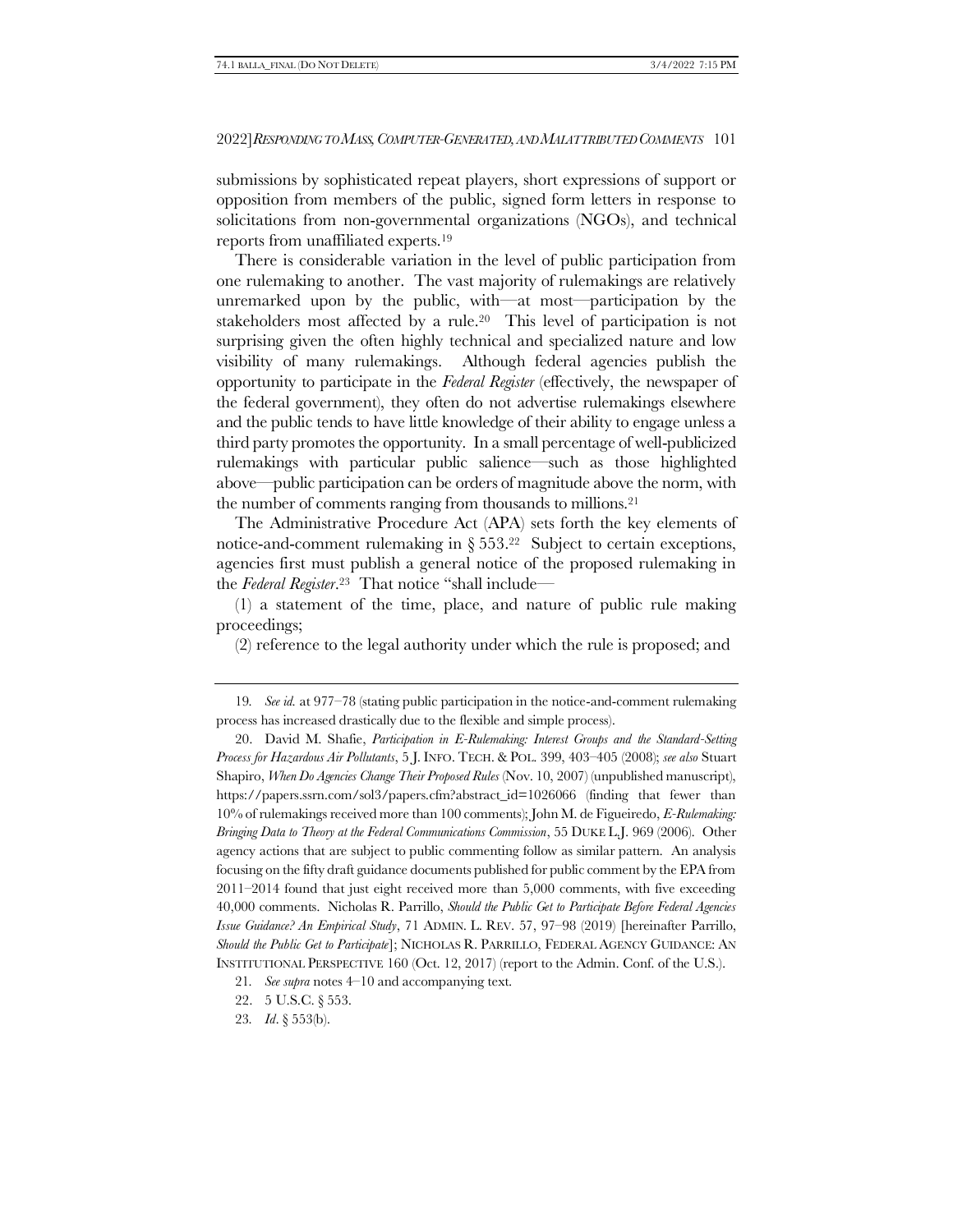(3) either the terms or substance of the proposed rule or a description of the subjects and issues involved."<sup>24</sup>

The APA further provides that "[a]fter notice required by this section, the agency shall give interested persons an opportunity to participate in the rule making through submission of written data, views, or arguments with or without opportunity for oral presentation. After consideration of the relevant matter presented, the agency shall incorporate in the rules adopted a concise general statement of their basis and purpose."<sup>25</sup> "[P]erson" is broadly defined to include "an individual, partnership, corporation, association, or public or private organization other than an agency."26 Consistent with the broad ideals underlying the commenting process, courts read this provision expansively.27 Courts have also elaborated that the purpose of the notice requirement is to facilitate meaningful comments.28 For example, agencies must disclose in their notice any scientific or technical details on which they base their proposed rules to give the public a fair opportunity to react and comment thereon.<sup>29</sup>

Agencies not only must provide notice and an opportunity for public comments but also must then "consider $[] \dots$  the relevant matter presented" in those comments.30 The courts have interpreted this language to require that, in the notice of the final rule, agencies respond to "significant" comments—those that, "if true . . . would require a change in [the] proposed rule."31 Failure to so respond is grounds for remand.<sup>32</sup> Under § 706(2)(A) of the APA, agency rulemakings will be set aside if they are "arbitrary, capricious, an abuse of discretion, or

28. Portland Cement Ass'n v. Ruckelshaus, 486 F.2d 375, 393 (D.C. Cir. 1976).

29*. Id.*

30. 5 U.S.C. § 553(c).

31. Am. Mining Cong. v. EPA, 907 F.2d 1179, 1188 (D.C. Cir. 1990) (citations omitted); Home Box Off., Inc. v. FCC, 567 F.2d 9, 35–36 (D.C. Cir. 1977) (per curiam). Without such an obligation, courts have said, the opportunity to comment would be "meaningless." *Id.* at 35; *see* Carlson v. Postal Regul. Comm'n, 938 F.3d 337, 351 (D.C. Cir. 2019); Am. Civ. Liberties Union v. FCC, 823 F.3d 1554, 1581 (D.C. Cir. 1987) (per curiam); St. James Hosp. v. Heckler, 760 F.2d 1460, 1470 (7th Cir. 1985).

32*. E.g.*, La. Fed. Land Bank Ass'n v. Farm Credit Admin., 336 F.3d 1075, 1080, 1085 (D.C. Cir. 2003).

<sup>24</sup>*. Id*.

<sup>25</sup>*. Id*. § 553(c).

<sup>26</sup>*. Id*. § 551(2).

<sup>27</sup>*. E.g.*, O'Rourke v. U.S. Dep't of Just., 684 F. Supp. 716, 718 (D.D.C. 1988) (holding "person" includes non-citizens and collecting cases); Neal-Cooper Grain Co. v. Kissinger, 385 F. Supp. 769, 776 (D.D.C. 1974) (holding that a foreign government or instrumentality thereof is a "person").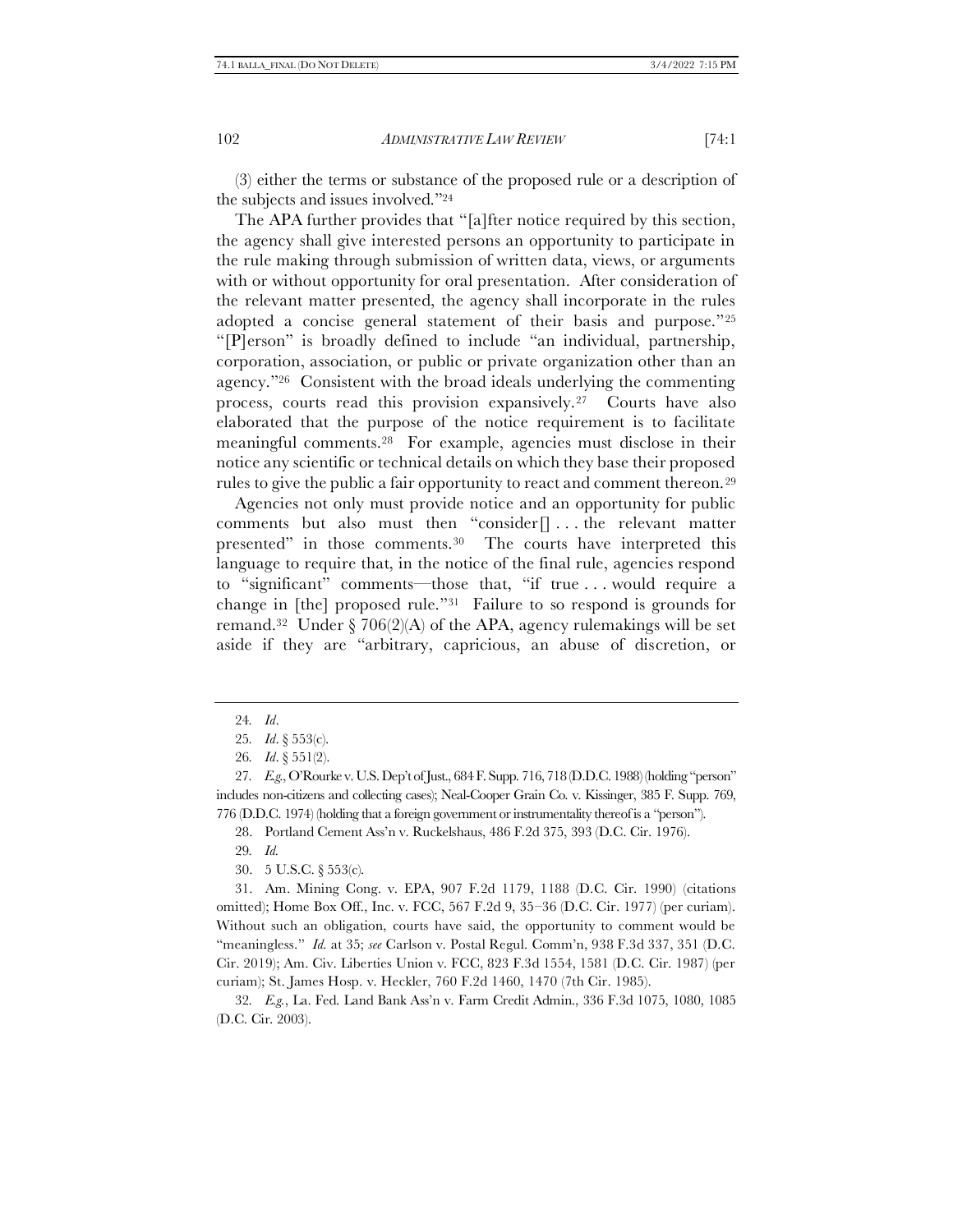otherwise not in accordance with law."33 The failure to acknowledge and respond to substantive concerns raised in the rulemaking process is one of the grounds for a court to find that an agency's rulemaking fails under the arbitrary or capricious standard.<sup>34</sup>

Although the requirement to respond to comments is serious, it is not absolute. The "APA requirement of agency responsiveness to comments is subject to the common-sense rule that a response [is not always] necessary."<sup>35</sup> Comments that "are purely speculative and do not disclose the factual or policy basis on which they rest require no response."<sup>36</sup>

In recognition of the potential for information and communication technologies to facilitate broader participation in the regulatory process, the E-Government Act was signed into law in December 2002.37 Among other things, the George W. Bush Administration established the eRulemaking Program to spearhead the creation of an online system for conducting the notice-and-comment process at agencies throughout the federal government.38 To the extent deemed practicable, each agency must post information required to be published in the *Federal Register* online, maintain online rulemaking dockets, and allow for electronic submission of comments accepted under  $\S 553(c).^{39}$  To better facilitate this public online access, Regulations.gov was created in January 2003.40 All executive agencies were required to join the eRulemaking Program.<sup>41</sup> As of this writing, many but

<sup>33.</sup> 5 U.S.C. § 706(2)(A). This is known as the "arbitrary and capricious" standard. An agency rule will be arbitrary and capricious if the rule relies on factors that Congress has not intended it to consider, entirely fails to consider an important aspect of the problem, offers an explanation for its decision in conflict with the evidence before the agency, or is so implausible that it cannot be ascribed to a difference in view or the product of agency expertise. Motor Vehicle Mfrs. Ass'n v. State Farm Mut. Auto. Ins. Co., 463 U.S. 29, 42–47 (1983).

<sup>34</sup>*. See, e.g.*, Bus. Roundtable v. SEC, 647 F.3d 1144, 1152 (D.C. Cir. 2011) (discussing agency failure to address cost issues raised in comments).

<sup>35.</sup> Nat. Res. Def. Council, Inc. v. EPA, 859 F.2d 156, 188 (D.C. Cir. 1988) (per curiam).

<sup>36.</sup> Home Box Off., Inc. v. FCC, 567 F.2d 9, 35 n.58 (D.C. Cir. 1977) (per curiam); *see also* Pub. Citizen, Inc. v. FAA, 988 F.2d 186, 197 (D.C. Cir. 1993).

<sup>37.</sup> E-Government Act of 2002, Pub. L. No. 107–347, 116 Stat. 2899 (2002) (codified at 44 U.S.C. § 3501).

<sup>38</sup>*. See id.*

<sup>39</sup>*. See id.*

<sup>40.</sup> Regulations.gov was initially managed by the EPA. *See About the eRulemaking Initiative*, REGULATIONS.GOV, https://www.regulations.gov/about (last visited Feb. 8, 2022). The General Services Administration (GSA) assumed the role of managing partner of the eRulemaking Program at the beginning of October 2019. *Id.*

<sup>41.</sup> Cynthia R. Farina, *Achieving the Potential: The Future of Federal E-Rulemaking (2009)*, 62 ADMIN. L. REV. 279, 282 (2009).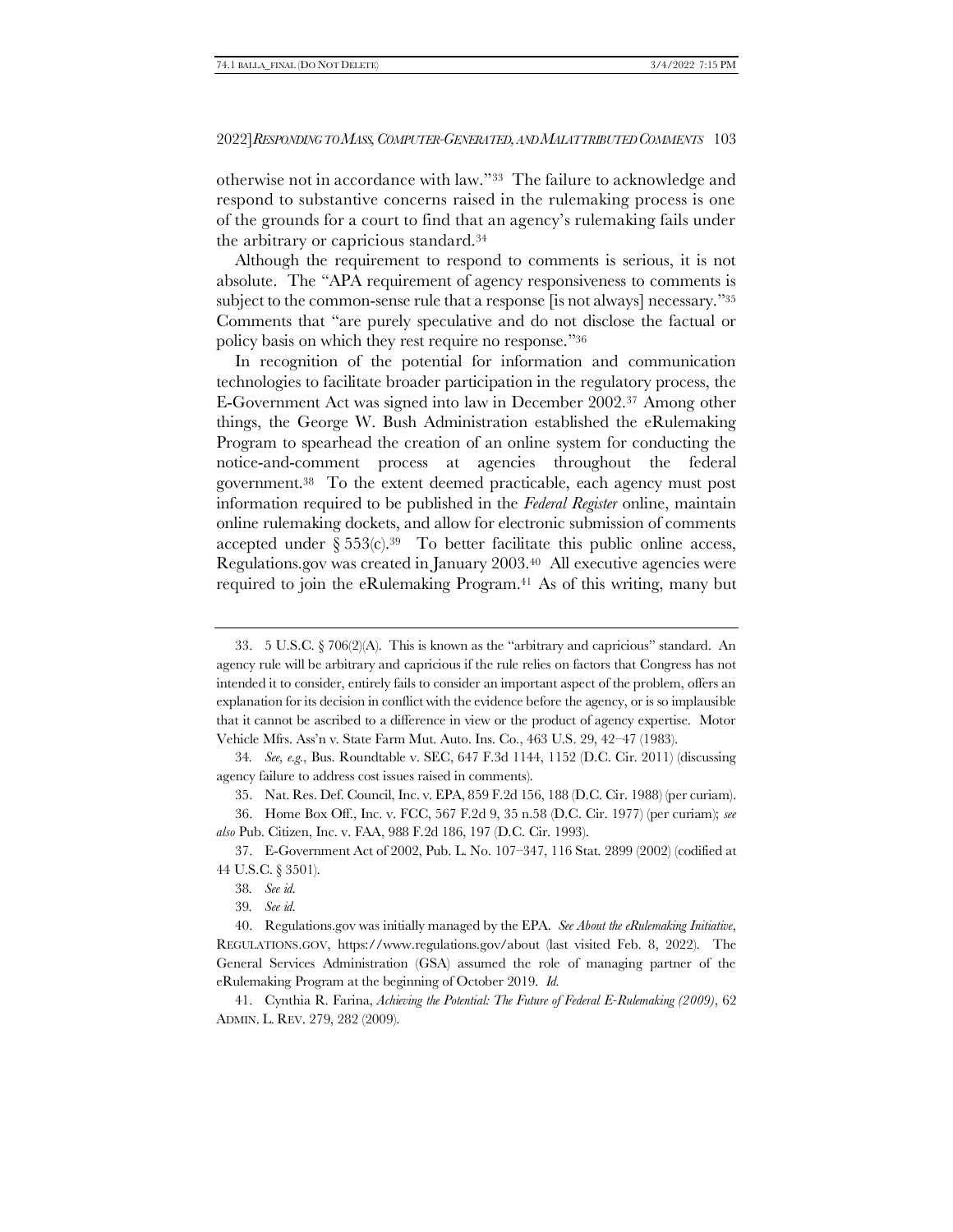not all independent agencies also use Regulations.gov for their rulemakings; those that do not prominently include the FCC and the Securities and Exchange Commission (SEC).<sup>42</sup>

<span id="page-9-0"></span>Notice-and-comment rulemaking remains a central mechanism for public participation in agency policymaking.43 The adoption of e-rulemaking by agencies, along with broader associated technological developments, has led to fundamental changes in notice-and-comment rulemaking. What was once a paper process that was difficult to access and generally dominated by a small number of repeat players has become more visible and therefore more accessible. The elimination of barriers to participation has brought with it meaningful change. Much of this is for the better. The move online has increased participation, made for better-informed agencies, made rulemaking more transparent, and provided commenters, stakeholders, and rule writers within the agencies with easier access to materials in the docket. It has also enabled certain forms of commenting that lack obvious benefits and that may do affirmative harm. The remainder of this Article examines these opportunities and challenges.

#### II.THE NEW WORLD OF TECHNOLOGY-ENABLED COMMENTS

For much of its history, the APA's notice-and-comment process typically involved a particular form of commenting: an individual or entity with "data, views, or arguments" relevant to the draft rule produced a bespoke comment

<sup>42.</sup> A complete list of participating and nonparticipating agencies appears on the Regulaltions.gov website, https://www.regulations.gov/agencies. *See Agencies*, REGULATIONS.GOV, https://www.regulations.gov/agencies (last visited Feb. 8, 2022).

<sup>43.</sup> Filing comments, electronically or by mail, is not the only way that individuals and organizations may participate in agency rulemaking. Agencies also occasionally hold public hearings, consult with experts in advisory committees, and work with interest group stakeholders in negotiated rulemakings. The Negotiated Rulemaking Act encouraged agencies to use a dispute resolution process for soliciting stakeholder comments to enhance the informal rulemaking process. *See* Negotiated Rulemaking Act, 5 U.S.C. § 561; *see also* Administrative Conference Recommendation 2017–2, Negotiated Rulemaking and Other Options for Public Engagement, 82 Fed. Reg. 31,040, 31,040–41 (June 16, 2017) (noting the infrequent use of negotiated rulemaking and suggesting that this is due to the availability of other avenues for public engagement including informal rulemaking, requests for input, technical workshops, and listening sessions—methods which provide agencies greater procedural flexibility). Public participation also occurs after-the-fact through intervention in agency adjudications, citizens and groups' informal monitoring activities, and litigation. *See* Cary Coglianese, Heather Kilmartin & Evan Mendelson, *Transparency and Public Participation in the Federal Rulemaking Process: Recommendations for the New Administration*, 77 GEO. WASH. L. REV. 924, 943–46 (2009) (discussing alternative ways agencies are held accountable for rulemaking).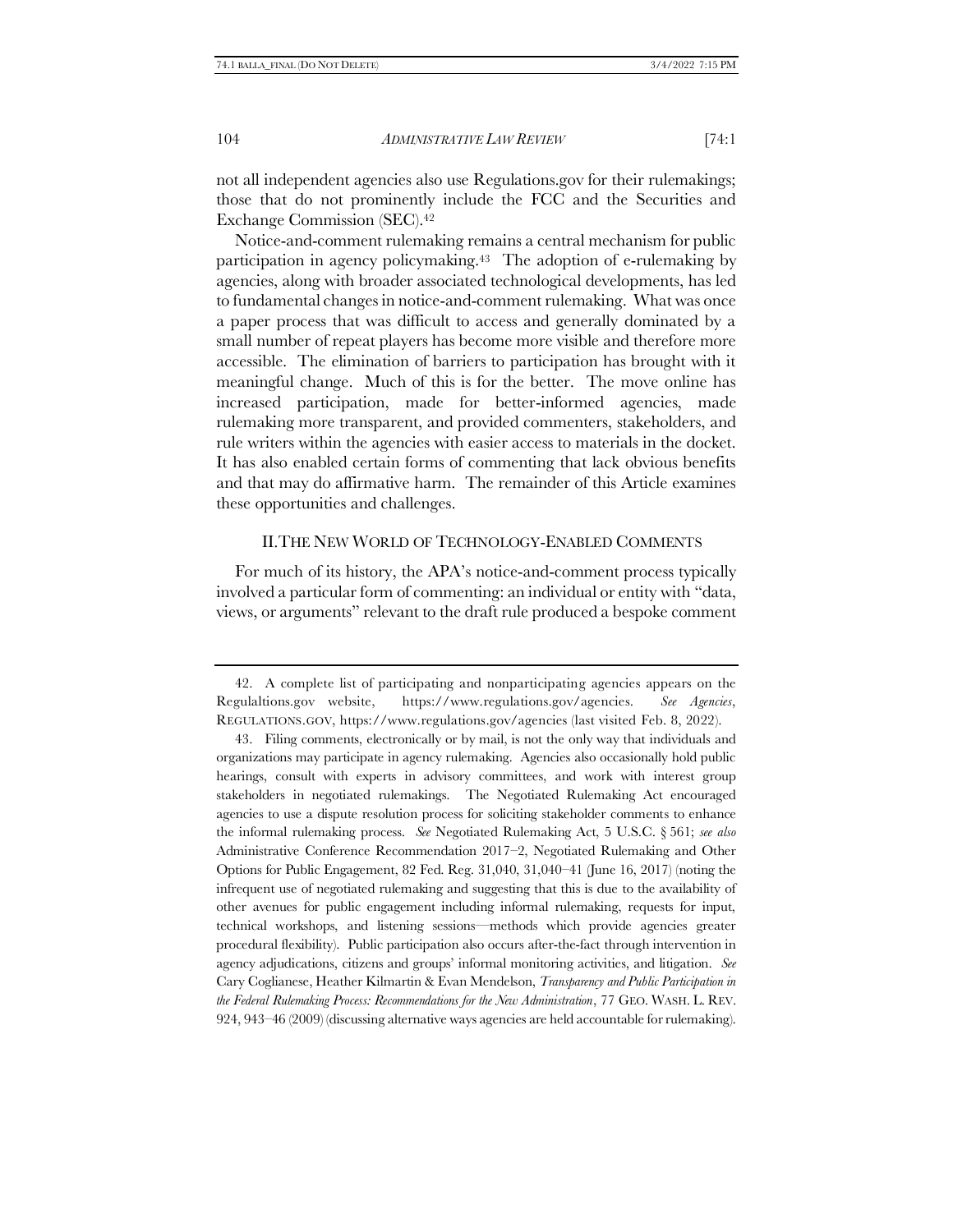<span id="page-10-1"></span>that reflected that individual's or entity's expertise or concerns.44 One person, one comment, and every comment made a unique contribution because it was from a unique submitter.

The three sorts of technology-enabled comments addressed in this Article do not fit this model. Many commentators believe that this departure from the past is a problem. One example: the U.S. Senate Permanent Subcommittee on Investigations' 2019 report pointed to a variety of issues associated with mass, malattributed, and computer-generated comments.<sup>45</sup> It saw these types of comments as contributing to "abuses" that "reduce[] the effectiveness of the notice-and-comment process; cost[] taxpayer funds to mitigate; allow[] identity theft-related crimes to go unaddressed; and leave[] the rulemaking process vulnerable to disruptive activity."<sup>46</sup>

The widespread outrage caused by FCC's net neutrality rulemaking—with its massive total number of comments as well as malattributed and computergenerated comments—suggests that technology-enabled comments may be a major problem; but, as we shall explore, the challenges are surmountable.

We begin this section with a taxonomy—identifying the particular sort of commenting activity that is our focus. We then turn to a discussion of the overall issues that these sorts of comments raise. In the following sections, we consider each of the three types of comments in particular.

#### *A. Three Types of Technology-Enabled Comments*

#### <span id="page-10-0"></span>*1. Mass Comments*

In a relatively small number of rulemakings, agencies receive an unusually large number of comments (e.g., hundreds or thousands, as opposed to the few dozen, or fewer, that are typical).<sup>47</sup> We designate such situations as a "mass comment response." We do not define a specific threshold for the number of comments to qualify as a mass comment response, as the threshold

<sup>44.</sup> Michael Herz, *"Data, Views, or Arguments": A Rumination*, 22 WM.& MARY BILL RTS.J. 351, 357 (2013).

<sup>45</sup>*. See Joint Hearing Subcommittee Report*, *supra* note [12,](#page-3-1) at 2–3, 16–17. The report also highlighted other issues with comments such as the inclusion of obscenity and copyrighted materials. *Id.* at 30–31.

<sup>46</sup>*. Id.* at 1.

<sup>47</sup>*. See* Coglianese, *supra* note [1717,](#page-5-0) at 953–54 (providing examples of rulemakings that have received large volume of comments); *Review of E-Rulemaking Comment Systems: Joint Hearing Before the Permanent Subcomm. on Investigations & the Subcomm. on Regul. Affs. & Mgmt. of the S. Comm. on Homeland Sec. & Governmental Affs.*, 116th Cong. 2 at 9 (2019) (statement of Dominic J. Mancini, Deputy Admin., Off. of Info. & Regul. Affs.) (noting that internal analysis "suggest[ed] that about 80% of proposed rules receive 10 or fewer comments").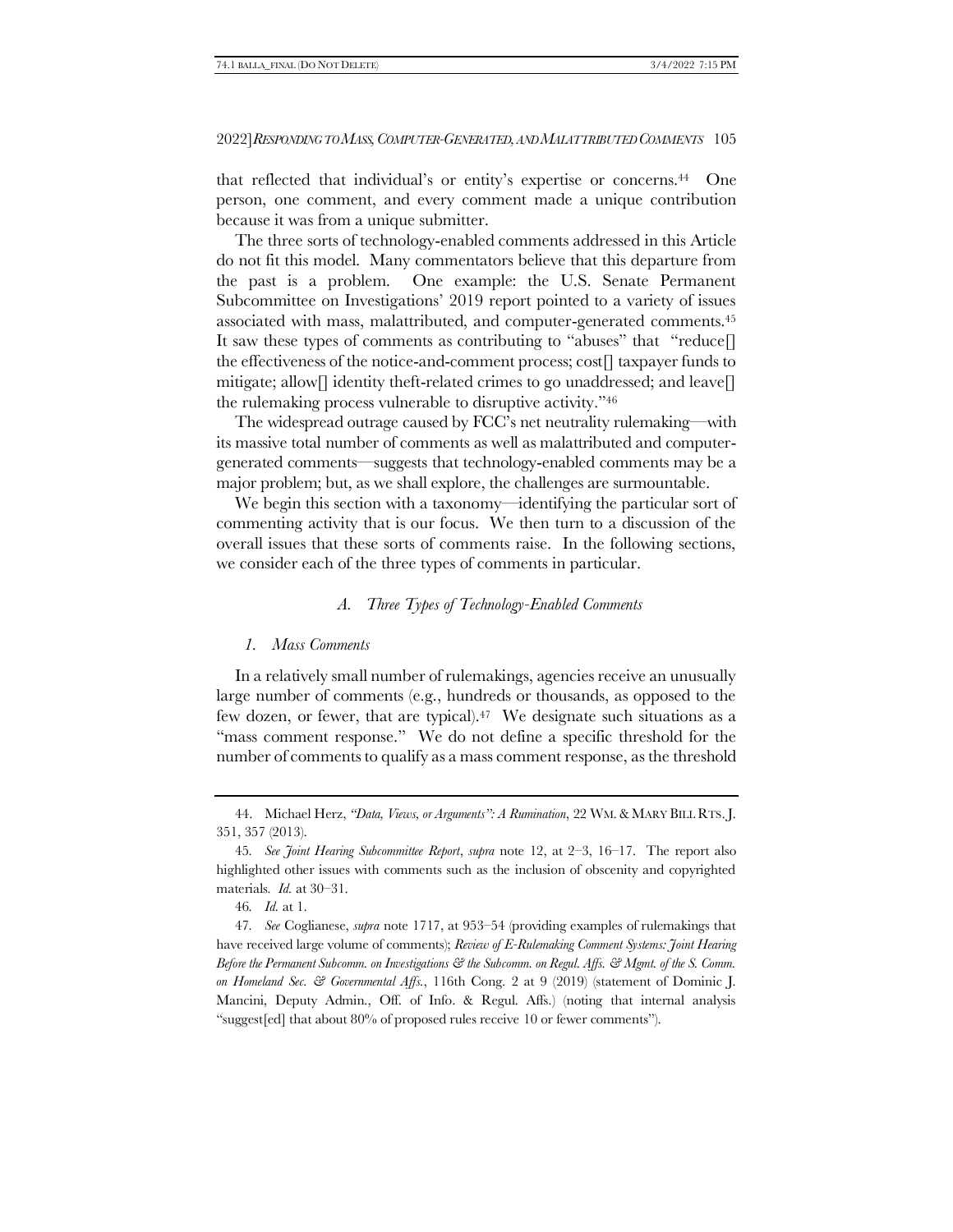will tend to vary from agency to agency and rule to rule. As a general matter, a "mass comment response" will feature at least an order of magnitude increase (e.g., 10x) in the number of comments received vis-à-vis a typical rulemaking for that agency.<sup>48</sup> We use the term "mass comment campaign" to refer to the special case of a mass comment response in which one or more organizations has successfully urged a large number of individuals or groups to submit comments to the agency or allow those organization(s) to submit comments in their names.<sup>49</sup> Mass comment responses and mass comment campaigns have grown in frequency and scope as information and communication technologies, including e-mail and the Internet, have reduced the cost of participating in the notice-and-comment process.

#### *2. Malattributed Comments*

Much of the outraged reaction to the net neutrality rulemaking focused not on the sheer number or redundancy of the comments but on the fact that millions were submitted under false names, purporting to be from someone who either did not exist or had no awareness of the comment. We term comments falsely attributed to persons by whom they were not in fact submitted "malattributed" comments.<sup>50</sup>

<span id="page-11-0"></span>New technologies similarly facilitate malattributed comments. Easy access to very large data sets of personal information makes the task of malattributing comments much easier than in the past. In addition, it is possible to automate the malattribution of comments, using simple software applications coupled with publicly available information such as Department of Motor Vehicles listings or voter registration data.

<sup>48.</sup> Admittedly, this definition is somewhat arbitrary. There is no accepted definition of a "mass comment response," and we adopt this working definition for purposes of this Article based on our interviews with agency officials.

<sup>49</sup>*. See* Balla, Beck, Meehan & Prasad, *supra* not[e 1.](#page-1-0)

<sup>50.</sup> The more common term is "fraudulent comment." See Michael Herz, *Fraudulent Malattributed Comments in Agency Rulemaking*, 42 CARDOZO L. REV. 1, 10–12 (2020), for a more complete discussion of possible labels, including "fraudulent," "fake," "pseudonymous," "fabricated," "inauthentic," and "misattributed." A false name can be seen as just one instance of false statements in comments generally. We address that larger problem briefly below, but our focus is on the false identity issue alone. The question of how agencies should respond to false information included in the body of a comment is also important, but it is only tangentially related to challenges created by new technologies, which are the focus of this Article. The malattribution problem, by contrast, has been greatly accentuated by the development of new technologies.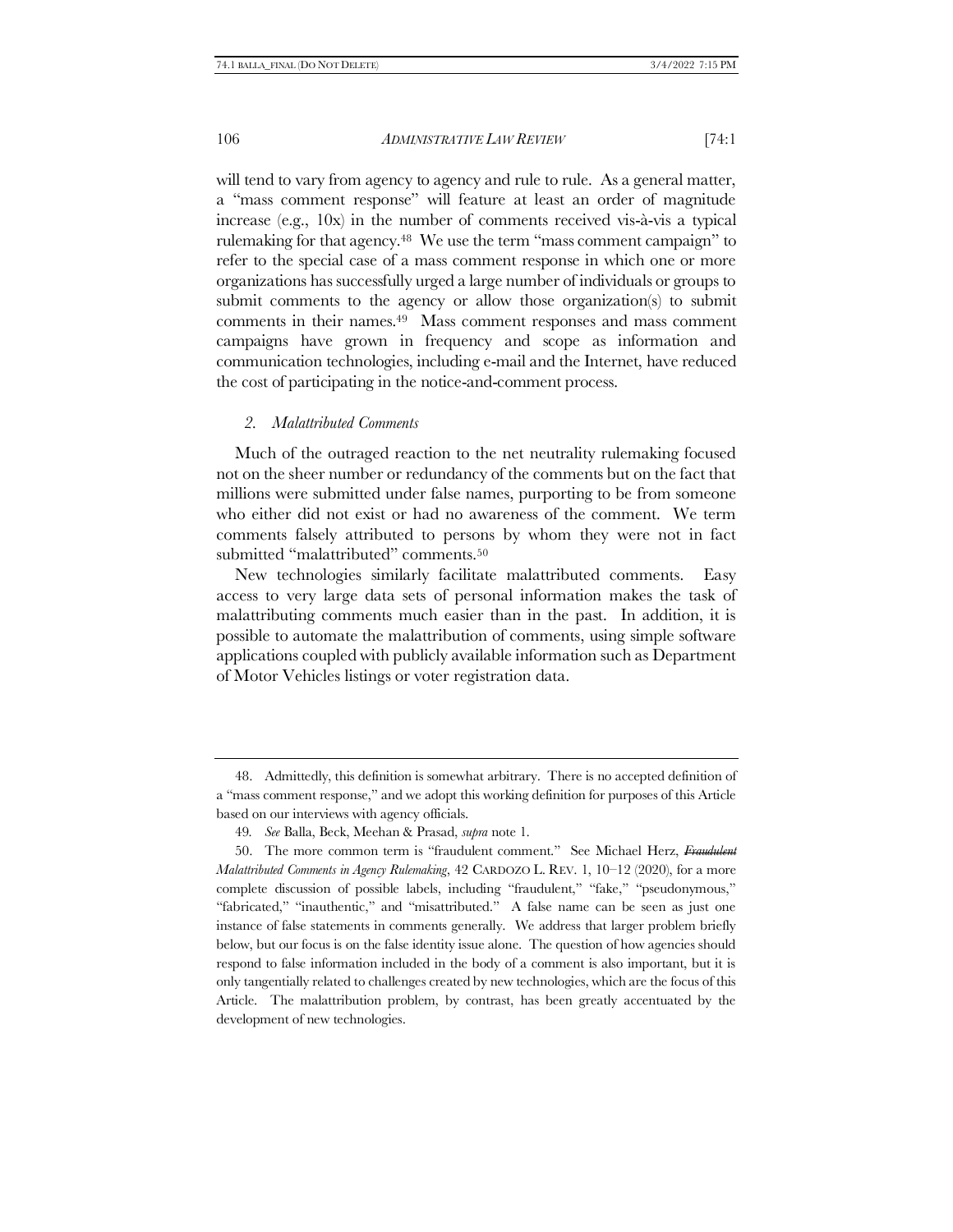#### *3. Computer-Generated Comments*

The notice-and-comment process invites interested persons to submit their views on proposed rulemakings. A tacit assumption of this invitation is that a human commenter will write the text contained within a public comment. This assumption can be violated when a software program is used to generate the text. We define "computer-generated comments" as those that are generated by a software algorithm, thus replacing both human content generation and human interaction with the agency. Although a human must create the software to accomplish this task, once automated, that individual need not further engage in the commenting process and, instead, the software can submit comments via Regulations.gov, possibly even repeatedly.<sup>51</sup>

Advances in automated text creation enable computer-generated comments. To date, computer-generated comments have been fairly crude cut-and-pastes that are easy to detect. However, researchers in the field of natural language processing (NLP) continue to make striking progress. Although the first computer program attempting to mimic human conversation was introduced in the mid-1960s, $52$  in recent years more sophisticated software is making it possible to produce comments that seem to be unique and written by humans, when they are actually produced by machines. Contemporary algorithms have achieved results that are difficult to distinguish from human writers.53 If similar (or more advanced) systems were used to generate public comments, they could overwhelm an agency with an arbitrarily large number of human-quality comments. The creators of a recently developed artificial intelligence technique for generating human-like text known as GPT-3 recognized this risk, including "abuse of legal and governmental processes" among the potential misuses of text generation tools.54 A recent experiment involving computer-generated

<sup>51.</sup> Many malattributed comments are also computer-generated comments, but neither is a full subset of the other. Some concerns—for example, that they make it look as if more people are submitting comments or taking a particular position than is in fact the case—may apply to both. Our discussion of malattributed comments, however, focuses specifically on the malattribution, not the fact that it is often done by a computer. And our discussion of computer-generated comments focuses on the source of the comment, not the fact that it may well attach a false identity to the submission.

<sup>52</sup>*. See* Joseph Weizenbaum, *ELIZA—A Computer Program for the Study of Natural Language Communication Between Man and Machine*, 9 COMMC'NS. OF THE ACM 36, Jan. 1966, at 36.

<sup>53</sup>*. See, e.g.*, Tom B. Brown, Benjamin Mann, Nick Ryder, Melanie Subbiah, Jared Kaplan, Prafulla Dhariwal, et al., Language Models are Few-Shot Learners 5 (July 22, 2020) (unpublished report) (on file at arXiv.org), ARXIV:2005.14165 (discussing the GPT-3 autoregressive language model).

<sup>54</sup>*. Id.* at 35.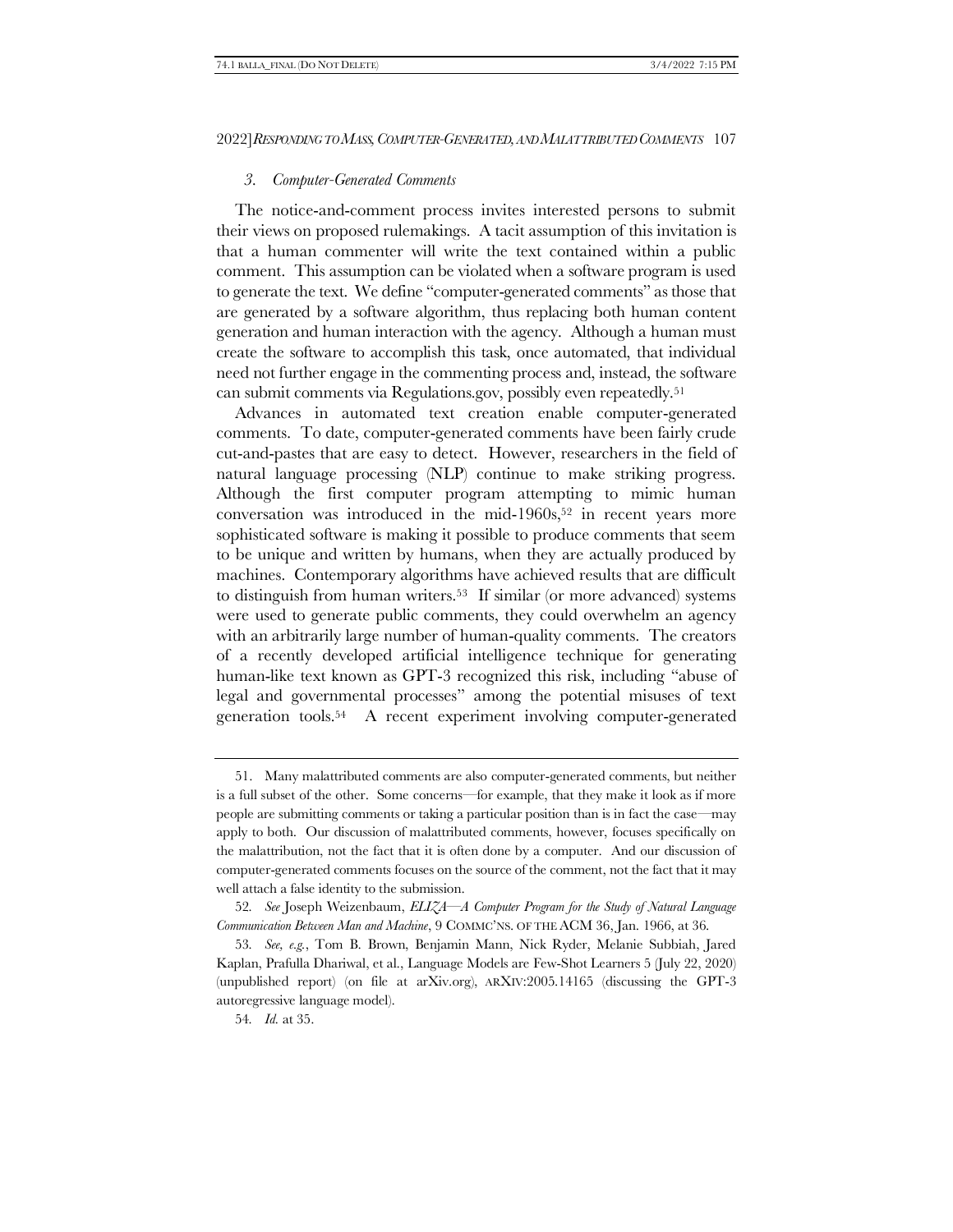comments submitted in response to a proposed Medicaid waiver, which we describe below, gives a glimpse of the potential of this technology to produce realistically human comments in the rulemaking process.<sup>55</sup>

Such advances need not necessarily be problematic. One can envision computer-generated comments that add value to the rulemaking process. For example, a program could review an agency's published proposed rule for spelling errors, broken links, and other simple errors and then file a comment in the relevant docket to provide a report of these errors. In this example, the program is not providing input on policy views; it is merely providing technical assistance.

In addition, there may be more sophisticated ways to bring the benefits of big data and artificial intelligence to the comment process. In the same way that credit card companies can offer fraud alerts to individual cardholders when purchasing activity is unusual, perhaps there are ways for people to leverage technology to assist them in producing draft comments based on the interests they have expressed through their purchasing habits or other administrative data. There are plenty of operational, privacy, and other issues to consider, but we raise it here as a possibility that may caution against overly restrictive approaches to computer-generated comments.56 To the extent that these types of tools could help overcome the collective action problems that inhibit public participation in the rulemaking process, they could offer a useful path forward.

#### *B. Challenges Posed by Technology-Enabled Comments*

All three types of comments we discuss in this Article affect the rulemaking process. We explore in more detail below the specific challenges posed by mass, malattributed, and computer-generated comments. But, first, it is important to note that these technologyenabled comments are not an entirely new phenomenon.

With respect to mass comments, there were high-salience rulemakings that generated substantial numbers of public comments prior to the advent of online commenting. For example, in the Food and Drug Administration's 1995–1996 rulemaking, in which it first asserted regulatory authority over tobacco cigarettes, it received over seven hundred thousand paper comments, many of which were identical, so-called "post card" comments.<sup>57</sup>

<sup>55</sup>*. See infra* text accompanying note[s 198](#page-49-0)–[205.](#page-50-0)

<sup>56.</sup> Two of this Article's co-authors expanded on these themes. *See* Bridget C.E. Dooling & Michael Livermore, *Bot-Generated Comments on Government Proposals Could Be Useful Someday*, SLATE (June 21, 2021), https://slate.com/technology/2021/06/bot-generated-commentson-regulatory-proposals-could-be-useful.html.

<sup>57.</sup> Regulations Restricting the Sale and Distribution of Cigarettes and Smokeless Tobacco to Protect Children and Adolescents, 61 Fed. Reg. 44,396, 44,418 (proposed Aug. 28, 1996). As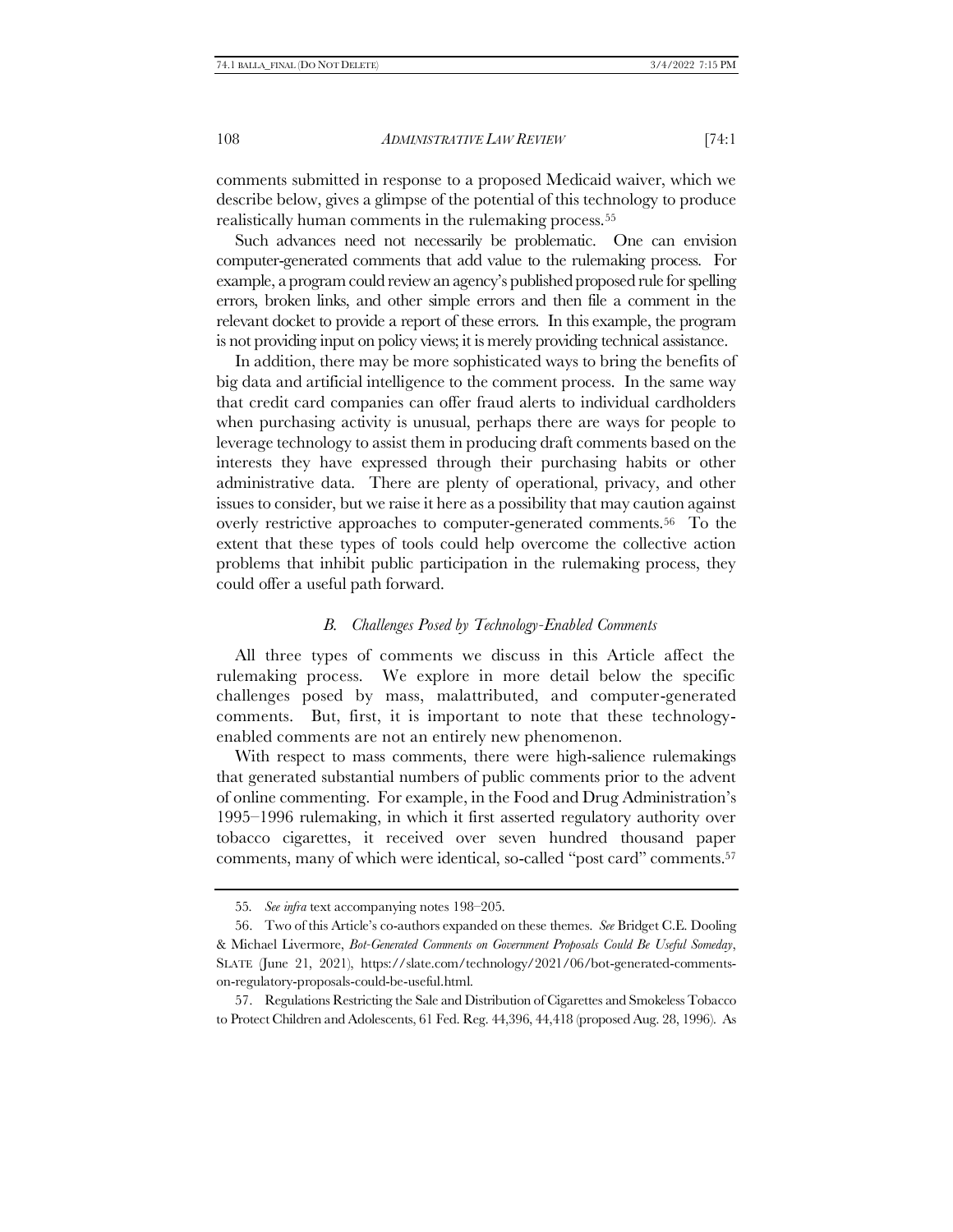Yet orchestrating a campaign to mail in masses of comments was much more burdensome and expensive than it is now. Once it became possible to comment with the click of a button, mass participation, both spontaneous and orchestrated, became much more straightforward—as did the potential for duplicative comments.<sup>58</sup>

Similarly, it has always been the case that a commenter could sign a phony name to a comment or include other falsehoods in the comment. But the digital availability of personal information, automation tools, and online submission makes it much easier to submit such comments at scale. And the difficulty of identifying misleading or mislabeled comments is heightened in a deluge of comments.

Even computer-generated comments could, in theory, have been submitted on paper. Automated text-generation software has existed since the 1960s, and it would be a trivial task to print out computer-generated text and place it in the mail. Again, however, the shift to electronic submissions—alongside tremendous advances in artificial intelligence and NLP in recent years facilitates and reduces the costs of submitting comments written by computers.

All three of these types of comments can generate serious challenges to agencies, raising a pressing set of questions concerning how best to respond while preserving a functional rulemaking process. We now turn to exploring what is at stake with mass, malattributed, and computer-generated comments.

# <span id="page-14-0"></span>*1. Information Quality*

Agency rulemakings often touch on important areas of social and economic life and can have complex and difficult-to-anticipate effects. Agencies bring considerable internal expertise to the task of crafting rules, and officials can also often draw on published research. However, there is often useful information that an agency might not have readily at hand during its deliberations, and a benefit of notice-and-comment rulemaking is the public's opportunity to bring such information to the agency's attention.

the Food and Drug Administration described it:

Altogether, the agency received more than 700,000 pieces of mail, representing the views of nearly 1 million individuals. Most of the submissions were form letters or post cards. The agency identified more than 500 different types of form letters. Others were petitions with sometimes hundreds of signatures. More than 95,000 submissions expressed individual comments on the 1995 proposed rule, including more than 35,000 from children who were overwhelmingly supportive.

*Id.* (footnote omitted).

<sup>58</sup>*. See* Beth Simone Noveck, *The Electronic Revolution in Rulemaking*, 53 EMORY L.J. 433, 441–42 (2004) (expressing concern that new technology might open the floodgates to "noticeand-spam" rulemaking).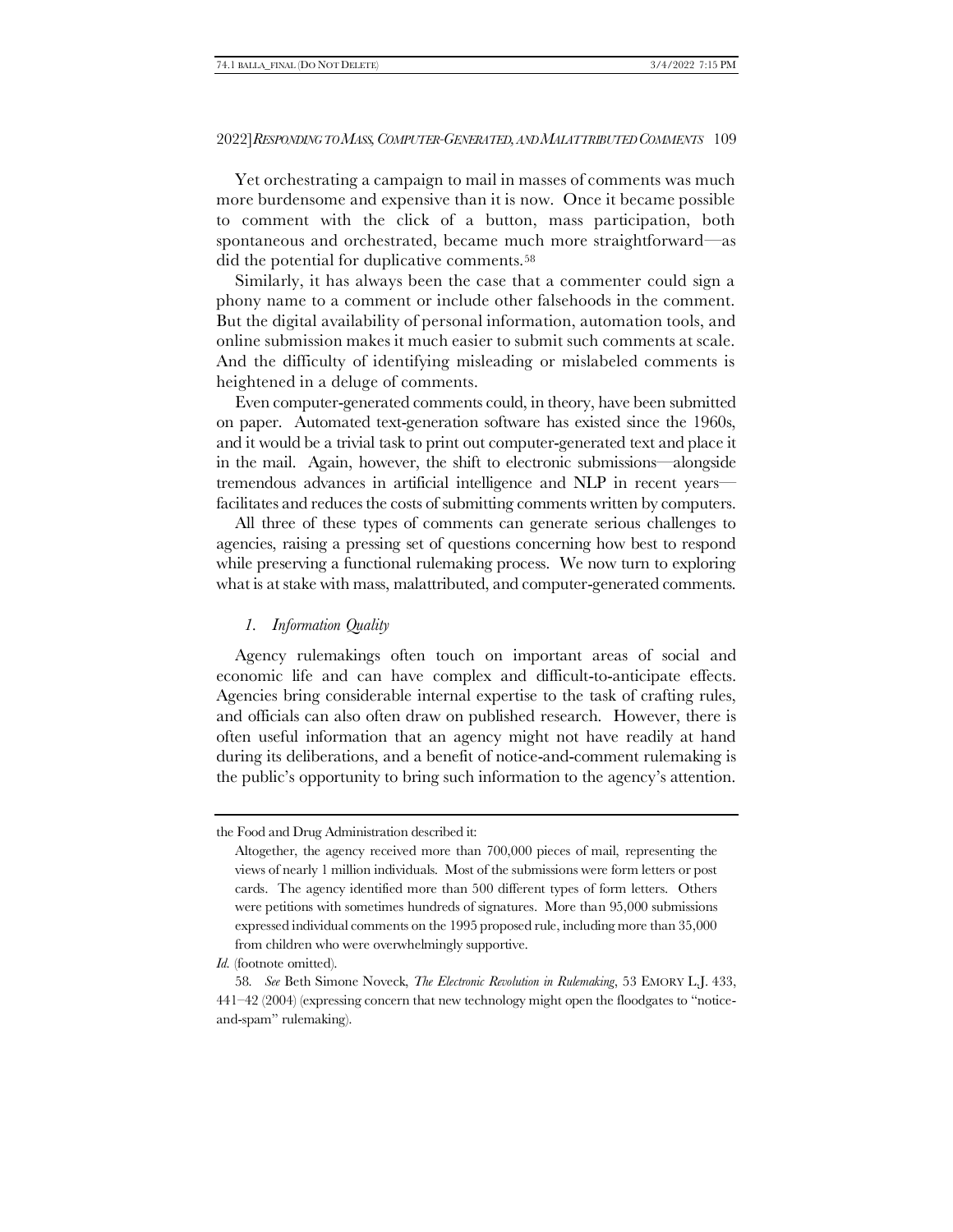Often, the most useful information for an agency will be technical or operational. This type of information includes scientific or engineering studies, relevant data, analysis about how well the proposed regulatory change will address the problem being solved, what kind of changes compliance will require, or legal or policy analysis. Technical or operational information empowers agency decisionmakers to anticipate consequences of the choices they face in designing regulations. Information along these lines facilitates higher-quality rulemakings, where quality is understood in terms of technical or operational proficiency.

A second type of information concerns conclusions drawn by stakeholders or members of the public concerning the desirability of a rulemaking.<sup>59</sup> Under the APA, agencies must consider relevant substantive arguments offered by commenters in support of their conclusions.60 But the status of the ultimate evaluation offered by a commenter is less clear. There is a debate among administrative law scholars concerning the extent to which agencies should consider commenter preferences. Cynthia Farina, for example, has argued that the deliberative and technical nature of the rulemaking process makes consideration of pure expressions of preference inappropriate, especially if they are not informed or representative.61 Nina Mendelson, by contrast, has argued that expressions of preference can and should be considered by agencies, at least in some contexts, because agencies are often called on to "decide values and policy questions left unresolved by their authorizing statutes."62 For Mendelson, concerns about representativeness,

<span id="page-15-0"></span><sup>59</sup>*. See, e.g.*, Coglianese, Kilmartin & Mendelson, *supra* not[e 43](#page-9-0) (emphasizing the potential side effects of focusing only on increasing participation and transparency in agency rulemaking).

<span id="page-15-1"></span><sup>60</sup>*. See* 5 U.S.C. § 553(c).

<sup>61.</sup> Cynthia R. Farina, Mary Newhart, Josiah Heidt & CeRI, *Rulemaking vs. Democracy: Judging and Nudging Public Participation that Counts*, 2 MICH.J.ENV'T &ADMIN.L. 123, 137–39 (2012).

<sup>62.</sup> Nina A. Mendelson, *Rulemaking, Democracy, and Torrents of E-Mail*, 79 GEO. WASH. L. REV. 1343, 1350–51 (2011) [hereinafter Mendelson, *Rulemaking, Democracy*]; *see also* Nina A. Mendelson, *Should Mass Comments Count?*, 2 MICH. J. ENV'T & ADMIN. L. 173, 181 (2012) ("Agency officials might pay attention to large volumes of comments, for example, to help gauge public resistance or anticipate significant opposing views."). This debate tracks, in certain respects, the scholarly conversation on whether courts should accept "political reasons" as justifications for agency decisions. *See* Jodi L. Short, *The Political Turn in American Administrative Law: Power, Rationality, and Reasons*, 61 DUKE L.J. 1811, 1816 (2012) (arguing that "political reason giving . . . is likely to erode the social mechanisms that shape agencies as organizations and that discipline their day-to-day activities"); Nina A. Mendelson, *Disclosing "Political" Oversight of Agency Decision Making*, 108 MICH. L. REV. 1127, 1127 (2010) (suggesting that some political reasons might be legitimate but legitimacy can only be determined through a transparent rulemaking process); Kathryn A. Watts, *Proposing a Place for Politics in Arbitrary and Capricious Review*, 119 YALE L.J. 2, 84 (2009) (arguing that political reasons have a place in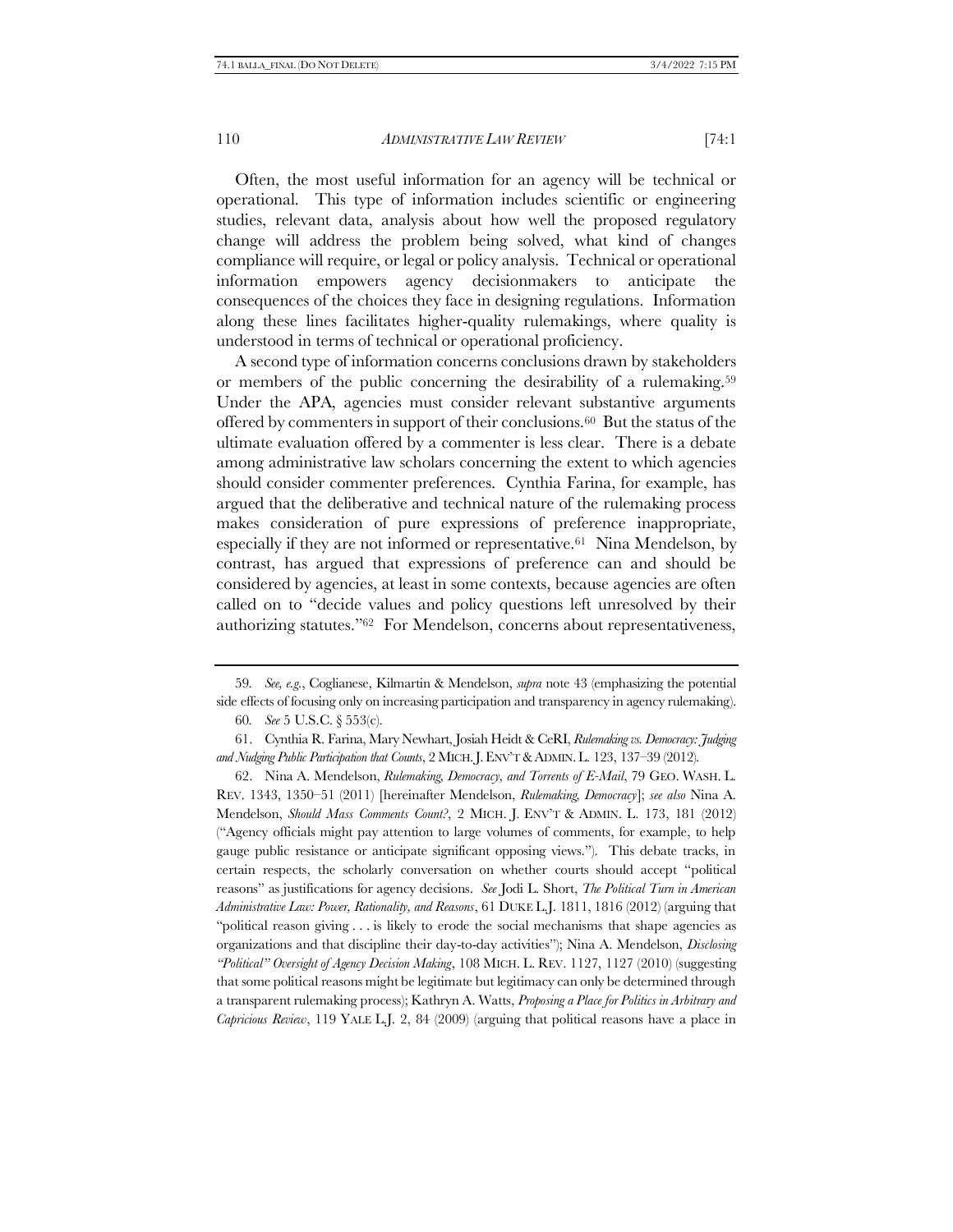for example, must be balanced against the drawbacks of ignoring the sentiments of those who have taken the time to comment.<sup>63</sup>

<span id="page-16-0"></span>Setting aside this debate, there are also substantive limits on the kinds of information that agencies may consider in the course of rulemaking.64 Under the *State Farm* formulation, "[n]ormally, an agency rule would be arbitrary and capricious if the agency *has relied on factors which Congress has not intended it to consider*."<sup>65</sup> There are many examples where courts have found limits on agencies' ability to consider certain factors. For example, in *Whitman v. American Trucking Ass'ns*, <sup>66</sup> the Court found that the EPA may not consider costs when setting the National Ambient Quality Standards under the Clean Air Act.<sup>67</sup> Accordingly, public preferences concerning whether the benefits of more stringent air quality standards outweigh the costs are not relevant under *American Trucking*. 68

Mass, malattributed, and computer-generated comments can make it difficult to extract both technical/operational and preference information from the notice-and-comment process, but the potential challenges for preference information are greater. With respect to technical/operational information, the identity of the commenter (even whether the commenter is a human being) and how frequently that information appears in the record will often not be relevant. The primary challenge raised by mass, malattributed, and computer-generated comments is that useful technical/operational information may be difficult to find within a large flood of comments.

arbitrary and capricious review—granted the agency openly discloses them in the rulemaking record). More broadly, the debate about the appropriate role for consideration of expressions of preference in public comments tracks alternative views about the legitimate foundations of administrative decisionmaking. *See generally* Vanessa Duguay, *Views or Votes: The Challenge of Mass Comments in Rulemaking*, 26 GEO. MASON L. REV. 625 (2018) (discussing the justification for dismissing public approval in rulemaking through different models of legitimacy); Steven P. Croley, *Public Interested Regulation*, 28 FLA. ST. U. L. REV. 7, 7 (2000) (exploring the limitations of interest group theory in the regulation and what rulemaking initiatives make broad-based regulation possible); Mark Seidenfeld, *A Civic Republican Justification for the Bureaucratic State*, 105 HARV. L. REV. 1511 (1992) (arguing that civic republicanism theory is consistent with assigning broad policymaking discretion to administrative agencies).

63. Nina A. Mendelson, *supra* note [62,](#page-15-0) at 175, 177.

64*. See* Stuart Minor Benjamin, *Evaluating E-Rulemaking: Public Participation and Political Institutions*, 55 DUKE L. J. 893, 906–07 (2006) ("Many statutes leave no room for an agency to consider public sentiment.").

65. Motor Vehicle Mfrs. Ass'n v. State Farm Mut. Auto. Ins. Co., 463 U.S. 29, 43 (1983) (emphasis added).

66. 531 U.S. 457 (2001).

67*. Id.* at 465.

68*. See id.* (holding that the EPA could not take into account cost saving factors when calculating air quality standards).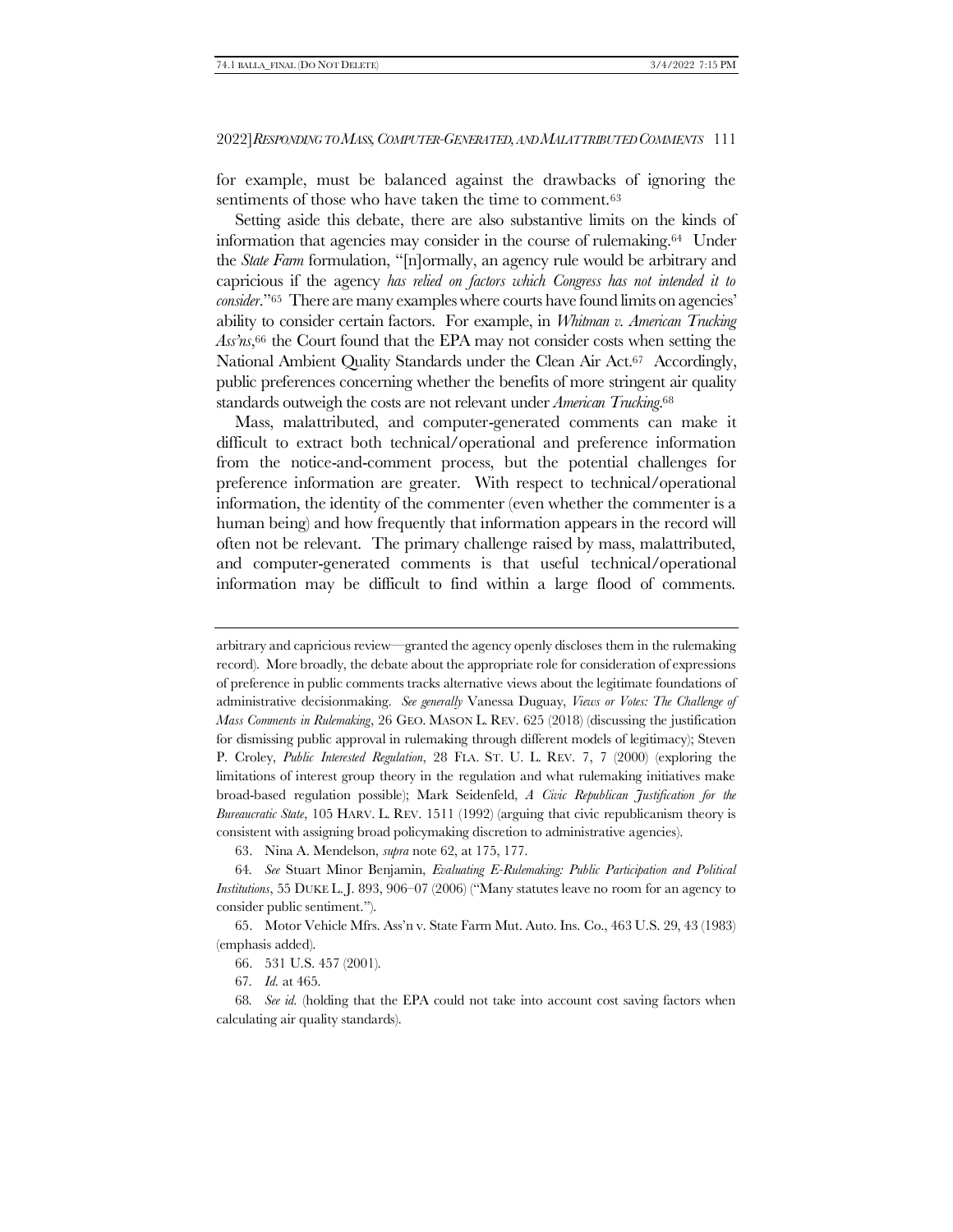Preference information, by contrast, would only be relevant inasmuch as it relates to the views of a genuine person, making it necessary to separate bot and malattributed comments from those that are genuinely submitted by a person. Further, for rules that result in a mass comment response, agencies face a range of difficult questions, discussed in more detail below, concerning the representativeness of the pool of commenters and the role of intermediary groups that conduct mass comment campaigns.<sup>69</sup>

Finally, information is valuable only if it is accurate. When a comment contains false or erroneous statements, intentional or otherwise, it can, at the very least, create a distraction for the agency and possibly delay the comment's processing. If the falsehood is important and undiscovered, it could negatively affect the substance of the final rule. From the outset, one concern about e-rulemaking has been that it would lead to agencies being deluged with misinformation.<sup>70</sup> The agency personnel we interviewed reported that misinformation in comments has not been a major problem to date. Presumably this is for at least two reasons. First, agencies are repositories of significant expertise. That means they will often recognize substantive errors in comments or at least know enough to realize that further investigation is required. Second, broad participation is a prophylactic against misinformation; the false submission might be countered by a true one, often multiple true ones. This is not to dismiss all concerns about false submissions, which may be seen as a growing concern, but it is a reminder that a falsehood in a comment is only a small first step toward a substantive error in a final rule.

### *2. Legitimacy*

The concept of legitimacy is complex and its full exegesis is beyond the scope of this Article. We focus on the potential effects of mass, malattributed, and computer-generated comments on positive (or sociological) legitimacy,<sup>71</sup> as distinct from normative or moral legitimacy.<sup>72</sup>

<sup>69</sup>*. See* discussion *infra* Section III[.B.](#page-24-0) 

<sup>70</sup>*. See, e.g.*, Daniel C. Esty, *Environmental Protection in the Information Age*, 79 N.Y.U.L.REV. 115, 172 (2004) ("The promise of cyberdemocracy with a fully informed and engaged populace could give way to 'spam,' misinformation, and dialogue among the uninformed that diminishes thoughtful deliberation.").

<sup>71.</sup> Questions concerning the sociological legitimacy of the state reach back to the foundations of contemporary social sciences. *See* Max Weber, *Die drei reinen Typen der legitimen Herrschaf*, 187 PREUSSISCHE JAHRBÜCHER 1, 1 (1922) (appearing later as Max Weber, *The Three Types of Legitimate Rule*, 4 BERKELEY PUBL'NS IN SOC'Y & INSTS. 1, 1-2(1958)(Han Gerth trans.)). These questions arise for all governmental bodies but are particularly pressing for those with more tenuous relationships with the electoral process. *Cf*. Jeffery J. Mondak, *Policy Legitimacy and the Supreme Court: The Sources and Contexts of Legitimation*, 47 POL. RSCH. Q. 675, 690 (1994); James L. Gibson, *Understandings of Justice: Institutional Legitimacy, Procedural Justice, and Political Tolerance*, 23 LAW &SOC'Y REV. 469, 471 (1989).

<sup>72</sup>*. Cf*. Richard H. Fallon, Jr., *Legitimacy and the Constitution*, 118 HARV. L. REV. 1787,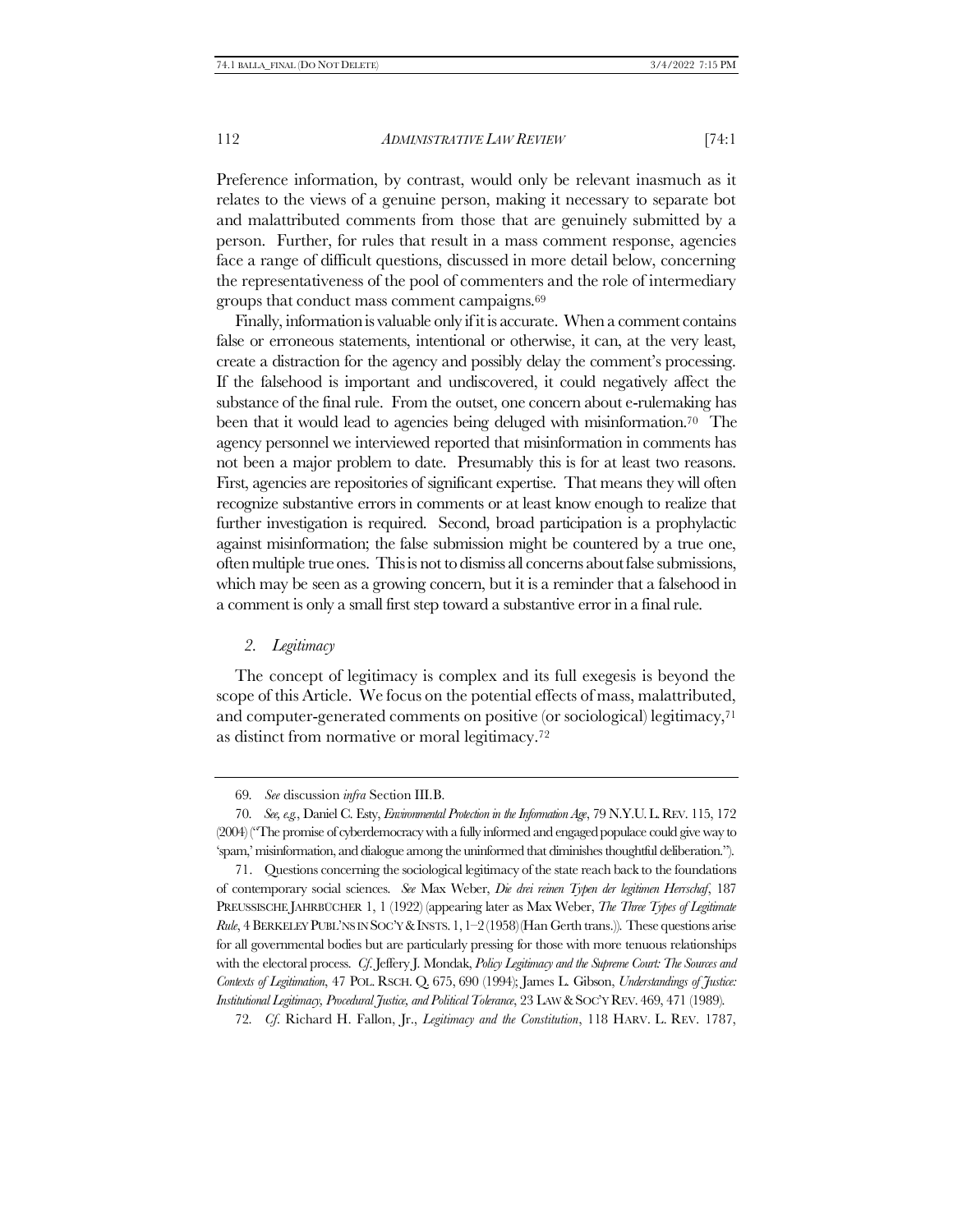<span id="page-18-0"></span>There is a considerable body of behavioral and social scientific research on the causes of positive legitimacy, which concerns empirical questions related to public acceptance of the exercise of government power.73 One important thread of that literature concerns perceptions of "procedural fairness" and the components of decisionmaking processes that tend to enhance or undermine those perceptions.74 In a recent Organisation for Economic Co-operation and Development report by E. Allan Lind and Christiane Arndt summarizing some of this literature, the authors identify "[t]hree general elements of process . . . [that] stand out in terms of their impact on whether a citizen will feel fairly treated in his or her interactions with government . . . voice, polite and respectful treatment, and explanations."75 The authors define voice as "a chance [for affected people] to present their views" along with "some indication that the input was actually given consideration."76 According to this review of the literature, voice "remains the most extensively researched and arguably the most powerful antecedent of perceived procedural fairness."<sup>77</sup>

<span id="page-18-1"></span>The relationship between voice and the notice-and-comment process is obvious—the APA requirement that agencies solicit and consider the views of interested persons maps exactly onto the definition of voice offered by Lind and Arndt. Based on current research in the field, there is reason to believe that the notice-and-comment process enhances the positive legitimacy of agency rulemaking, particularly when compared to an imagined counterfactual in which there is no consistent opportunity for the public to comment or such comments are not considered by agency decisionmakers.<sup>78</sup>

Malattributed and computer-generated comments may undermine the confidence of members of the public in their ability to have their voices heard. Observers reasonably worry that computer-generated comments submitted at scale could drown out comments from real persons, create confusion on relevant issues, or prompt an agency to ignore even legitimate comments.<sup>79</sup> For malattributed comments, the risk is that they could be

<sup>1790 (2005);</sup> Paul Weithman, *Legitimacy and the Project of Political Liberalism*, *in* RAWLS'S POL. LIBERALISM 73 (T. Brooks and M. Nussbaum eds. 2015).

<sup>73</sup>*. See, e.g.*, James L. Gibson & Michael J. Nelson, *The Legitimacy of the US Supreme Court: Conventional Wisdoms and Recent Challenges Thereto*, 10 ANN. REV. L. SOC. SCI. 201 (2014).

<sup>74.</sup> E. Allan Lind & Christiane Arndt, *Perceived Fairness and Regulatory Policy: A Behavioural Science Perspective on Government-Citizen Interactions* 20 (Org. Econ. Coop. & Dev., Working Paper No. 6, 2016), https://doi.org/10.1787/24140996.

<sup>75</sup>*. Id.*

<sup>76</sup>*. Id*.

<sup>77</sup>*. Id*.

<sup>78</sup>*. See id.* at 21.

<sup>79</sup>*. See, e.g.*, *Fake It Till They Make It*, *supra* note [3,](#page-2-1) at 9 (statement of Paulina Gonzalez-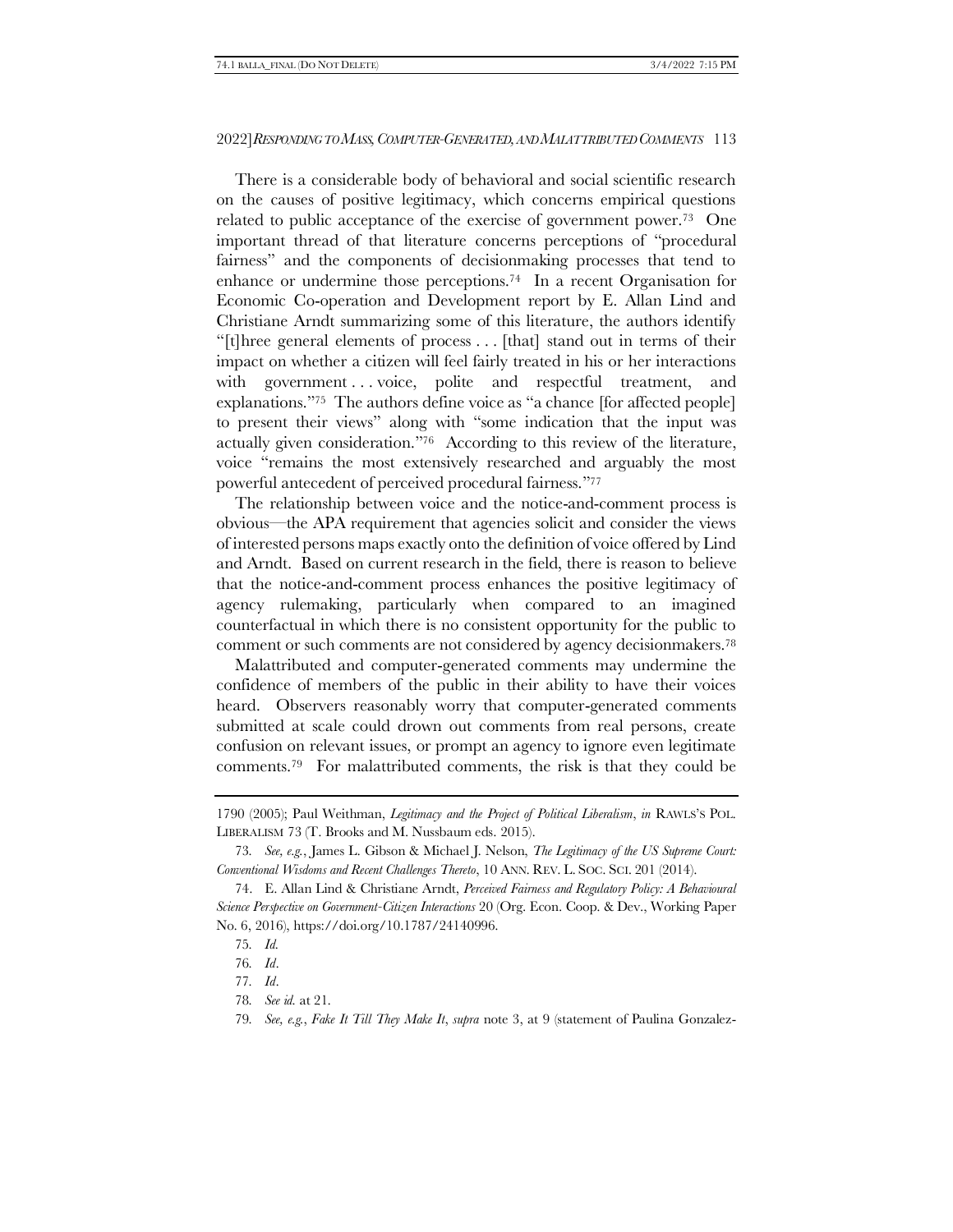perceived as hijacking or expropriating a person's voice. These issues will be discussed in more detail below.

Mass comments present other questions concerning their interaction with voice and perceptions of procedural fairness. Lower costs of submitting comments and broader public participation creates more widespread opportunities for voice. But if comments contain information that agencies may not or do not consider—including expressions of preference—it is not clear that the process will ultimately enhance perceptions of procedural fairness. As noted by Lind and Arndt, "[R]esearch on voice makes it clear that it is not enough just to allow for more raw input or comment: There must also be some indication that the input was actually given consideration."80 A mismatch between commenter expectations and agency treatment of comments raises serious concerns, which are discussed in more detail below.

It is worth emphasizing that for purposes of positive legitimacy, *perceptions* of procedural fairness matter, irrespective of how well those perceptions map onto reality. For example, even if agencies are able to easily sort through bot or malattributed comments, these phenomena could lead to misimpressions about the integrity of the system that undermine public confidence in the process.<sup>81</sup> Experience with the FCC's net neutrality rulemaking demonstrates that the public comment process can become publicly salient without warning, with the associated risks of sensational commentary and the potential for people to draw inferences about the entire process based on an exceptional example.<sup>82</sup>

Brito, Executive Director, California Reinvestment Coalition) (stressing the need to ensure that community voices are not drowned out by fabricated comments fraudulently submitted in favor of industry); Bob Barr, *Massive Fraud in Net Neutrality Process Is a Crime Deserving of Justice Department Attention*, TOWNHALL. (Dec. 20, 2017, 12:01 AM), https://townhall.com /columnists/bobbarr/2017/12/20/massive-fraud-in-net-neutrality-process-is-a-crime-deser ving-of-justice-department-attention-n2424724 l ("[B]efore too long, the voices of real people, expressing genuine opinions on regulations, will be drowned out and ignored all together by those in power."); Eric T. Schneiderman, *An Open Letter to the FCC*, MEDIUM (Nov. 21, 2017), https://medium.com/@NewYorkStateAG/an-open-letter-to-the-fcc-b867a763850a (objecting that "the perpetrator or perpetrators attacked what is supposed to be an open public process by attempting to drown out and negate the views of the real people, businesses, and others who honestly commented on this important issue.").

80. Lind & Arndt, *supra* not[e 74](#page-18-0)[75,](#page-18-1) at 20.

81. "The last thing we need is a common view that essentially the entire rulemaking process is being gamed by a variety of machines and shadowy players." Nicole Ogrysko, *GSA Launches Public Campaign to Battle Bots, Fake Comments from Online Rulemaking Forums*, FED. NEWS NETWORK (Jan. 31, 2020, 4:45 PM) (quoting Michael Fitzpatrick, head of global regulatory affairs for Google), https://federalnewsnetwork.com/management/2020/01/gsa-launchespublic-campaign-to-battle-bots-fake-comments-from-online-rulemaking-forums/.

82*. See* discussion *infra* Section [V.B.](#page-50-1)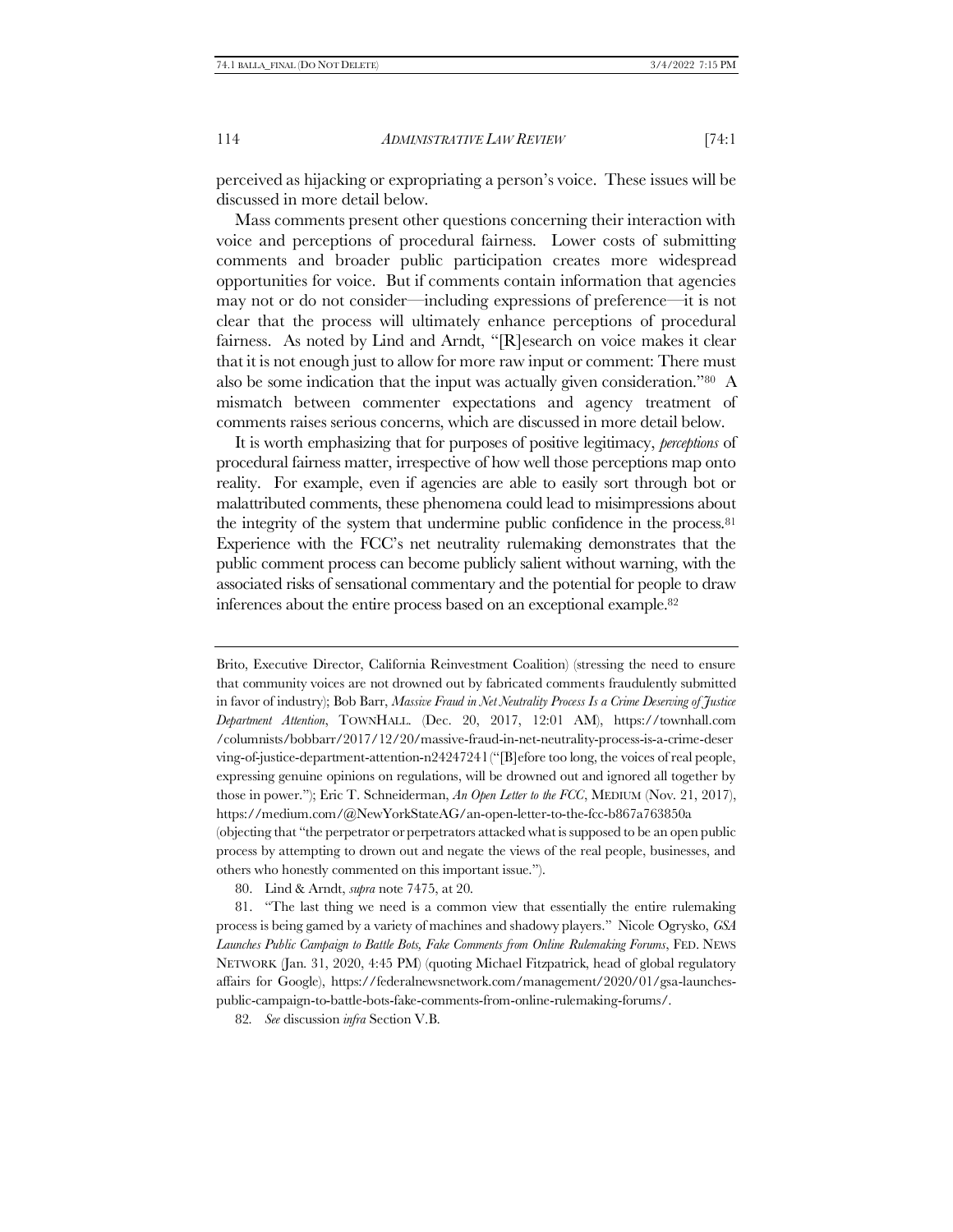In addition to perceptions of procedural fairness, scholars have identified an alternative source of positive legitimacy: it flows from the outcomes of government decisions themselves.83 The basic idea is that high quality, effective government decisionmaking leads to public acceptance. If mass, malattributed, or computer-generated comments reduce regulatory quality by, for example, making it more difficult for agencies to extract useful information from the notice-and-comment process, then, over time, they could erode confidence in agency decisionmaking.

# *3. Processing Costs*

It takes time and resources to review, analyze, respond to comments, and use the insights to recraft the rule. When there is a small number of comments, those costs are relatively low. As the number of comments grows, processing costs can be expected to increase. For example, agencies sometimes hire outside contractors to help process comments, which helps alleviate the processing burden, but adds to the overall expense.84 When agencies do this work in-house, the review process, albeit important, consumes significant staff time.85 Similarly, if agencies must spend resources to identify malattributed or computer-generated comments, that only further increases processing costs. Time spent sorting out mass, malattributed, and computer-generated comments can also delay the process and takes time away from other productive policymaking activities.

When the informational and legitimacy-conferring benefits of comments are high, then the time invested may be well worth their processing costs. Nevertheless, the direct financial and delay costs of spurious or low-quality comments are nontrivial and worth keeping in mind.

# <span id="page-20-0"></span>III. MASS COMMENTS

Large volumes of public comments present both opportunities and challenges for agencies. On the one hand, participation in the notice-and-comment process demonstrates substantial interest in agency rulemaking, which creates occasions for meaningful engagement between agencies and the public. Public comments can also contain helpful information that agencies can use to improve their rulemakings. On the other hand, large volumes of comments are burdensome to process and digest, increase the risk of missing important arguments or information, and may make it more difficult to extract overall patterns in the content of comments.

<sup>83</sup>*. See, e.g.*, FRITZ SCHARPF, GOVERNING IN EUROPE: EFFECTIVE AND DEMOCRATIC? 11 (1999) (distinguishing "input-oriented" and "output-oriented" forms of democratic legitimacy).

<sup>84.</sup> Bridget C.E. Dooling, *Legal Issues in E-Rulemaking*, 63 ADMIN. L. REV. 893, 901 (2011).

<sup>85</sup>*. Id.*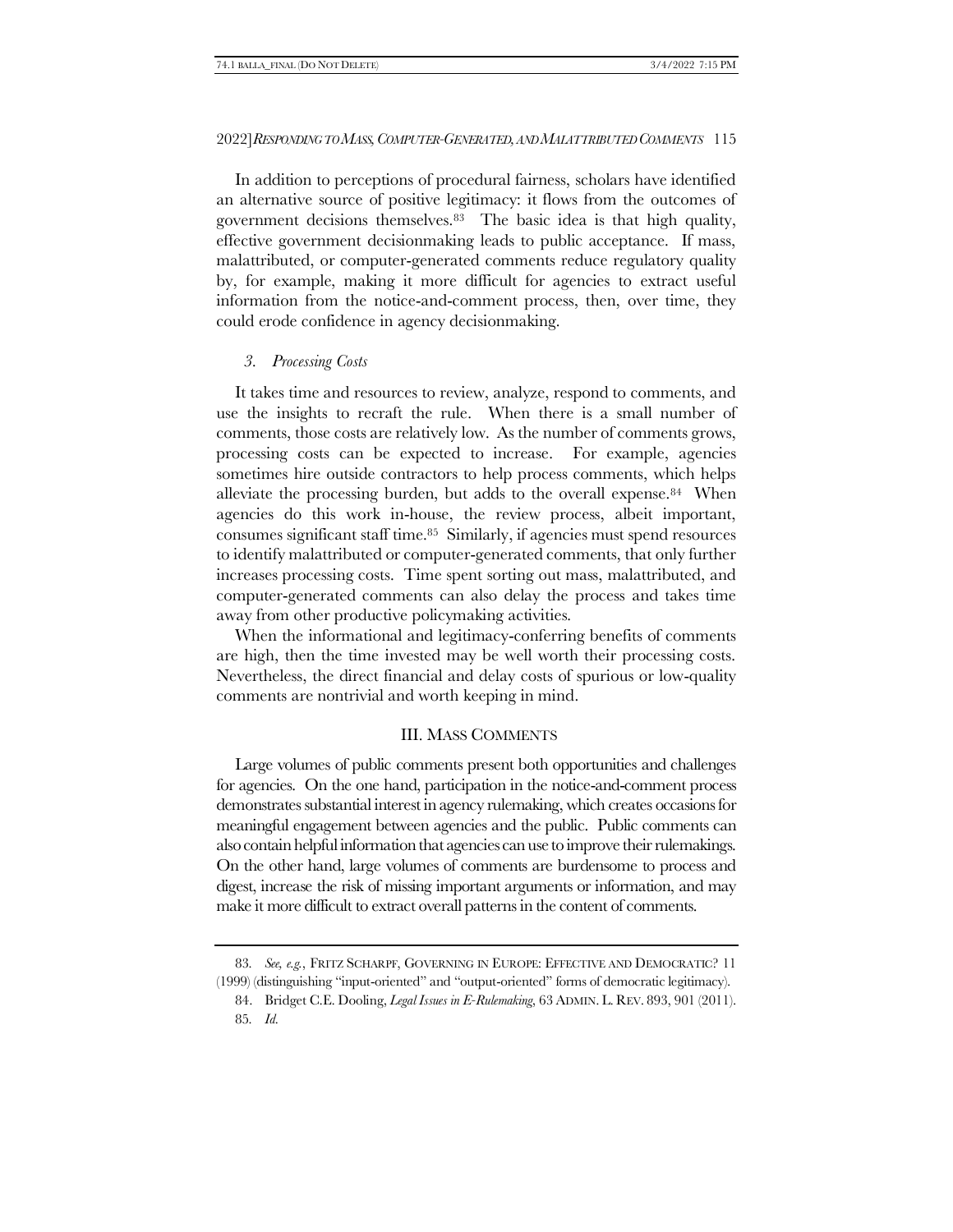As noted above, for purposes of this Article, we distinguish between a mass comment response and a mass comment campaign.86 The latter is a special case of a mass comment response in which an individual or organization successfully urges a large number of individuals to file comments that express a similar set of views or positions.87 Often, comments made in response to a mass solicitation contain identical or nearly identical language.88 The soliciting organization may post a sample comment and encourage the submitter to file the comment verbatim but include a sentence or two at the end explaining how the rule personally affects the submitter. It is also possible that soliciting organizations may encourage submissions of unique—if substantively similar—comments. In such cases, it may be difficult to disentangle a mass comment campaign from a more spontaneous mass response.

#### *A. Legal Issues Raised by Mass Comments*

Courts have had many opportunities to visit the question of how agencies must consider information generated during the notice-and-comment process. In one early and important formulation, the D.C. Circuit's *Home Box Office, Inc. v. FCC*<sup>89</sup> opinion provided the following standard:

In determining what points are significant, the "arbitrary and capricious" standard of review must be kept in mind. Thus only comments which, if true, raise points relevant to the agency's decision and which, if adopted, would require a change in an agency's proposed rule cast doubt on the reasonableness of a position taken by the agency. Moreover, comments which themselves are purely speculative and do not disclose the factual or policy basis on which they rest require no response. There must be some basis for thinking a position taken in opposition to the agency is true.90

A few years previously, in the canonical *Portland Cement Ass'n v. Ruckelshaus*<sup>91</sup> decision, Judge Leventhal expressed a similar sentiment, writing that "comments must be significant enough to step over a threshold requirement of materiality before any lack of agency response or consideration becomes of concern."92 More recently, the D.C. Circuit stated the point this way: "An agency is not obliged to respond to every comment, only those that can be

90*. Id.* at 35–36 n.58; *see* Pub. Citizen, Inc. v. FAA, 988 F.2d 186, 197 (D.C. Cir. 1993) (citing *HBO*, 567 F.2d at 35–36 n.58 for standard); Nat'l Shooting Sports Found., Inc. v. Jones, 716 F.3d 200, 215 (D.C. Cir. 2013) (also citing *HBO*, 567 F.2d at 35–36 n.58 for standard).

91. 486 F.2d 375 (D.C. Cir. 1973).

92*. Id.* at 394. This language continues to be cited by courts to express the relevant standard. *See, e.g.*, Am. Great Lakes Ports Ass'n v. Zukunft, 296 F. Supp. 3d 27, 53 (D.D.C. 2017).

<sup>86</sup>*. See* discussion *supra* Section II.[A.1.](#page-10-0)

<sup>87</sup>*. See* Balla, Beck, Meehan & Prasad, *supra* not[e 1.](#page-1-0)

<sup>88.</sup> Dooling, *supra* note [84,](#page-20-0) at 901.

<sup>89.</sup> 567 F.2d 9 (D.C. Cir. 1977).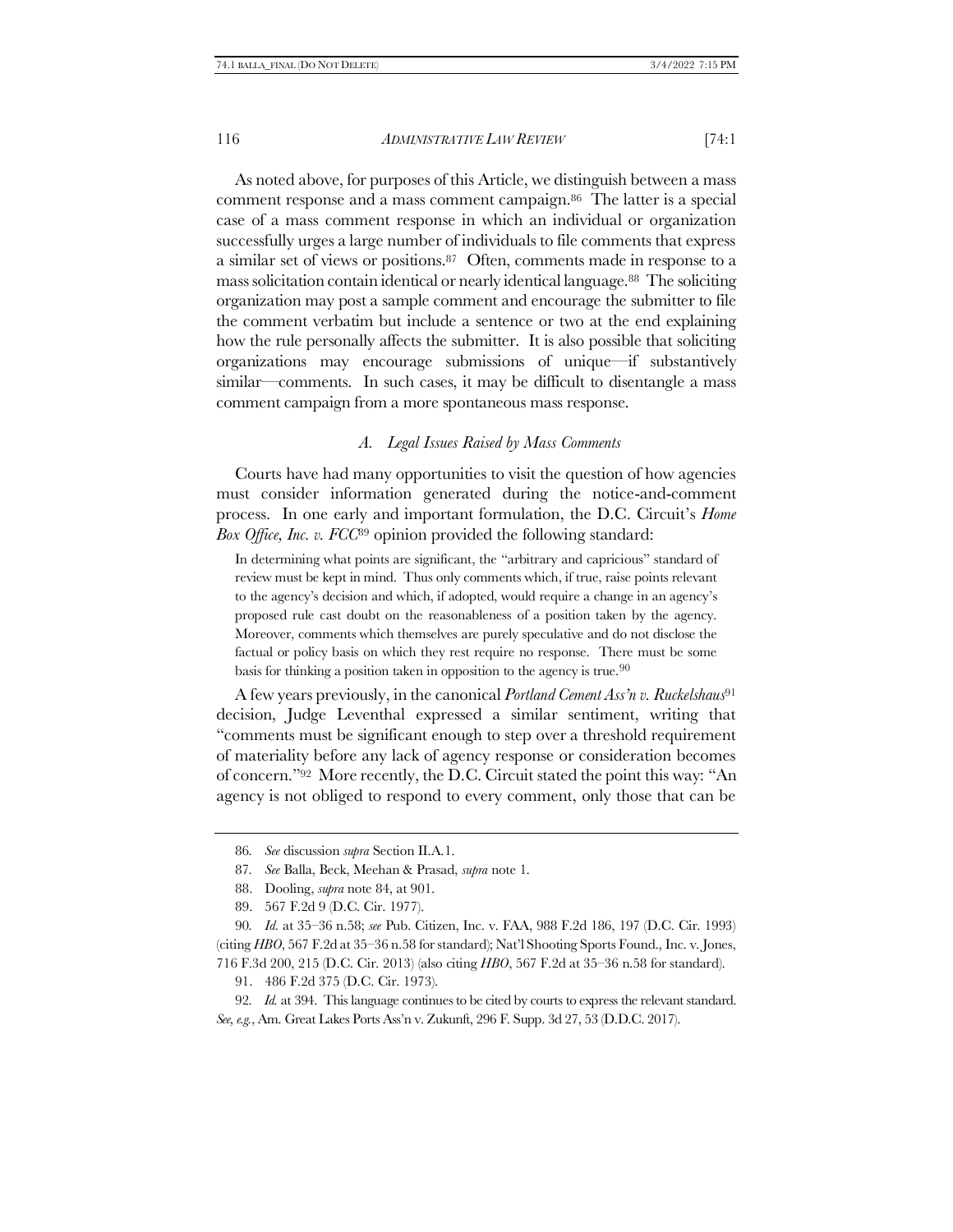thought to challenge a fundamental premise."<sup>93</sup>

<span id="page-22-0"></span>Courts have repeatedly noted that agencies are required to consider the substance of comments: "An agency need not respond to every comment, but it must 'respond in a reasoned manner to the comments received, to explain how the agency resolved any significant problems raised by the comments, and to show how that resolution led the agency to the ultimate rule.'"94 There is no obligation to respond to comments per se.<sup>95</sup> Rather, "[t]he failure to respond to comments is significant only insofar as it demonstrates that the agency's decision was not 'based on a consideration of the relevant factors.'"<sup>96</sup>

<span id="page-22-1"></span>A corollary to this focus on the substance of comments has been a tendency to deemphasize the importance of the number of comments received. The D.C. Circuit has stated directly that agencies are under "no obligation to take the approach advocated by the largest number of commenters,"<sup>97</sup> and there is a broad consensus that the public comment process is "not a vote."98 Where courts have explicitly considered the number of comments received by an

94. Action on Smoking & Health v. Civ. Aeronautics Bd., 699 F.2d 1209, 1216 (D.C. Cir. 1983) (quoting Rodway v. U.S. Dep't of Agric., 514 F.2d 809, 817 (D.C. Cir. 1975)); *see*  South Carolina *ex rel.* Tindal v. Block, 717 F.2d 874, 885 (4th Cir. 1983) ("The purpose of allowing comments is to permit an exchange of views, information, and criticism between interested persons and the agency.").

95. Sherley v. Sebelius, 689 F.3d 776, 784 (D.C. Cir. 2012) ("[A]n agency's failure to address a particular comment or category of comments is not an APA violation *per se*."); United States v. Nova Scotia Food Prods. Corp., 568 F.2d 240, 252 (2d Cir. 1977) ("'We do not expect the agency to discuss every item of fact or opinion included in the submissions made to it in informal rulemaking.'") (quoting Auto. Parts & Accessories Ass'n v. Boyd, 407 F.2d 330, 338 (D.C. Cir. 1968)).

96*. Thompson*, 741 F.2d at 409 (quoting Citizens to Pres. Overton Park v. Volpe, 401 U.S. 402, 416 (1971)); *see also* Covad Commc'ns Comm'n v. FCC, 450 F.3d 528, 550 (D.C. Cir. 2006) (citing *Thompson*, 741 F.2d at 409).

97. U.S. Cellular Corp. v. FCC, 254 F.3d 78, 87 (D.C. Cir. 2001); *see also* Nat. Res. Def. Council, Inc. v. EPA, 822 F.2d 104, 122 n.17 (D.C. Cir. 1987) (noting that rulemaking is not a process where "the majority of commenters prevail by sheer weight of numbers").

98. Herz, *supra* note [44,](#page-10-1) at 369–74; *see also* Dooling, *supra* note [84,](#page-20-0) at 901 n.33 (discussing the importance of a comment's threshold requirement of materialiy); *Tips for Submitting Effective Comments*, REGULATIONS.GOV 1, https://www.regulations.gov/document/FS-2018-0053- 0007 (last visited Feb. 19, 2022) ("The comment process is not a vote.").

<sup>93.</sup> MCI WorldCom, Inc. v. FCC, 209 F.3d 760, 765 (D.C. Cir. 2000); *see also* Am. Mining Cong. v. EPA, 907 F.2d 1179, 1187–88 (D.C. Cir. 1990) ("[I]n assessing the reasoned quality of the agency's decisions, we are mindful that the notice-and-comment provision of the APA . . . 'has never been interpreted to require [an] agency to respond to every comment, or to analyse [sic] every issue or alternative raised by comments, no matter how insubstantial.'") (quoting Thompson v. Clark, 741 F.2d 401, 408 (D.C. Cir. 1984)).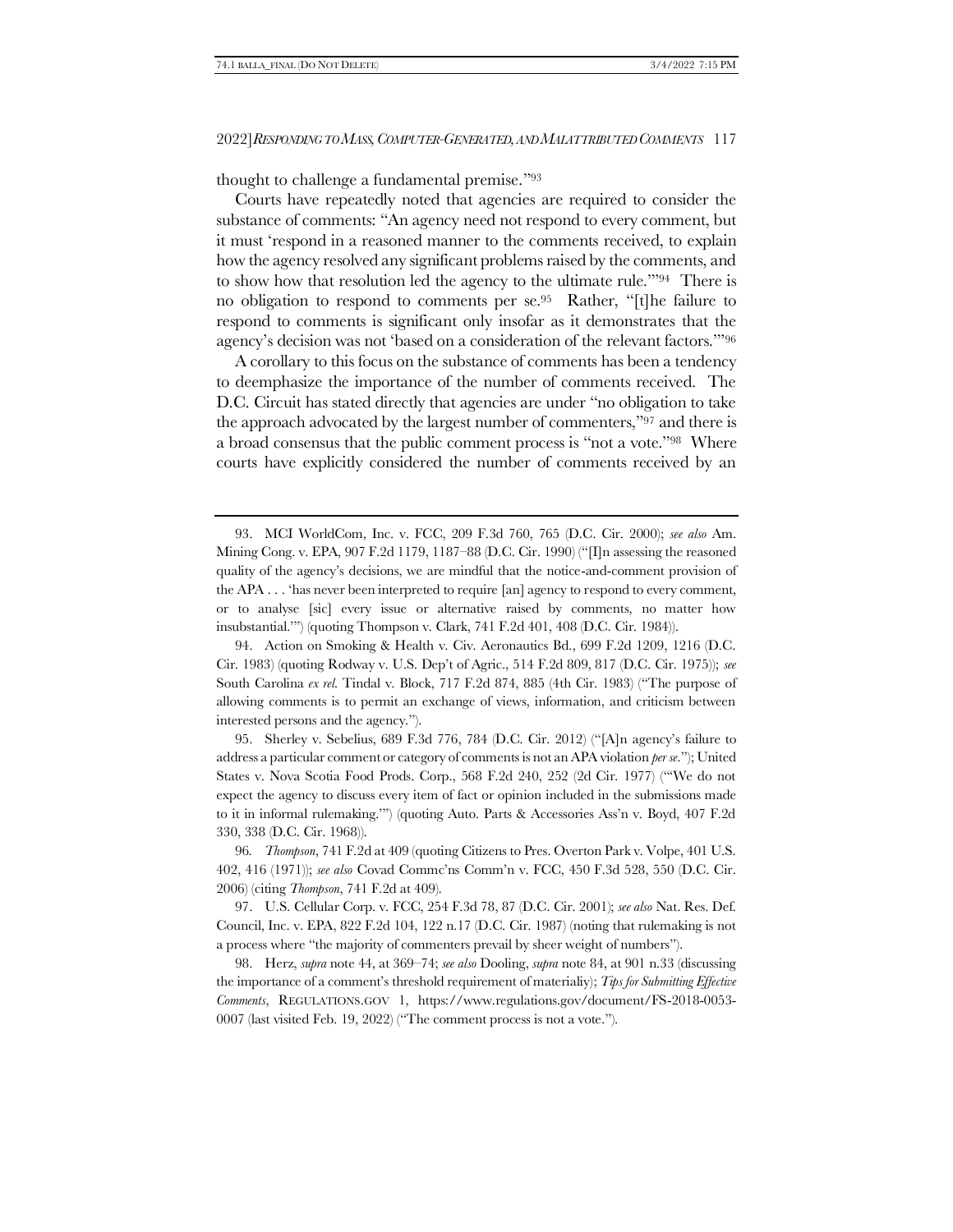agency,<sup>99</sup> it has not been in the context of evaluating the reasoned basis for an agency's decision to choose one approach over another.

Although courts have emphasized the importance of substance over volume in evaluating agency responses to public comments, there is no general bar against agencies relying on information contained in form comments. For example, the plaintiffs in *Resident Councils v. Leavitt*<sup>100</sup> argued that a regulation was invalid because the vast majority of the supportive comments on the proposed rule were form letters and the agency's reliance on them was therefore unwarranted.101 The court disagreed, stating that "there is no reason the Secretary was not entitled to rely on such letters in promulgating the regulations."102 The court followed up by stating that just because numerous people "share the same opinion and pooled their efforts does not undermine their intended show of support."<sup>103</sup>

99. For example, in *North Carolina Growers' Ass'n v. United Farm Workers*, the court found that a truncated comment period with substantial content restrictions was inadequate, in part relying on the small number of comments received compared to a prior related rulemaking. N.C. Growers' Ass'n v. United Farm Workers, 702 F.3d 755, 770–71 (4th Cir. 2012); *see also*  Cal. *ex rel.* Becerra v. U.S. Dep't of the Interior, 381 F. Supp. 3d 1153, 1176–79 (N.D. Cal. 2019). Some courts have also looked to the number of comments received during the National Environmental Policy Act (NEPA) review process to determine whether a project is "controversial" and therefore requires a full environmental impact statement, although there is disagreement over the relevance of the scale of public reaction to that inquiry. Sierra Club v. Bosworth, 510 F.3d 1016, 1032 (9th Cir. 2007) ("Given the large number of comments, close to 39,000, and the strong criticism from several affected Western state agencies, we cannot summarily conclude that the effects of the Fuels CE are not controversial."); *see also* Greenpeace Action v. Franklin, 14 F.3d 1324, 1333–34 (9th Cir. 1992) (noting that an "outpouring of public protest" along with a "substantial dispute . . . as to size, nature, or effect" of a proposed action can demonstrate that the action is controversial and therefore requires an environmental impact statement (citations omitted)); Emily M. Slaten, Note, *"We Don't Fish in Their Oil Wells, and They Shouldn't Drill in Our Rivers": Considering Public Opposition Under NEPA and the Highly Controversial Regulatory Factor*, 43 IND. L. REV. 1319, 1320 (2010) (arguing that public reaction should be considered in determining whether a project is controversial in light of "growing criticisms of NEPA, recent attention given toward advancing public participation in NEPA, and increasing environmental justice concerns") (citations omitted).

- 100. 500 F.3d 1025 (9th Cir. 2007).
- 101*. Id.* at 1029 n.5.

102*. Id.*

103*. Id.* See *Morales v. Lyng*, 702 F. Supp. 161 (N.D. Ill. 1988), for another discussion on the role of form comments. In this case, the Department of Agriculture was found to have acted in an arbitrary and capricious manner by choosing to generally ignore certain comments. The Secretary of Agriculture argued that the ignored comments were "endless clones of conclusory statements." *Id.* at 163. However, the court found that by choosing to ignore these comments that offered a differing view than that chosen by the agency, the agency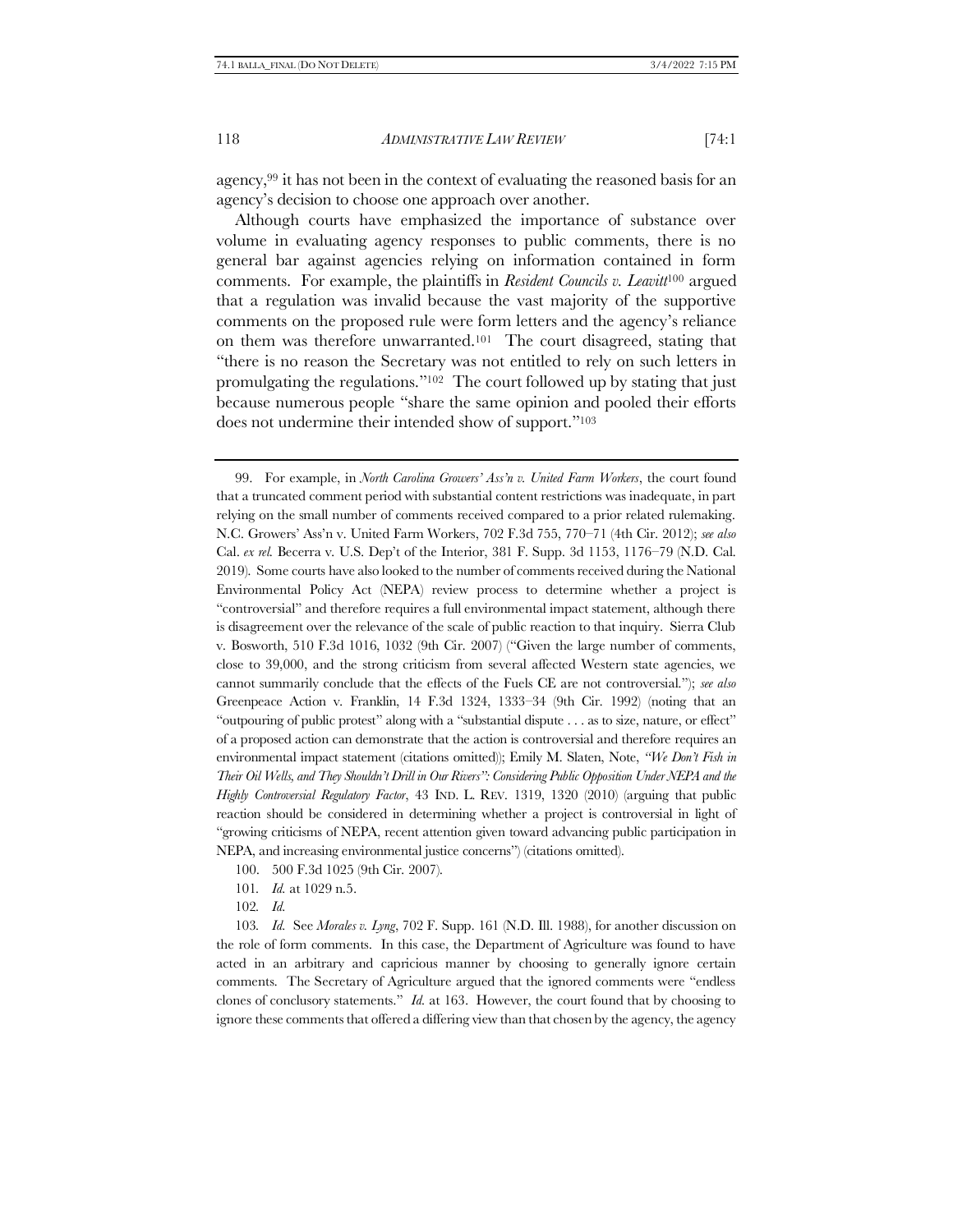# *B. Policy Issues Raised by Mass Comments*

<span id="page-24-0"></span>Mass comment responses raise many policy issues, whether or not they are a part of an organized comment campaign. Many researchers found that a large percentage of the comments received in mass comment responses are not highly substantive, but rather contain general statements of support or opposition.104 As mentioned above, there is some debate concerning whether and to what extent agencies should consider comments that contain only statements of preference.<sup>105</sup>

<span id="page-24-1"></span>The Permanent Subcommittee on Investigations of the U.S. Senate's Homeland Security and Governmental Affairs Committee has recommended that Congress consider amending the APA to provide guidance to agencies on the extent to which they should consider the volume of comments in favor of or in opposition to a proposed rule.106 Guidance from Congress could be helpful to agencies in deciding when, if ever, they should take the number of comments and the sentiment expressed in the comments into account when finalizing a rule.

Inasmuch as public opinion is relevant for a rulemaking, comments generally do not provide a reliable metric of the views of the broader public. Commenters are an entirely self-selected group, and there is no reason to believe that they are in any way representative of the larger public. Relatedly, the group of commenters may represent a relatively privileged group, with less advantaged members of the public less likely to engage in this form of political participation.<sup>107</sup>

had impermissibly "failed to consider important aspects of the administrative record and hence the issue itself." *Id.*

<sup>104.</sup> Thomas A. Bryer, *Public Participation in Regulatory Decision-Making: Cases From Regulations.gov*, 37 PUB. PERFORMANCE & MGMT. REV. 263, 263 (2013) (analyzing EPA and Department of Health and Human Services rulemakings and finding that many comments were "emotional, illogical and lacking in credibility"); Kimberly D. Krawiec, *Don't "Screw Joe the Plummer": The Sausage-Making of Financial Reform*, 55 ARIZ. L. REV. 53, 58 (2013) (contrasting industry comments on the Securities and Exchange Commission's Volcker Rule, which were "meticulously drafted, argued, and researched" with "citizen letters [which were] short and provide little evidence that citizen commenters even understand, or care, what proprietary or fund investment is, much less the ways in which agency interpretation of the Volcker Rule's complex and ambiguous provisions might govern such activities"); Stuart W. Shulman, *The Case Against Mass E-mails: Perverse Incentives and Low Quality Public Participation in U.S. Federal Rulemaking*, 1 POL'Y &INTERNET 23 (2009) (arguing the many comments lack substantive merit).

<sup>105</sup>*. See supra* Section II.[B.1.](#page-14-0)

<sup>106</sup>*. Joint Hearing Subcommittee Report*, *supra* note [12,](#page-3-1) at 3.

<sup>107</sup>*. See* Beth Simone Noveck, *The Electronic Revolution in Rulemaking*, 53 EMORY L.J. 433, 455 (2004) (suggesting that without hiring lawyers or lobbyists, the wider public may be viewed as unable to participate usefully).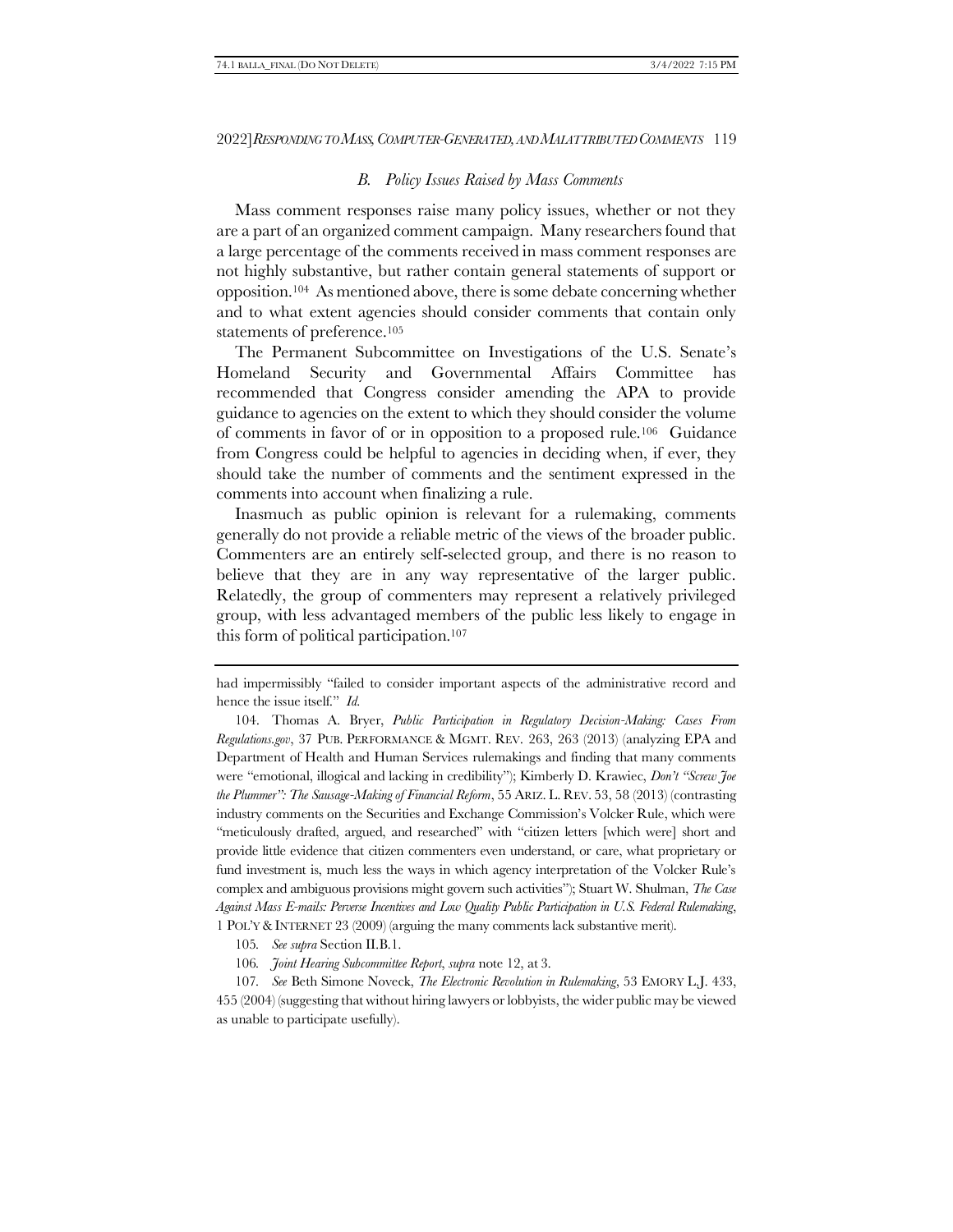There are also questions related to the actual influence of mass comment responses on agency decisionmaking. There is considerable social science literature that examines the public comment process and how it affects regulatory outcomes.108 An important early paper by Marissa Golden found that business interests tended to dominate the rulemaking process, but that the overall influence of comments was low.109 Subsequent work has found that, at least under certain conditions, agencies sometimes do make changes in response to comments.110 Among the factors that have been found to affect commenter influence is the degree of sophistication in the comments and the source of the comment.111 Studies of mass commenting in particular have found that agencies tend to be fairly unresponsive to mass comment

109. Marissa Martino Golden, *Interest Groups in the Rule-Making Process: Who Participates? Whose Voices Get Heard?*, 8 J. PUB. ADMIN. RES. & THEORY 245 (1998). That study involved analysis of comments received by three agencies (EPA, Department of Housing and Urban Development, and National Highway Traffic Safety Administration) to a set of eleven rulemakings. *Id.* at 245. Generally, Golden finds that "business commenters" dominated the public comment process, as "[b]etween 66.7 percent and 100 percent of the comments received were submitted by corporations, public utilities, or trade associations." *Id.* at 252–53. However, Golden did not find a large substantive impact from the business community's participation; she attributed this lack of influence in part due to the fact that "business did not present a united front[;] . . . [t]here were frequently divisions *within* the business community." *Id.* at 262.

110. Amy McKay & Susan Webb Yackee, *Interest Group Competition on Federal Agency Rules*, 35 AM. POL. RSCH. 336 (2007); Susan Webb Yackee, *Sweet-Talking the Fourth Branch: The Influence of Interest Group Comments on Federal Agency Rulemaking*, 16 J. PUB.ADMIN.RSCH.&THEORY 103 (2006).

111. Mariano-Florentino Cuéllar, *Rethinking Regulatory Democracy*, 57 ADMIN. L. REV. 411 (2005) (identifying three instances in which agencies modified proposals in light of submissions from non-business commenters); Jason Webb Yackee & Susan Webb Yackee, *A Bias Towards Business? Assessing Interest Group Influence on the U.S. Bureaucracy*, 68 J. POL. 128, 133–35 (2006) (finding that agencies consistently alter proposals to reflect comments from business interests but not others). One article observes: "The relatively high value placed on hard data in comments is best summed up by the interviewee who stated, 'We look at every comment; we consider every comment. But unless there is data supporting the position, it's just not that useful in the rulemaking process.'" Keith Naughton, Celeste Schmid, Susan Webb Yackee & Xueyong Zhan, *Understanding Commenter Influence During Agency Rule Development*, 28 J. POL'Y ANALYSIS & MGMT. 258, 270 (2009).

<sup>108.</sup> For an overview of this literature, see Susan Webb Yackee, *The Politics of Rulemaking in the United States*, 22 ANN. REV. POL. SCI. 37 (2019). An important general point is that other mechanisms for interested parties to affect agency decisionmaking, such as ex parte communications during the pre-proposal stage, may be more influential than the public comment process. *See* Jeffrey J. Cook, *Crossing the Influence Gap: Clarifying the Benefits of Earlier Interest Group Involvement in Shaping Regulatory Policy*, 42 PUB. ADMIN. Q. 466 (2018); Susan Webb Yackee, *The Politics of Ex Parte Lobbying: Pre-Proposal Agenda Building and Blocking during Agency Rulemaking*, 22 J. PUB. ADMIN. RES.& THEORY 373 (2012).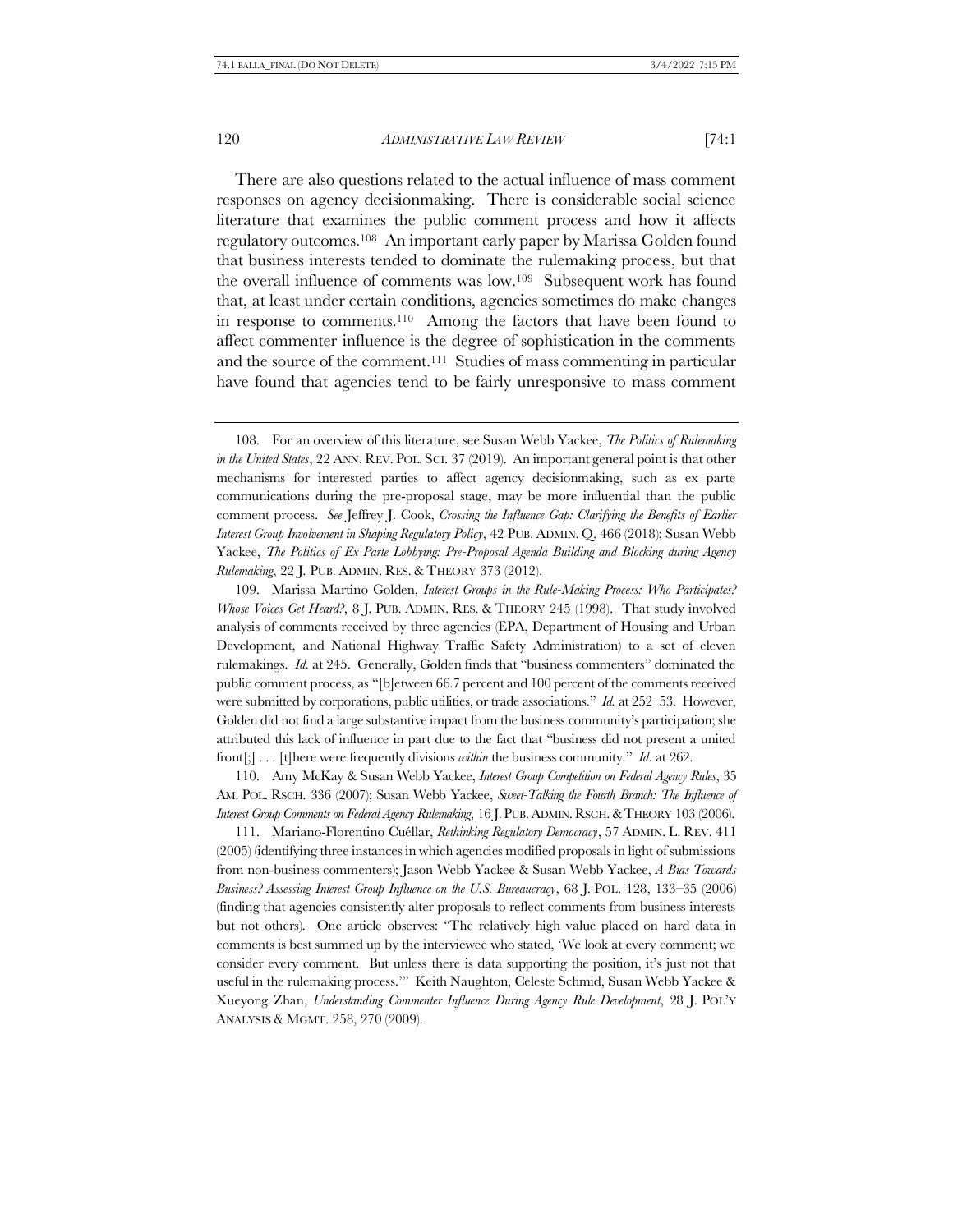campaigns,<sup>112</sup> and, to the extent they ever refer to the number of comments received in favor of or in opposition to a rule, they do so in opportunistic ways.113 Some have argued that the reality that agencies are unlikely to alter rules in response to less substantive comments provides a reason to discourage, or at least "not actively facilitate[,] public participation" of this sort.<sup>114</sup>

Direct influence may not be the only motivation behind comments, and advocacy groups may solicit mass comments for many different reasons. Research on mass comment campaigns suggests that different groups carry out such campaigns to promote a range of goals, including calling public attention to a rulemaking.115 Others have pointed to internal organizational goals—such as increasing membership, raising financial contributions, and moving members up the "ladder of engagement" towards greater involvement—as a motivation for efforts to mobilize actions like petitionsigning and sending public comments.<sup>116</sup>

114. Farina, Newhart, Heidt & CeRI, *supra* note [61](#page-15-1), at 150 ("A democratic government should not actively facilitate public participation that it does not value.").

115. Steven J. Balla, Alexander R. Beck, William C. Cubbison & Aryamala Prasad, *Where's the Spam? Interest Groups and Mass Comment Campaigns in Agency Rulemaking*, 11 POL'Y &INTERNET 460 (2019). The authors find that campaigns organized by regulated entities are more substantive than campaigns organized by regulatory beneficiaries. *Id.* at 460. Regulatory beneficiaries sponsored 73% of mass comment campaigns analyzed (87% of campaigns with 1,000+ comments), whereas regulated entities sponsored 27% of mass comment campaigns (13% of those over 1,000 comments). *Id.* at 471–72. Campaigns sponsored by regulatory beneficiaries were larger, averaging 15,783 comments, whereas those by regulated entities received an average of 4,345 comments. *Id.*  at 472. Regulatory beneficiaries stated in interviews that during the Obama Administration, mass comment campaigns were used to help the EPA justify proposed actions, whereas during the Trump-era the campaigns were used to cause the Administration to "feel pain" in the media and public opinion. *Id.* Regulated entities, on the other hand, stated in interviews that they use mass comment campaigns to try and counterbalance the mobilization by regulatory beneficiaries. *Id.*

116. Farina, Newhart, Heidt & CeRI, *supra* note [61,](#page-15-1) at 141; David Karpf, *Online Political Mobilization from the Advocacy Group's Perspective: Looking Beyond Clicktivism*, 2 POL'Y &INTERNET 1, 35 (2010) ("[Organizations use] email to mobilize member interest around their top campaign priority, as a first step in a ladder-of-engagement."); Shulman, *supra* not[e 104104104,](#page-24-1) at 27–30.

<sup>112.</sup> Balla, Beck, Meehan & Prasad, *supra* note [1,](#page-1-0) at 1 (finding that agencies give mass comments limited attention in the preambles to final rules and that "regulations are generally not consistent with changes requested in comments, a lack of association that holds especially for mass comment campaigns"). Some observers have identified cases where mass comments (at least arguably) influenced regulatory outcomes. *See* Lauren Moxley, *E-Rulemaking and Democracy*, 68 ADMIN. L. REV. 661, 692–95 (2016) (attributing change in FCC's 2015 final net neutrality rule to large number of and consensus among commenters).

<sup>113</sup>*. See* Herz, *supra* note [44,](#page-10-1) at 372–73 ("When [the agencies'] conclusion has strong support in the [mass] comments they tend to note that fact, and when it does not they tend to glide over it.") (citations omitted); Parrillo, *Should the Public Get to Participate*, *supra* not[e 20,](#page-6-0) at 71.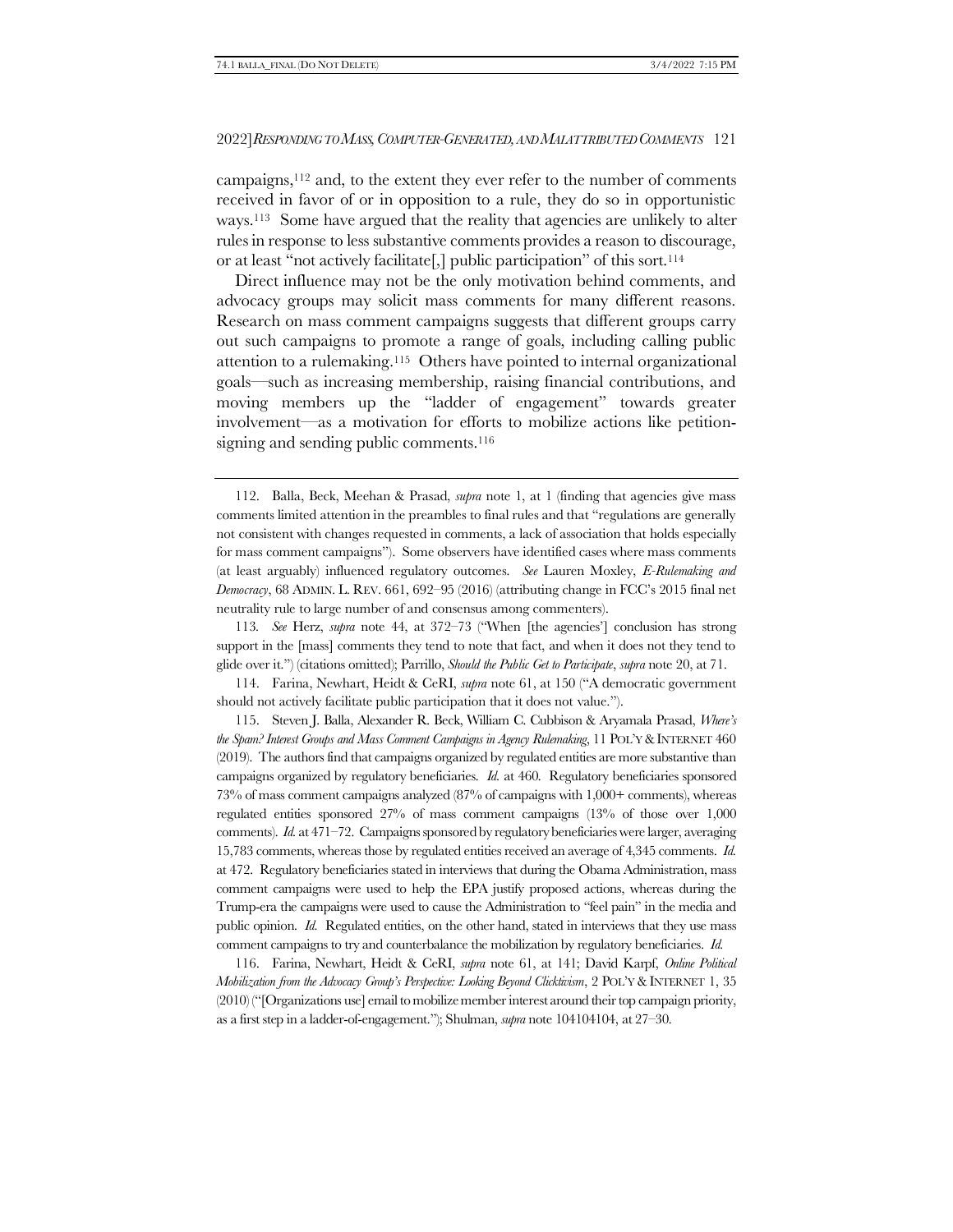<span id="page-27-0"></span>Scholars have identified several potential problems with mass comment campaigns. Some have argued that they may be used to distort regulators' perception of public opinion and may lead to agency cynicism about the public comment process.117 Mass comment campaigns often involve many duplicate, or near duplicate, comments.118 Such duplicate comments impose various real costs on agencies without adding new substantive content to the rulemaking record.119 The expert consensus that the public comment process is "not a vote," appears to conflict with "widely held views among participating individuals, advocacy groups, and journalists that the public expression of preferences should and does carry some weight, entirely apart from whatever substantive justification for those preferences is offered."<sup>120</sup> Cynthia Farina argues that "powerful cultural patterns," including "the popular equation in the United States of democratic voice with casting a vote," reinforce this "plebiscite assumption."121 The conflict between public and expert perception could lead to some commenters operating under a false understanding of the weight that will be given to their views.

118. Stuart W. Shulman, *Whither Deliberation? Mass E-Mail Campaigns and U.S. Regulatory Rulemaking*, 3 J.E-GOV'T 41, 58 (2006) (finding that a very small percentage of mass campaigngenerated comments include unique substantive information); *see also* Cary Coglianese, *Citizen Participation in Rulemaking: Past, Present, and Future*, 55 DUKE L.J. 943, 952–59 (2006) (raising concern that e-rulemaking will increase number of comments but not range of viewpoints).

119. Benjamin, *supra* note [64,](#page-16-0) at 904–05 (discussing costs associated with duplicative comments); *see also* Jeffrey S. Lubbers, *A Survey of Federal Agency Rulemakers' Attitudes About E-Rulemaking*, 62 ADMIN. L. REV. 451, 465–66 (2010) (describing a survey of officials involved in rulemaking that found a widespread view that e-rulemaking increased total amount of participation but that there was rarely useful information or new arguments in the additional comments).

120. Livermore, Eidelman & Grom, *supra* not[e 18,](#page-5-1) at 991–92.

121. Cynthia R. Farina, Mary J. Newhart, Claire Cardie, Dan Cosley & CeRI, *Rulemaking 2.0*, 65 U. MIAMI L. REV. 395, 431 (2011).

<sup>117.</sup> Sara R. Jordan & K. Lee Watson, *Reexamining Rulemaking in an Era of Internet-Enabled Participation*, 42 PUB. PERFORMANCE & MGMT. REV. 836, 856 (2019) ("At the level of regulatory politics, manufactured salience is the generation by politically or economically motivated actors of a large number of comments . . . in order to alter the perceptions of regulators' ascribed level of salience of a position on a rule."); David Schlosberg, Steve Zavestoski & Stuart Shulman, *Deliberation in E-Rulemaking? The Problem of Mass Participation*, *in* ONLINE DELIBERATION: DESIGN, RESEARCH, AND PRACTICE 133, 143 (Todd Davies & Seeta Peña Gangadharan eds., 2009) ("Interviews with agency rule writers show that agencies do not value and often openly resent form letters. The EPA, in fact, simply prints and stores an inaccessible hard copy of all but one example of each identical or similar mass email."); Stuart W. Shulman, *The Internet Still Might (But Probably Won't) Change Everything*, 1 I/S 111, 111–12 (2005) (raising concern that agency personnel would become cynical about mass comment campaigns).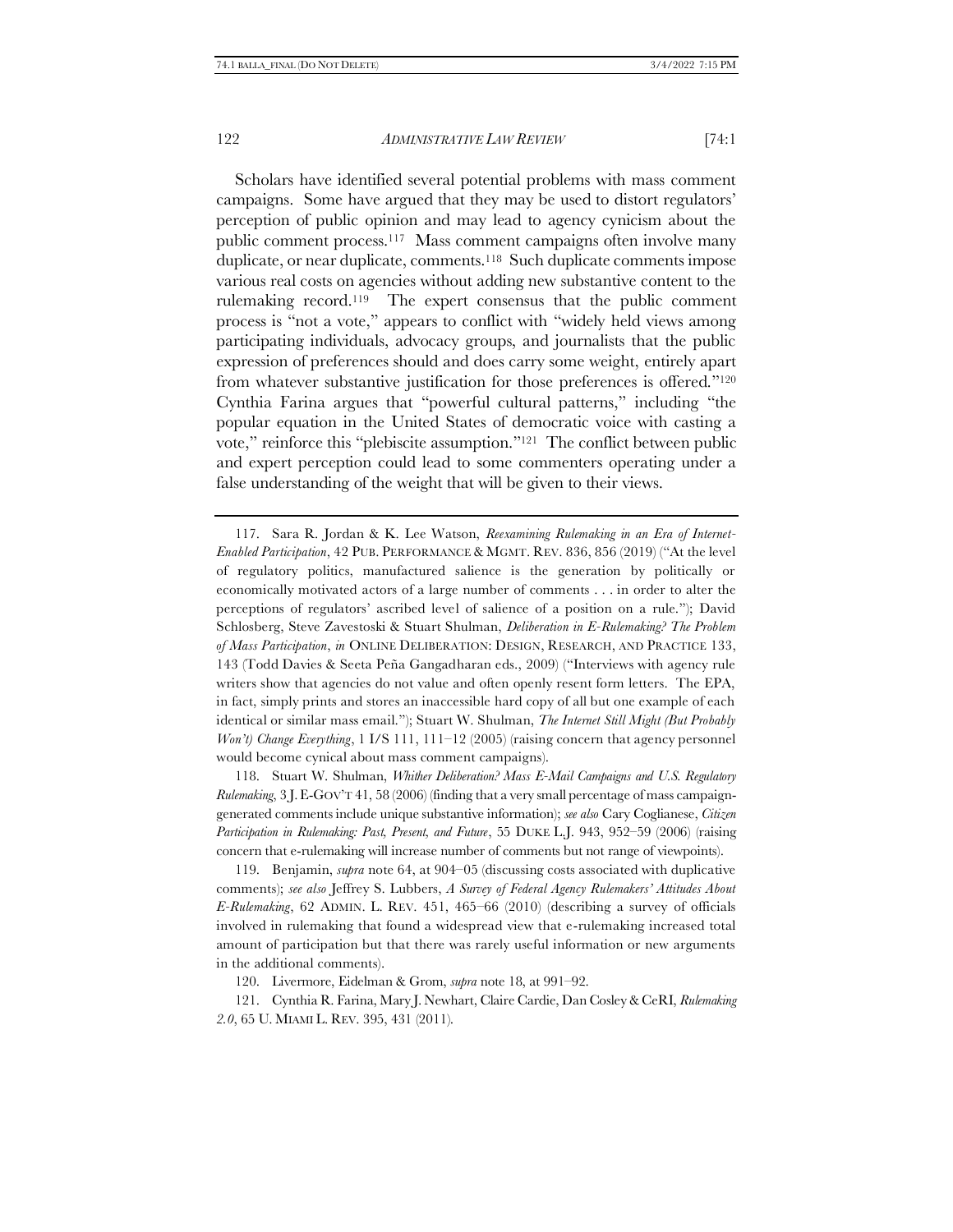The interviews provided a variety of perspectives concerning how agencies respond to mass comment campaigns and to expressions of opinion contained in public comments more generally. The agency officials that we interviewed were uniform in their position that the notice-and-comment process is not a vote (i.e., agencies do not tabulate comments "pro" and "anti" and then choose the more popular position), but they have a wide array of approaches to addressing opinions expressed in comments. Specifically, there seem to be three approaches taken by different agencies: (a) opinions expressed in comments are irrelevant—only the factual content matters; (b) opinions expressed in comments are relevant to the political perception of the rule and may affect agencies' activities on the Hill, color how agency leadership thinks about the viability of a proposed rule, or affect how agencies roll out a rule if there is significant opposition; and (c) opinions expressed in comments are relevant insofar as they express popular sentiment, and agency decisionmakers (especially agency leadership) may consider that in deciding how to proceed, though it should never be the sole factor in deciding whether to pursue a particular policy.

Some agencies appear not to track the overall number of comments received or the number of times a particular comment was received. Agencies are well aware that organizations orchestrate mass comment campaigns, and it is obvious that these campaigns will affect the comments the agency receives. Some of the agency personnel we interviewed viewed the opinions expressed in mass comment campaigns as mostly amounting to statements of preference.

# *C. Technological Responses to Mass Comments*

<span id="page-28-0"></span>Technologies have emerged that help agencies grapple with the large quantities of duplicative comments that can result from mass or computergenerated comment campaigns.122 Submissions in response to mass comment campaigns often include many duplicate comments, which existing software can easily identify. The most important, relevant software is known as "de-duplication" (or "de-duping") software. A de-duping program is software that scans each comment and then compares it to every other comment that the agency has received.<sup>123</sup> The program will then identify

<sup>122</sup>*. See* Shulman, *supra* note [117,](#page-27-0) at 116.

<sup>123.</sup> A de-duping program can, of course, only process comments that are in electronic form. With respect to paper comment submissions, an agency may, in theory, scan the comments and then use an optical character recognition (OCR) program to convert the file into an electronic form. *See What is Optical Character Recognition (OCR) Technology Software?*, HYLAND, https://www.hyland.com/en/resources/terminology/data-capture/what-is-optica l-character-recognition-ocr (last accessed Feb. 19, 2022) (describing OCR and how it can convert paper submissions to electronic forms). The electronic version can then be run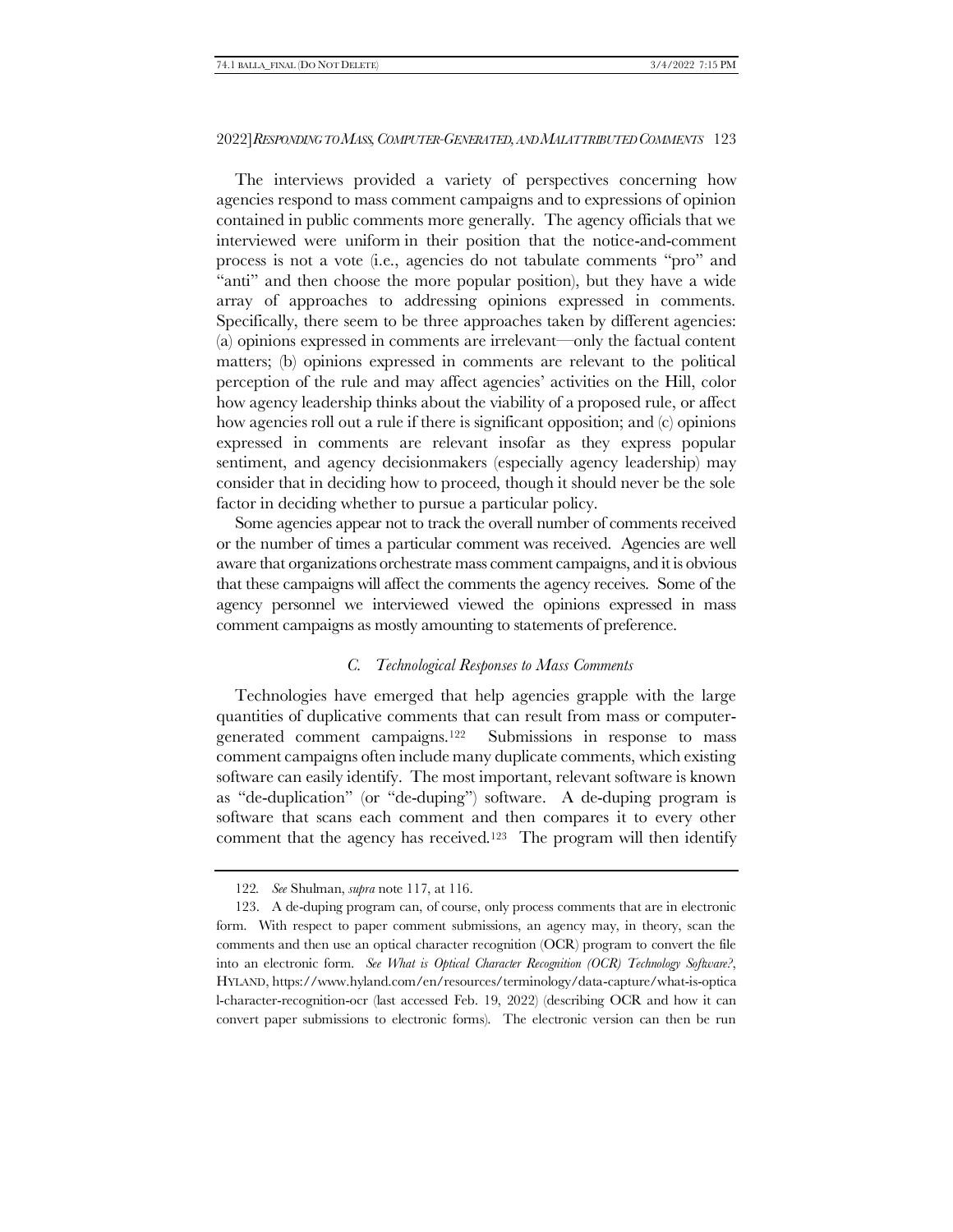the degree of overlap between each of the comments and group those comments that appear to derive from a common source.124 For instance, the program could flag a comment longer than a few words and with content that is 90% or more identical to another comment. In these situations, it may be safe to assume either the submitters coordinated with each other when preparing their comments or that they both used a common source document that one or both of them slightly modified (or, as discussed below, that the comment was computer-generated).<sup>125</sup> This pattern arises when an organization has supplied text to its members and urged them to either submit the comment verbatim or modify it slightly so that each comment is largely, if not entirely, identical.<sup>126</sup>

As discussed in our interviews, de-duping programs allow the agency to set the threshold at which a comment is flagged as likely being part of a mass comment campaign. For instance, if the agency sets the threshold at 90% identity, any comment that has 90% or more of overlapping content will be grouped with other such comments; any comment that is less than 90% identical will not. De-duping software only focuses on the actual words in each document and the order in which they appear.127 For example, if a submitter took a form comment and changed most of the words to synonyms (e.g., "happy" to "glad"), the de-duping program would not recognize the comment as being duplicative.

By batching identical and nearly identical comments in this way, deduping software greatly reduces an agency's burden in processing comments in rulemakings involving mass comment campaigns. For example, consider the following hypothetical scenario. An agency issues a proposed rulemaking regulating Issue XYZ. Organization ABC supports the rule. ABC sends an email to its members with a request to submit a public comment in support of the rule to Regulations.gov. The email includes a four-paragraph sample comment and asks that the commenters include a sentence or two that explains how Issue XYZ relates to them. Sixty thousand members file a comment, and about half of them add the extra sentence or two. Organization LMN opposes the rule and also sends out an email to its members, providing them with draft

through a de-duping program. The integrity of the OCR process depends upon the quality of the underlying physical document.

<sup>124</sup>*. See* Shulman, *supra* note [104,](#page-24-1) at 38.

<sup>125</sup>*. See* discussion *infra* Part [V.](#page-48-0)

<sup>126</sup>*. See* David A. Karpf, *Online Political Mobilization from the Advocacy Group's Perspective: Looking Beyond Clicktivism*, 2 POL'Y & INTERNET 1, 4 (2010).

<sup>127.</sup> Ryan Basques, *A Layman's Guide to Fuzzy Document Deduplication*, VARIABLE (Jan. 16, 2020), https://towardsdatascience.com/a-laymans-guide-to-fuzzy-document-deduplicationa3b3cf9a05a7 (explaining that de-duping software only searches for 100% similarities, allowing campaigns to side-step being caught by changing a few words).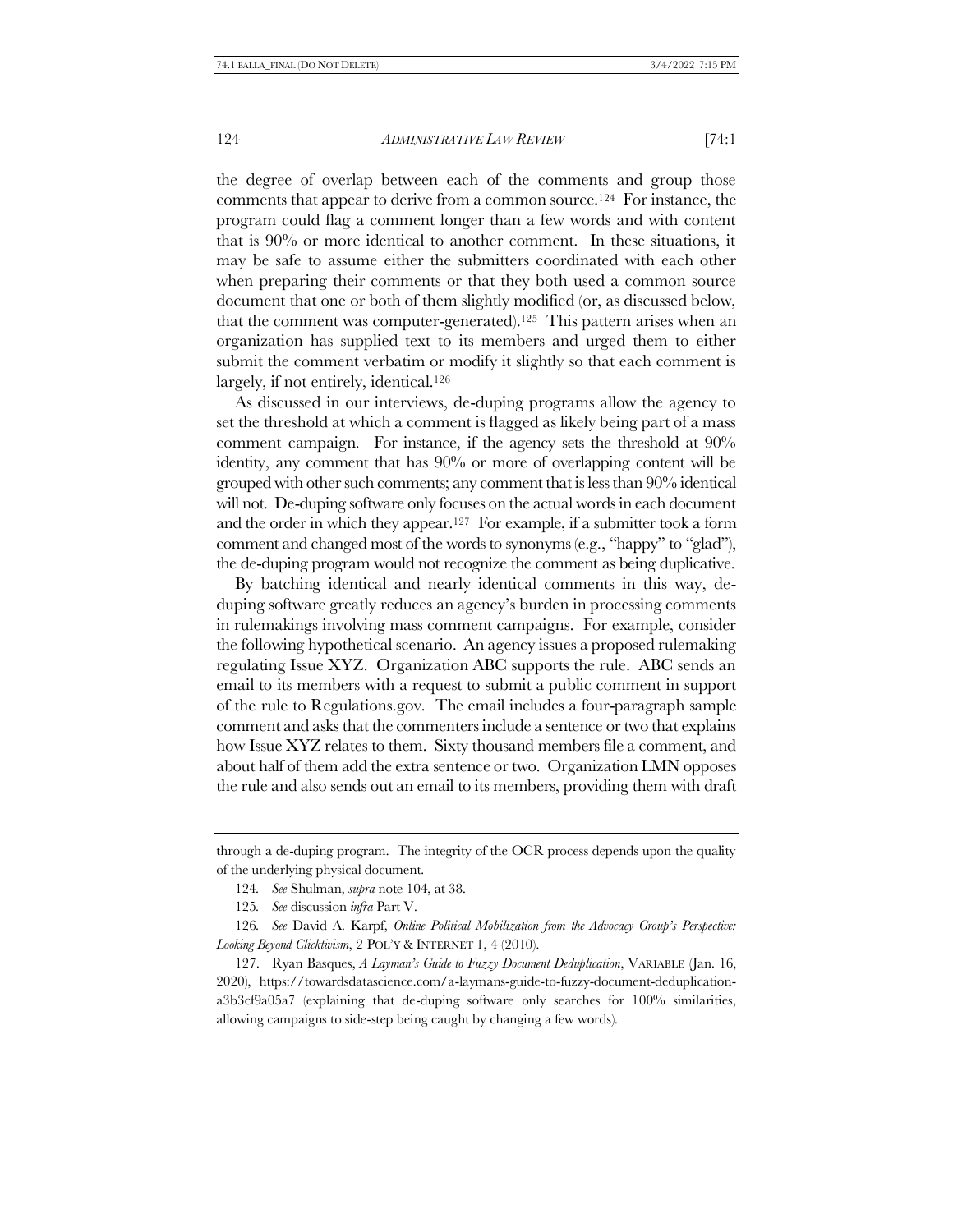text to submit in opposition to the rule and encouraging them to explain precisely how the regulation would harm them. Two hundred members file a comment. Of these filers, 100 submit LMN's text verbatim, eighty reproduce that text and add a sentence or two on how the regulation will hurt them, and twenty reproduce the comment and provide an extensive analysis on exactly how the regulation would cause a specific set of harms.

When the agency processes the comments received, the de-duping software will immediately identify these two separate campaigns and batch the comments. For the ABC campaign, it can simply ignore the 30,000 comments that are 100% identical. Rereading the same text 30,000 times would be an extravagant waste of time and taxpayer dollars and contribute no new information to enhance the rule-writing process. And the software can make short work of the other 30,000 nearly identical comments. After the de-duping program has identified the comments as deriving from a common source, an agency official can simply take a quick look at the added language in each comment and decide if it adds substantive new information.

The process for the LMN campaign is slightly more complicated. The 100 identical comments can be ignored, and the eighty nearly identical comments can be quickly processed, assuming the added sentences contain little by way of empirical data. For the twenty comments that contain extensive additional information, the agency will need to spend more time with each one. Indeed, they may not even be flagged by the de-duping software, depending on the extent of the changes (e.g., if the submitter pastes in a 500-word comment and then adds 500 additional words, the de-duping program will not flag the comment unless it is set at 50% overlap or lower). This simple example illustrates two key points. First, de-duping software can massively decrease the processing burden for agencies. Second, unique or partially unique comments are much more challenging for agencies to process than identical or very nearly identical comments. For the latter, deduping software can reduce the marginal processing time for each iteration of a mass comment to zero (if the comments are identical) or close to zero (if the comments are almost identical). Such de-duplication software has existed for well over a decade.<sup>128</sup>

<sup>128</sup>*. See* Shulman, *supra* note [117](#page-27-0), at 124 (exploring the software's application in rulemaking in 2009). Our interviews suggested that today most agencies use some sort of deduplication tool, though there is significant variation in how they do so. First, some agencies use a tool that, up until recently, was built into Federal Docket Management System, the federal toolkit for searching, viewing, downloading, and reviewing comments on proposed federal rules. Others have their own program, others use contractors that have de-duplication programs, and still others allow individual comment processors to use de-duplication tools but do not have any agency-wide prescribed tool.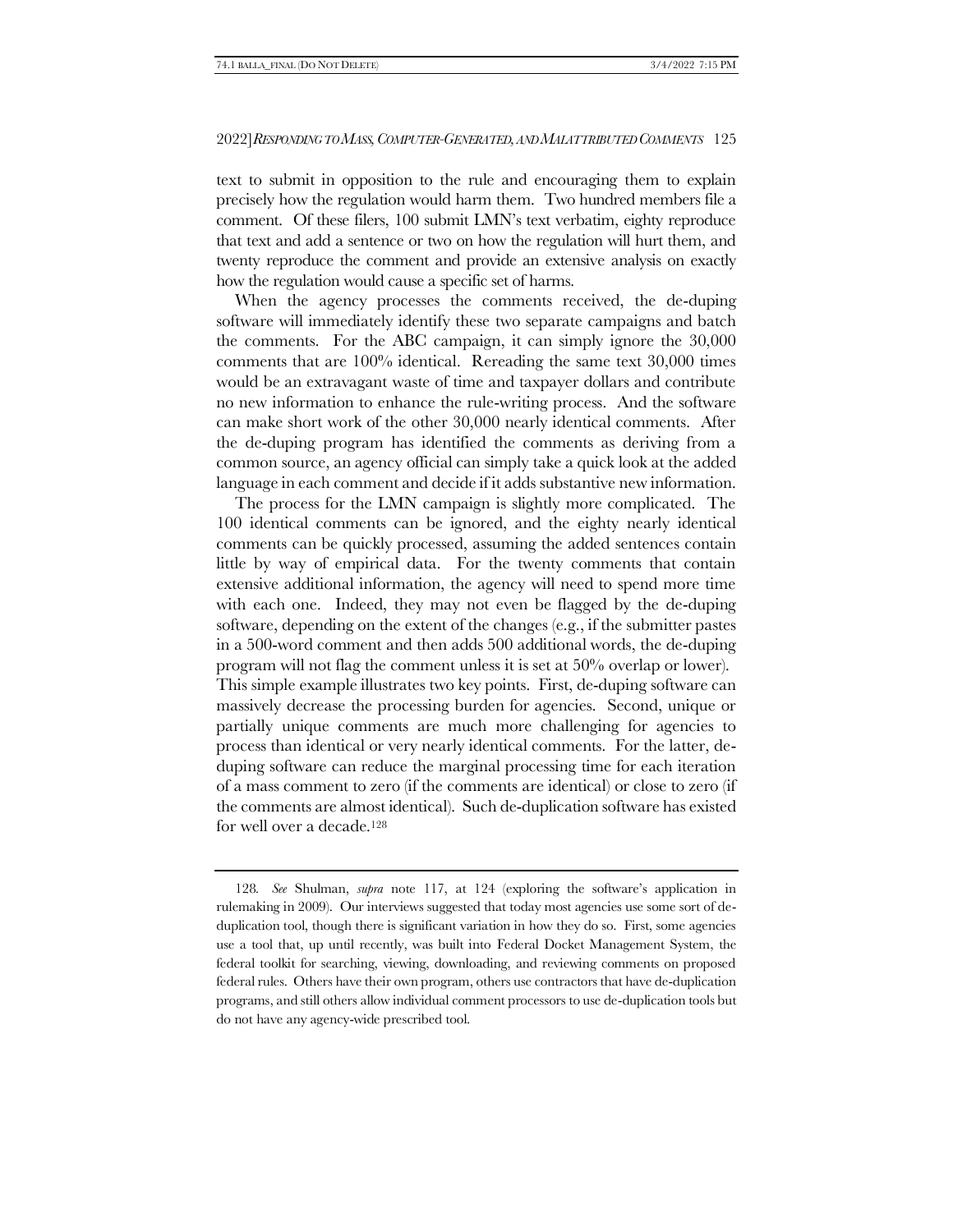Our interviews suggested that today most agencies use some sort of deduplication tool, though there is significant variation in how they do so. First, some agencies use a tool that, up until recently, was built into FDMS, the federal toolkit for searching, viewing, downloading, and reviewing comments on proposed federal rules. Others have their own program, others use contractors that have de-duplication programs, and still others allow individual comment processors to use de-duplication tools but do not have any agency-wide prescribed tool.

While software makes it easy to spot identical or near-identical comments, agencies still need to set the policies by which they decide how much overlap must exist between comments before they qualify as being part of a mass comment campaign (and therefore do not review them). De-duplication programs let an agency set the level of overlap (e.g., 90%), and different agencies use different thresholds, though none appears to require 100% overlap for something to qualify as being part of a mass comment campaign.

To the extent that a participant in a mass comment campaign adds unique information (e.g., submits the organizer's form comment but then adds a sentence saying "I am personally supportive of this rule because  $\dots$ "), agencies generally review the unique information, even if the identical content is batched and treated as a group. Some agencies do not post all iterations of comments received on Regulations.gov if they qualify as being part of a mass comment campaign. For instance, certain agencies just post a representative example.

#### IV. MALATTRIBUTED COMMENTS

Malattributed comments differ from mass and computer-generated comments in two critical ways that raise particular legal and policy issues. First, malattributed comments involve a direct falsehood; the submitter makes an assertion about its identity that is untrue. Second, they may cause harm not just to the notice-and-comment process, but to some individuals outside that process, namely, those whose names have been used. Some have gone so far as to characterize malattributed comments as a form of identity theft.129 In this section we examine these and other claims.

### *A. Legal Issues Raised by Malattributed Comments*

Two sorts of legal issues arise with regard to malattributed comments. First, many people might assume, and some have asserted, that submitting a

<sup>129</sup>*. See, e.g.*, Press Release, Fed. Commc'ns Comm'n, Statement of Commissioner Jessica Rosenworcel on Identity Theft Affecting Two Million Americans in FCC Record (Dec. 13, 2007), https://docs.fcc.gov/public/attachments/DOC-348238A1.pdf.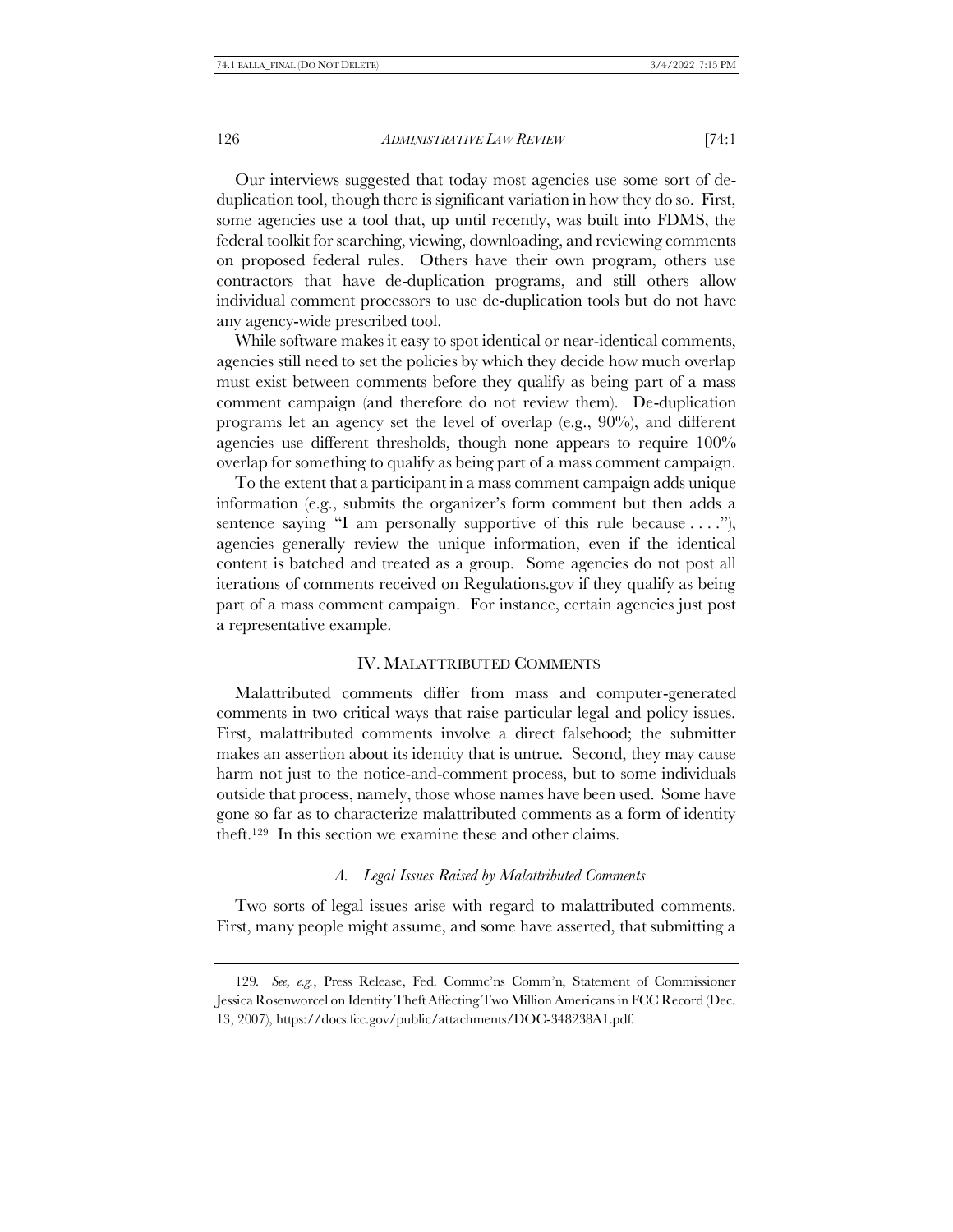malattributed comment is illegal, indeed criminal.130 Several members of Congress have requested that the Department of Justice undertake criminal investigations and prosecutions.131 In addition, at least two state Attorneys General launched criminal investigations into the FCC net neutrality rulemaking.<sup>132</sup> The common phrase "fraudulent comment" is an assertion that the submitter has violated the law. However, some of this rhetoric may have gotten out ahead of legal realities.

<span id="page-32-0"></span>Whether this activity constitutes a crime is central to the appropriate agency response for three reasons. First, if it is criminal, then one important federal response would be prosecution, and it would be incumbent on the agency to refer significant examples to the Department of Justice.133 Second, if the activity is criminal, then the agency has a stronger obligation to discourage or prevent it than would be the case if it is problematic but unregulated. And third, if this is criminal activity, that signals a societal judgment that the problem here is serious indeed.

131. Press Release, H. Comm. on Energy & Com., Pallone to Department & FBI: Investigate Fake FCC Net Neutrality Docket Comments (June 28, 2017), https://ene rgycommerce.house.gov/newsroom/press-releases/pallone-to-justice-department-fbi-investi gate-fake-fcc-net-neutrality-docket. The authors have not seen evidence of Department of Justice action on these requests.

132. Press Release, NY State Off. Att'y Gen., Attorney General James Issues Report Detailing Millions of Fake Comments, Revealing Secret Campaign to Influence FCC's 2017 Repeal of Net Neutrality Rules (May 6, 2021), https://ag.ny.gov/press-release/2021/attorneygeneral-james-issues-report-detailing-millions-fake-comments-revealing.

133. Indeed, the Permanent Subcommittee on Investigations report lamented that: Only one agency contacted by the Subcommittee—the Commodity Futures Trading Commission (CFTC)—said that it had referred suspicious activity to the Federal Bureau of Investigation (FBI). Other agencies, including the Consumer Financial Protection Bureau, the Department of Labor, and the FCC, all were aware of comments submitted under false identities regarding their rules, but took little action to address them.

<sup>130</sup>*. See, e.g.*, In the Matters of Nicholas Confessore, 33 FCC Rcd. 11808 (2018); *id.* at 11821 (Rosenworcel, Comm'r, dissenting) (noting that in the net neutrality rulemaking millions of "people had their identities stolen and used to file fake comments, which is a crime under both federal and state laws"); Catherine Sandoval, Reply Comments, In the Matter of Restoring Internet Freedom, FCC 17-60, at 8 (Aug. 30, 2017) ("False filings based on stolen identities are neither anonymous speech, nor protected speech; they constitute federal and state crimes.").

*Joint Hearing Subcommittee Report*, *supra* note [12,](#page-3-1) at 2. In addition, it may be unlikely that the Department of Justice will undertake criminal prosecutions in this space. *See* Matthew Miner, Vice Chairman and Executive Director Administrative Conference of the U.S., Remarks at the Administrative Conference of the United States and Administrative Law Review Symposium on Mass and Fake Comments in Agency Rulemaking (Oct. 5, 2018), at 131–33.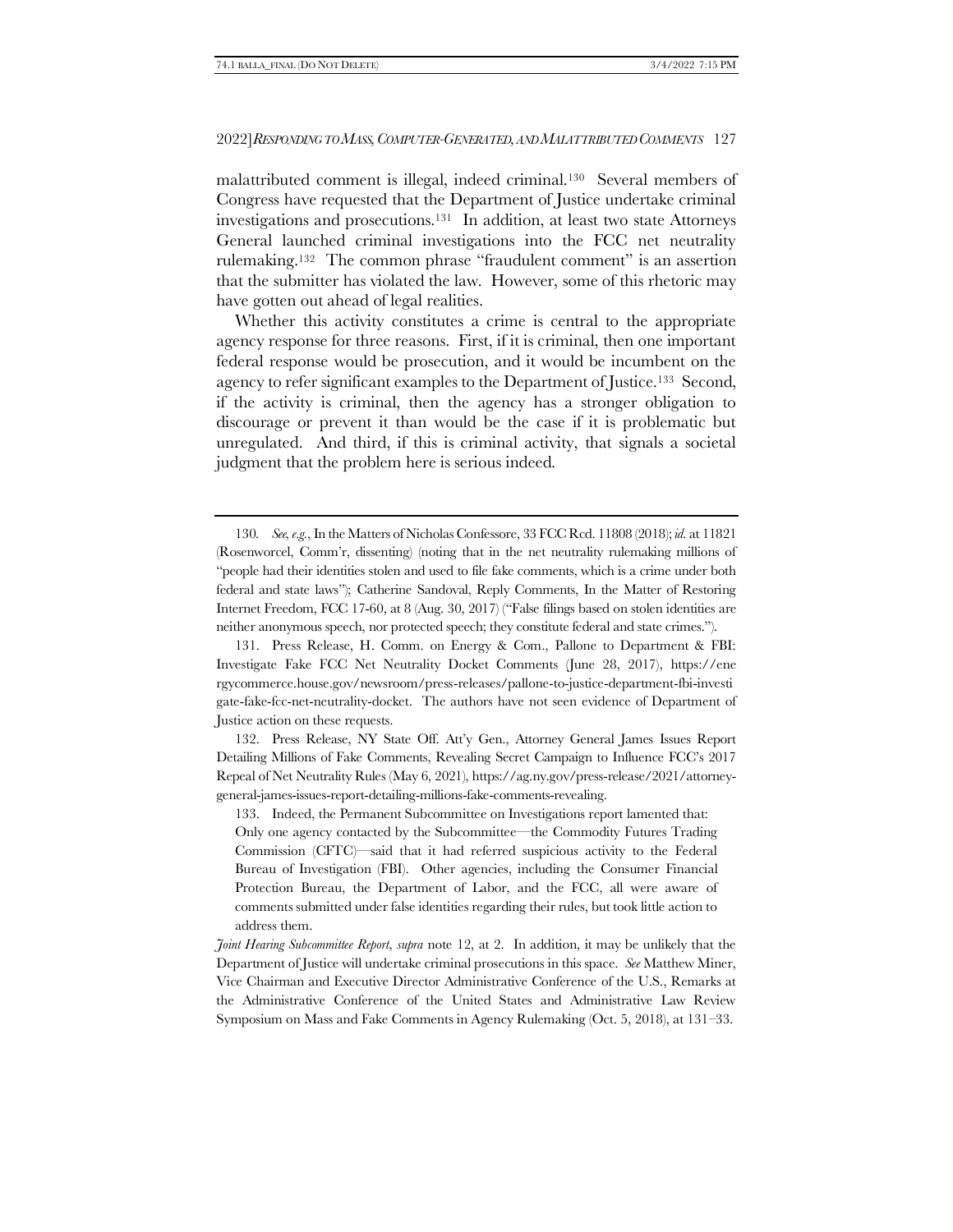The second set of legal issues arises under the APA.134 Here, the question is whether the APA requires an agency to rely on malattributed comments, forbids it to do so, or just has nothing to say on the matter.

Our role is not to reach definitive legal conclusions, particularly as the directly relevant caselaw is non-existent. Rather, we flag the critical questions that agencies and prosecutors must confront.

#### *1. Criminal Prohibitions*

A number of possible criminal prohibitions might conceivably apply to malattributed comments—fraud, making false statements, computer crime, and identity theft.135 The following discussion touches on the two theories that seem most frequently mentioned.

#### *a. Fraud*

The standard definition of fraud has five elements:

(1) a false statement of a material fact, (2) knowledge on the part of the defendant that the statement is untrue, (3) intent on the part of the defendant to deceive the alleged victim, (4) justifiable reliance by the alleged victim on the statement, and (5) injury to the alleged victim as a result.<sup>136</sup>

Malattributed comments clearly meet some elements of this definition for example, they involve a false statement of fact. But several elements raise real issues. First, the alleged defrauded party is the agency. But it will be rare that an agency will "rely on" the false identity set out in a comment. For run of the mill comments, agencies do not "rely on" the identity of the commenter; they consider it irrelevant and so ignore it. In general, there will be nothing to rely on; reading a comment that purports to be from "John Smith,"<sup>137</sup> how *could* the agency "rely on" it really being from John Smith.

136. Herz, *supra* note [50,](#page-11-0) at 34.

137. As 3,997 submissions in the Net Neutrality rulemaking were. Hitlin, Olmstead & Toor, *supra* not[e 5,](#page-2-2) at 4.

<sup>134.</sup> 5 U.S.C. §§ 551–559, 561–570a, 701–706.

<sup>135.</sup> Possibly relevant federal statutes include 18 U.S.C. § 1341 (mail fraud); 18 U.S.C. § 1343 (wire fraud); 18 U.S.C. § 1037 (email fraud); 18 U.S.C. § 1030 (Computer Fraud and Abuse Act); 18 U.S.C. § 371 (conspiracy to defraud the United States); 18 U.S.C. § 1505 (obstructing agency proceedings); 18 U.S.C. § 1001 (making false statements "in any matter within the jurisdiction of the executive  $\dots$  branch"); and 18 U.S.C. §§ 1028, 1028A (identity theft). For a full, and skeptical, discussion of the possible applicability of these provisions, see Herz, *supra* note [50,](#page-11-0) at 33–55.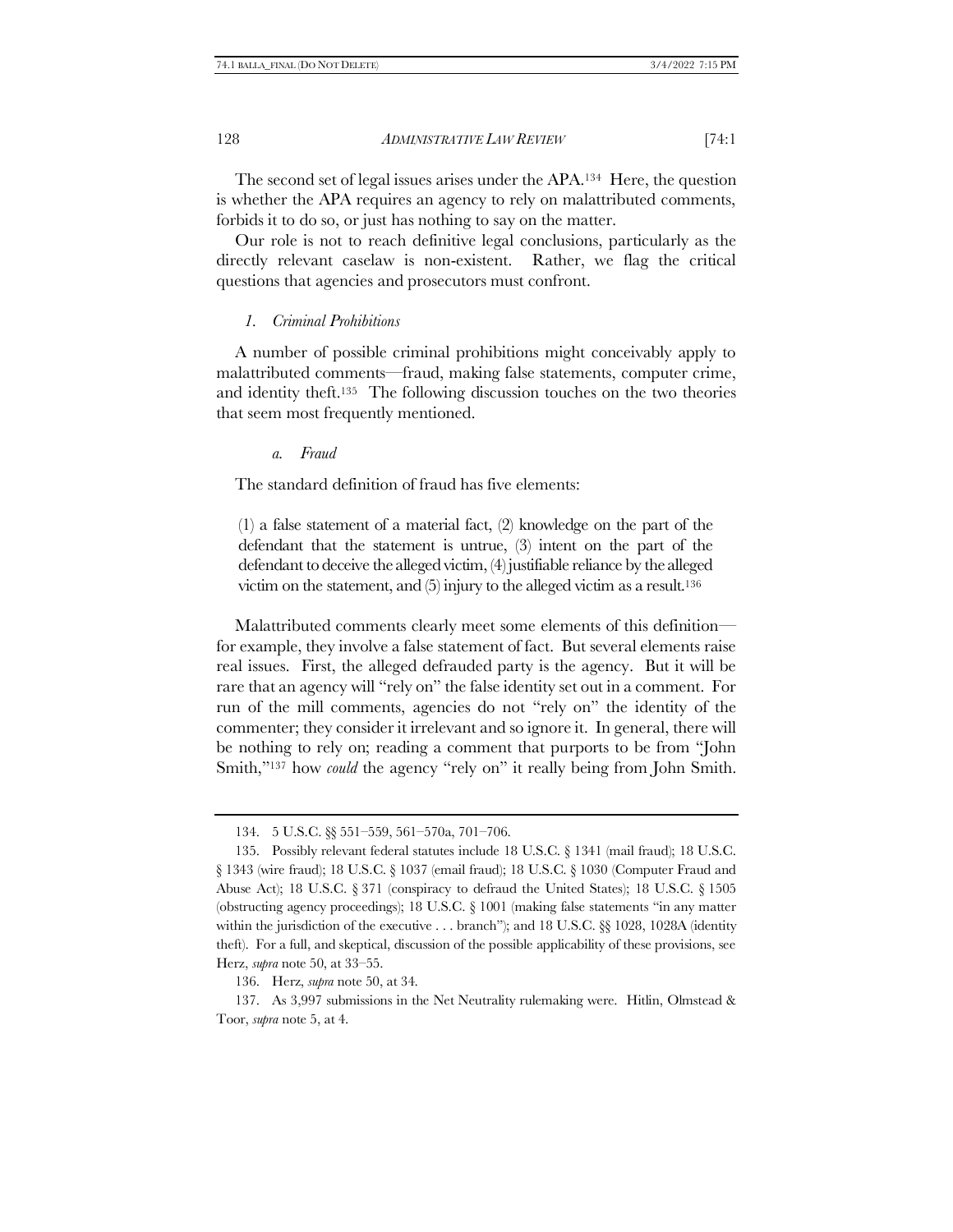Where the false identity is recognizable (Barack Obama, Elvis Presley, a wellknown NGO), then it is possible that the agency could conceivably rely on the putative identity of the submitter, taking it more or less seriously in light of its source.138 But it will not do so because it will recognize the falsehood. Finally, if the submitter claims to be someone with relevant personal experience, then (a) the relevant falsehood is not the *name* but the content of the submission, and (b) it would not be reasonable for the agency to meaningfully rely on such assertions without further investigation or confirmation.

For similar reasons, it could be difficult to satisfy the fifth prong, actual injury to the defrauded party.139 A loss of public confidence in the rulemaking process is arguably an injury to the agency, but not the sort of tangible harm to person or property that fraud generally requires. Finally, fraud requires that the false statement of fact be *material*. Again, if the actual identity of the commenter does not matter, which is often the case, then a malattribution is not material.

The analysis is similar under the various federal fraud statutes, of which there are many. Submission of a comment will almost always involve the use of a wire or of the mails, thus coming within the ambit of the wire fraud<sup>140</sup> and mail fraud statutes.141 But both of these statutes require that the perpetrator be attempting to obtain "money or property" from the defrauded party. Even if there is an ultimate financial interest, someone attempting to influence agency policymaking is not trying to obtain money from the *agency*. 142

There is one specific fraud provision that in some circumstances might reach malattributed comments. For a century and a half, federal law has made it a crime to conspire to defraud the United States.143 The current version, 18 U.S.C. § 371, makes it a crime to "conspire either to commit any offense against the United States, *or to defraud* the United States, or any agency thereof in any manner or for any purpose . . . ." The courts have read the italicized language broadly, going beyond common-law fraud and extending to "any conspiracy for the purpose of impairing, obstructing, or defeating the

142*. See* Cleveland v. United States, 531 U.S. 12, 26–27 (2000) (concluding "that § 1341 requires the object of the fraud to be 'property' in the victim's hands" and that a state license does not qualify). If the effort to get the government to give the supposed fraudster a license is not an attempt to obtain money or property, an effort to get the government to adopt a particular regulation is not a fortiori. *See* Herz, *supra* not[e 50,](#page-11-0) at 37–39.

143*. See* Act of March 2, 1867, ch. 169, § 30, 14 Stat. 484 (prohibiting conspiracy to "defraud the United States in any manner whatever").

<sup>138.</sup> Herz, *supra* note [50,](#page-11-0) at 34.

<sup>139.</sup> *Id.*

<sup>140.</sup> 18 U.S.C. § 1343.

<sup>141</sup>*. Id.* § 1341.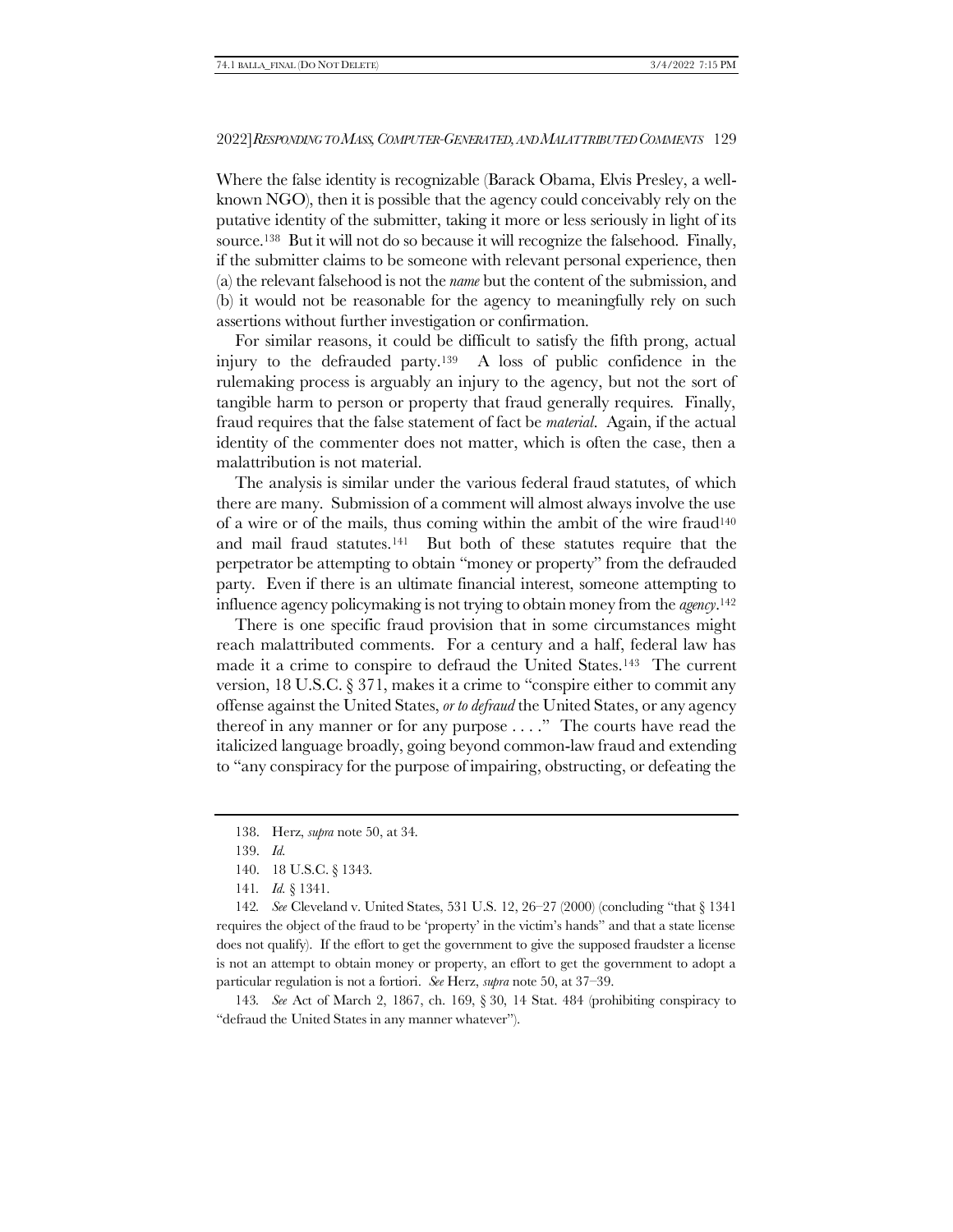lawful function of any department of Government."144 There still needs to be some sort of trick or deceit, but using false identities could be such. If the submitter is attempting to influence the final decision by making the agency think, for example, that a raft of non-existent individuals support a particular outcome, the submission can be seen as an attempt to impair the lawful functions of the agency. Even if it is unlikely to succeed in doing so, that failure is irrelevant to the existence of a conspiracy to impair, obstruct, or defeat lawful functions.145 And if the agency *is* influenced by false information in a submission, its functions have been impeded or impaired in the sense that it failed to reach the "right" result. Furthermore, submission of a huge number of comments—whether malattributed or not—with the purpose of slowing down the agency could perhaps be understood as an effort to "obstruct."<sup>146</sup>

On the other hand, this setting is quite different than those in which prosecutions under 18 U.S.C. § 371 are generally brought. These prosecutions—so-called "*Klein* conspiracies"—are most common in tax cases;<sup>147</sup> they also arise where there is a legal obligation to disclose information that a private party has withheld.148 Such conspiracies directly obstruct agency activities in a way that phony names on comments do not. Additionally, the difficulty of showing substantial harm to the federal government or an agency will disincline any prosecutor to pursue such a case. Finally, the charge here is conspiracy, not fraud, so the usual elements of conspiracy would have to be shown.

#### *b. Making False Statements*

Moving away from fraud-based crimes, the obvious basis for a possible prosecution is the prohibition on knowingly or willfully making "false, fictitious, or fraudulent" statements to a federal agency found at 18 U.S.C. § 1001. This is a sweeping prohibition; unlike fraud, it does not require a showing of financial or property loss to the government or reliance by the government.149 Most elements of the crime seem satisfied here.

149*. See* United States v. Richmond, 700 F.2d 1183, 1188 (8th Cir. 1983); United States v. Lichenstein, 610 F.2d 1272, 1278 (5th Cir. 1980).

<sup>144.</sup> Haas v. Henkel, 216 U.S. 462, 479 (1910) (upholding convictions under this provision where the defendants had submitted false information to the Department of Agriculture, thereby skewing its published statistics).

<sup>145</sup>*. Id.* at 479–80; 18 U.S.C. § 371.

<sup>146</sup>*. Hass v. Henkel*, 216 U.S. at 479.

<sup>147</sup>*. See* U.S. Dep't of Just., Crim. Tax Manual § 23.07[2] (2021).

<sup>148</sup>*. See* United States v. Murphy, 809 F.2d 1427, 1431–32 (9th Cir. 1987) ("Where the regulations implementing the Act [administered by the agency] do not impose a duty to disclose information, failure to disclose is not conspiracy to defraud the government.").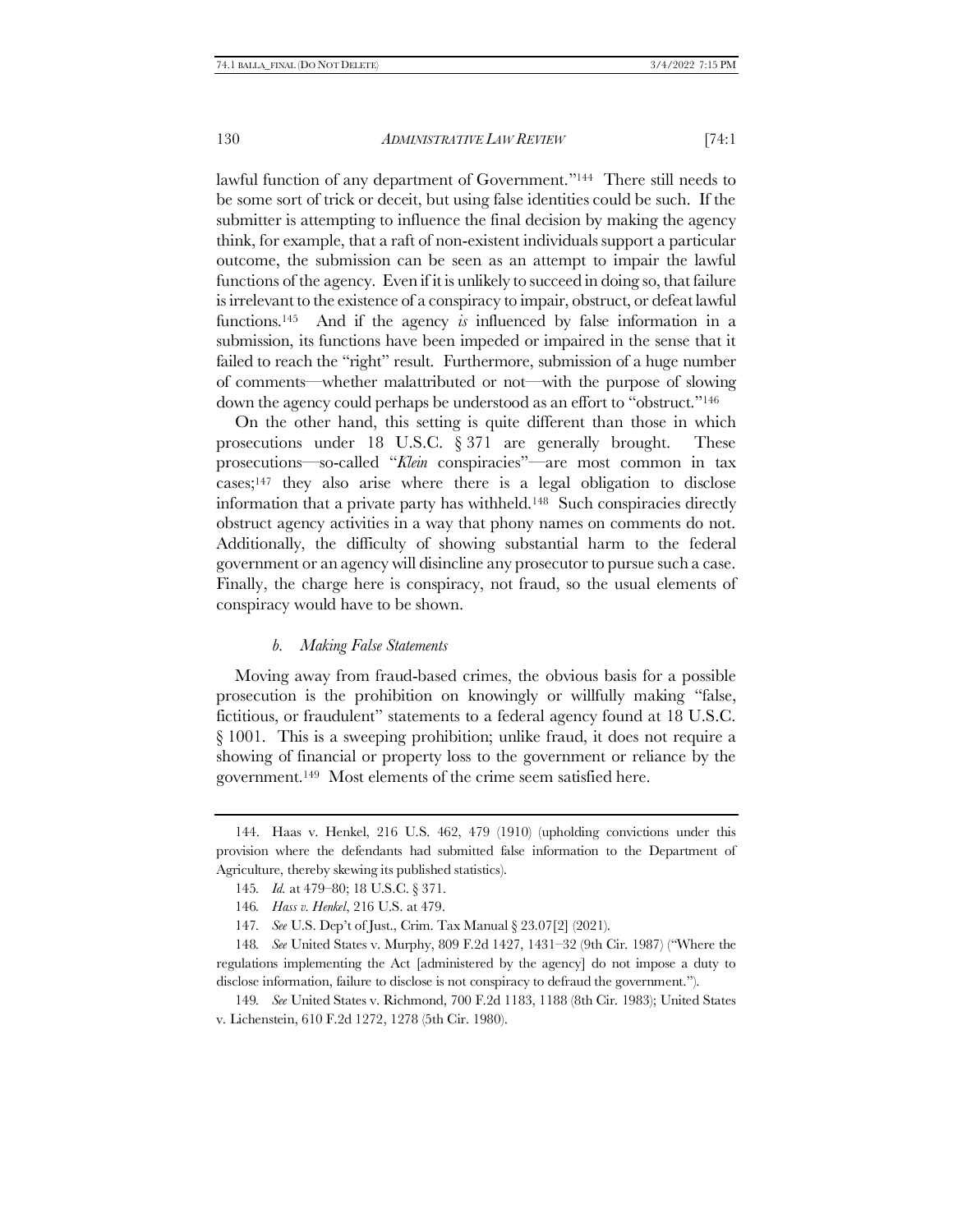Though not "fraudulent," a malattributed comment does make a "false" and "fictitious" "statement or representation" in asserting that it is submitted by someone other than the actual submitter.

The falsehood is knowing or willful. It is true that whoever is programming the computer or authorizing the submissions does not know of each specific misidentification, but that person does know that the misidentifications are being made.

A notice-and-comment rulemaking would seem to be "a matter within the jurisdiction" of the agency conducting the rulemaking.<sup>150</sup>

One issue remains: the false statement has to be *material*, meaning it "has a natural tendency to influence, or [is] capable of influencing, the decision of the decisionmaking body to which it was addressed."151 Use of a false name is not "material" unless the effect or influence of a comment hinges on who submitted it. If the agency is taking account only of the content of the comment, not the identity of its author, then the malattribution seems immaterial. Using random names from the phone book to misidentify the source of a comment would in that case not be a *material* misstatement.<sup>152</sup>

A subcategory of malattributed comments could potentially violate 18 U.S.C. § 1001, however. Suppose a comment falsely claims to be from someone with extensive relevant expertise and experience—a Ph.D. research chemist, a twenty-year line employee in the relevant industry, a user of a product the agency proposes to ban, the owner or renter of property in the neighborhood of a regulated facility. Because the person's supposed unique, relevant experience would give the comment more weight, that misstatement would be material. And *if* simply by using a particular person's name that information about background could be communicated, then just the false name could be material.

It seems likely that such comments have been filed in federal agency rulemakings, though instances would be hard to identify. A recent SEC rulemaking does provide an example, though it arose prior to, rather than in comments on, the issuance of a proposed rule. In 2018, the SEC held a roundtable regarding proxy rules and invited follow-up submissions, of which it received several hundred.<sup>153</sup> In announcing the proposed rule, the

153. Statement of Jay Clayton, SEC Chairman, at Open Meeting on Proposals to Enhance the Accuracy, Transparency and Effectiveness of Our Proxy Voting System

<sup>150</sup>*. Compare* Herz, *supra* note [50,](#page-11-0) at 34, *with* 18 U.S.C. § 1001 (demonstrating reliance is required for the elements of fraud-based crimes, but not the crime of making false, fictitious, or fraudulent statements).

<sup>151.</sup> Neder v. United States, 527 U.S. 1, 16 (1999) (quoting United States v. Gaudin, 515 U.S. 506, 509 (1995)).

<sup>152</sup>*. See also* Miner, *supra* not[e 133,](#page-32-0) at 126 (stating that "proving fraud here is hard to do" under the materiality requirement in 18 U.S.C. § 1001).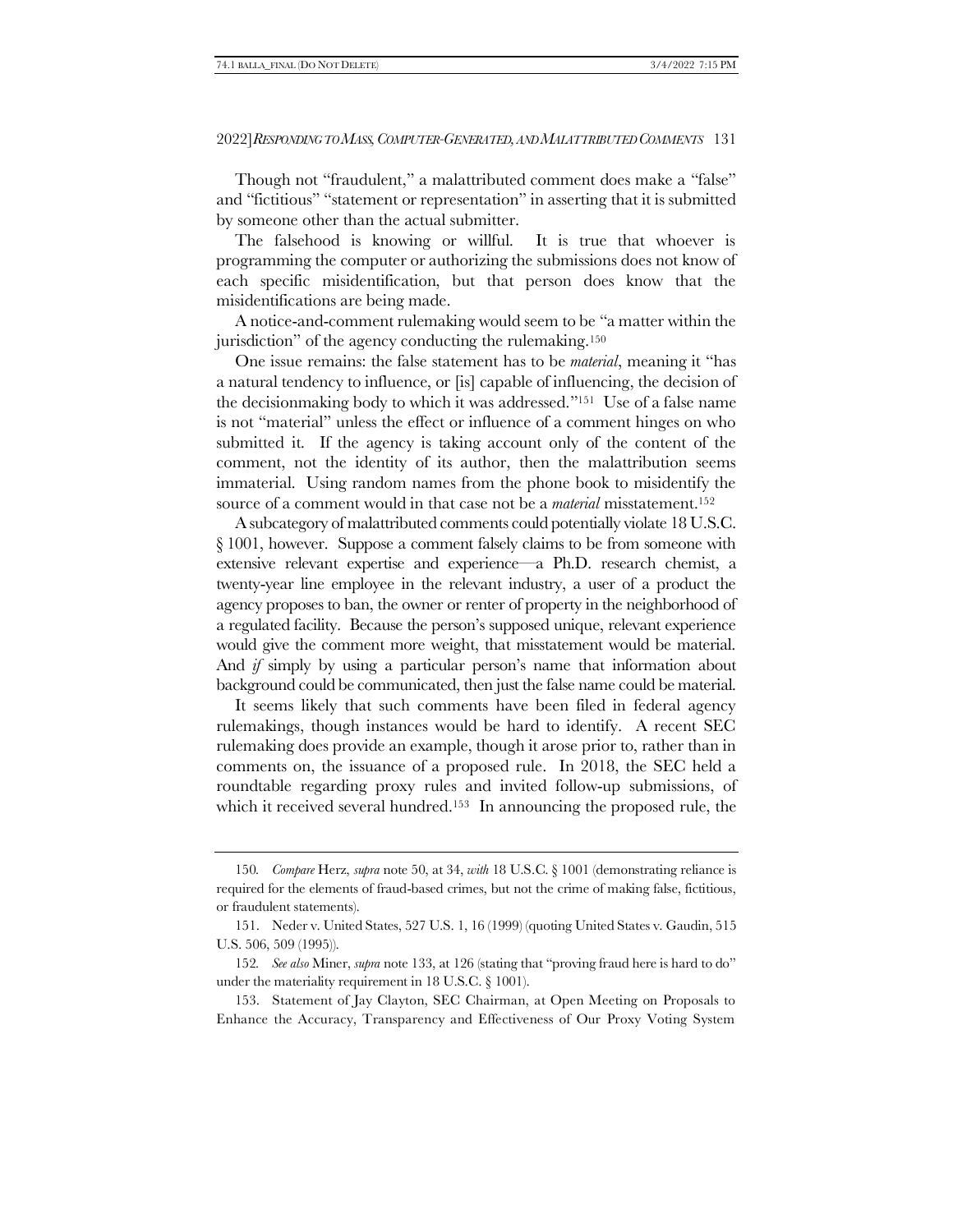Commission Chair, Jay Clayton, invoked several of these:

<span id="page-37-0"></span>Some of the letters that struck me the most came from long-term Main Street investors, including an Army veteran and a Marine veteran, a police officer, a retired teacher, a public servant, a single Mom, a couple of retirees who saved for retirement, all of whom expressed concerns about the current proxy process.154

Later reporting put those letters in a different light. All had been assembled, organized, and written by an industry group funded by supporters of the SEC proposal.155 The retired teacher did sign her letter but had not written it; the veterans were the brother and cousin of the chair of the industry group; the single mom did not write her letter; the retired couple were the in-laws of the head of the industry group and when contacted had no recollection of ever writing any such letter; the public servant reported that she had been contacted by a public affairs firm, that she did not know what a proxy adviser is, and "[t]hey wrote [the letter], and I allowed them to use my name after I read it. I didn't go digging into all of this."<sup>156</sup>

<span id="page-37-1"></span>Whether the reporting is accurate, and whether any of this violated 18 U.S.C. § 1001, the incident does flag the possibility of bespoke comments that make material misstatements. Those may or may not include the *name* of the submitter. The sort of malattributed comments that have generated attention and concern to date are quite different. They are duplicative and generic, make no representations as to background or expertise, and do not use recognizable names of experts.

Finally, one of the ways in which malattributed comments can be misleading, as we discuss below, is that they make it appear that more commenters hold a particular view than is the case.157 A malattribution could perhaps be a false statement that is material not because the agency cares who submitted the comment but because it cares that *someone* did. This theory turns on the complicated question, discussed above, of whether and how an agency should give weight to the number of comments taking a particular position.<sup>158</sup>

(Nov. 5, 2019), https://www.sec.gov/news/public-statement/statement-clayton-2019- 11-05-open-meeting.

154*. Id.*

155. Zachary Mider & Ben Elgin, *SEC Chairman Cites Fishy Letters in Support of Policy Change*, BLOOMBERG (Nov. 19, 2019, 10:03 AM), https://www.bloomberg.com/news/articles/2019- 11-19/sec-chairman-cites-fishy-letters-in-support-of-policy-change.

156*. Id.* All in all, the interest group got about two-dozen people with connections to the organization to submit letters. *Id.* The group's president insisted, by the way, that his motherand father-in-law *had* known about the letter they supposedly submitted: "They are 80-someyears-old . . . . This happened months ago. I'm sure it's not top of their minds." *Id.*

157. *See infra* Section IV.[B.1.](#page-42-0) This is true of large-scale, computer-generated comments generally; most malattributed comments are just an example of that phenomenon in which the computer has attached a random name to the comment.

158*. See supra* Section II[I.B.](#page-24-0)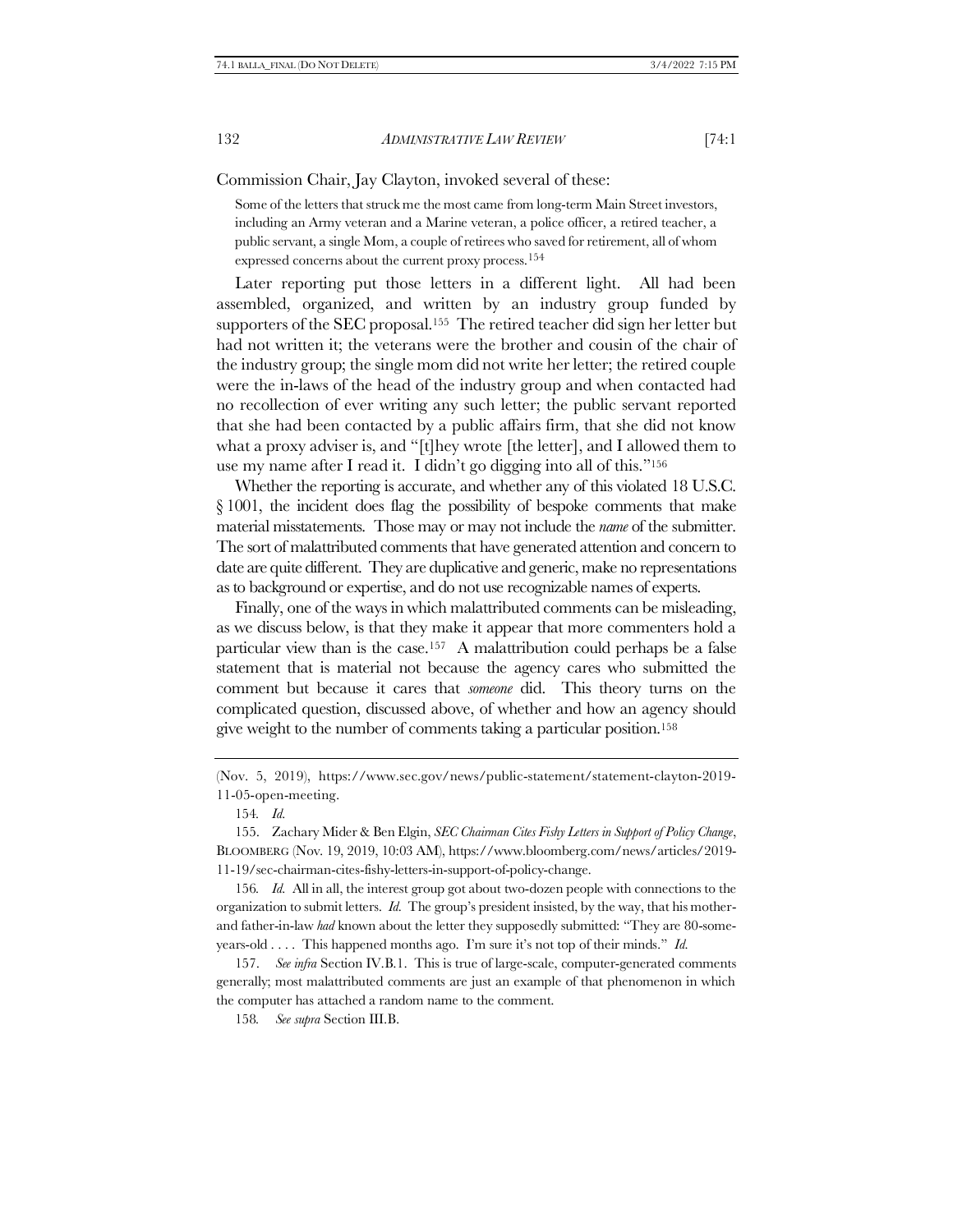#### *2. The Administrative Procedure Act*

Two separate issues arise under the APA. First, some have argued that it violates the APA for agencies to accept malattributed comments and/or fail to remove them from the docket.159 Put most strongly, the argument is that if there are a significant number of malattributed comments in the docket the rulemaking is fatally tainted and must be abandoned. Presumably, on this reading, the APA imposes an affirmative duty on agencies to prohibit submission of malattributed comments and to police that prohibition conscientiously. The second argument is the opposite; it holds that agencies have an obligation to accept malattributed comments and to give them whatever weight they deserve.<sup>160</sup> On this reading, it would violate the APA to do exactly what the first reading says the APA requires.

Of course, it could be that both of these readings are mistaken, and the APA is silent on this matter. On this understanding, an agency could prohibit their submission and refuse to consider them; but it could also instead choose to consider them along with all the other comments they receive, giving each whatever weight it is due.

#### *a. An Obligation to Accept and Consider Malattributed Comments?*

The APA requires agencies not just to accept but also to *consider* comments.161 Courts have broadened this obligation by requiring that when issuing a final rule, agencies respond to all significant comments.<sup>162</sup> Arguably, these obligations extend to malattributed comments just like any other comment. To be sure, an agency will frequently conclude that the comment does not require a response,<sup>163</sup> and its malattribution, if detected, could be one factor supporting that conclusion.164 But under one reading, the APA would require that an agency accept, review, and, if there is something important and substantive in the comment, consider and respond

163*. See* Thompson v. Clark, 741 F.2d 401, 408 (D.C. Cir. 1984) (explaining that Administrative Procedure Act (APA) Section 553(c) "has never been interpreted to require the agency to respond to every comment . . . no matter how insubstantial.").

164*. Cf.* Mendelson, *Rulemaking, Democracy*, *supra* note [62,](#page-15-0) at 1378 (noting that an agency could "announc[e] that anonymous comments will receive less weight, particularly when such comments purport to be informed by an individual's own experience").

<sup>159</sup>*. See infra* Section IV.A.[2\(b\)](#page-40-0).

<sup>160</sup>*. See infra* Section IV.A.2(a).

<sup>161.</sup> 5 U.S.C. § 553 (providing that agency shall issue a final rule "[a]fter consideration of the relevant matter presented . . . ").

<sup>162</sup>*. See, e.g.*, Del. Dep't of Nat. Res. & Env't Control v. EPA, 785 F.3d 1, 15 (D.C. Cir. 2015); Cement Kiln Recycling Coal. v. EPA, 493 F.3d 207, 225–26 (D.C. Cir. 2007); Grand Canyon Air Tour Coal. v. FAA, 154 F.3d 455, 468 (D.C. Cir. 1998).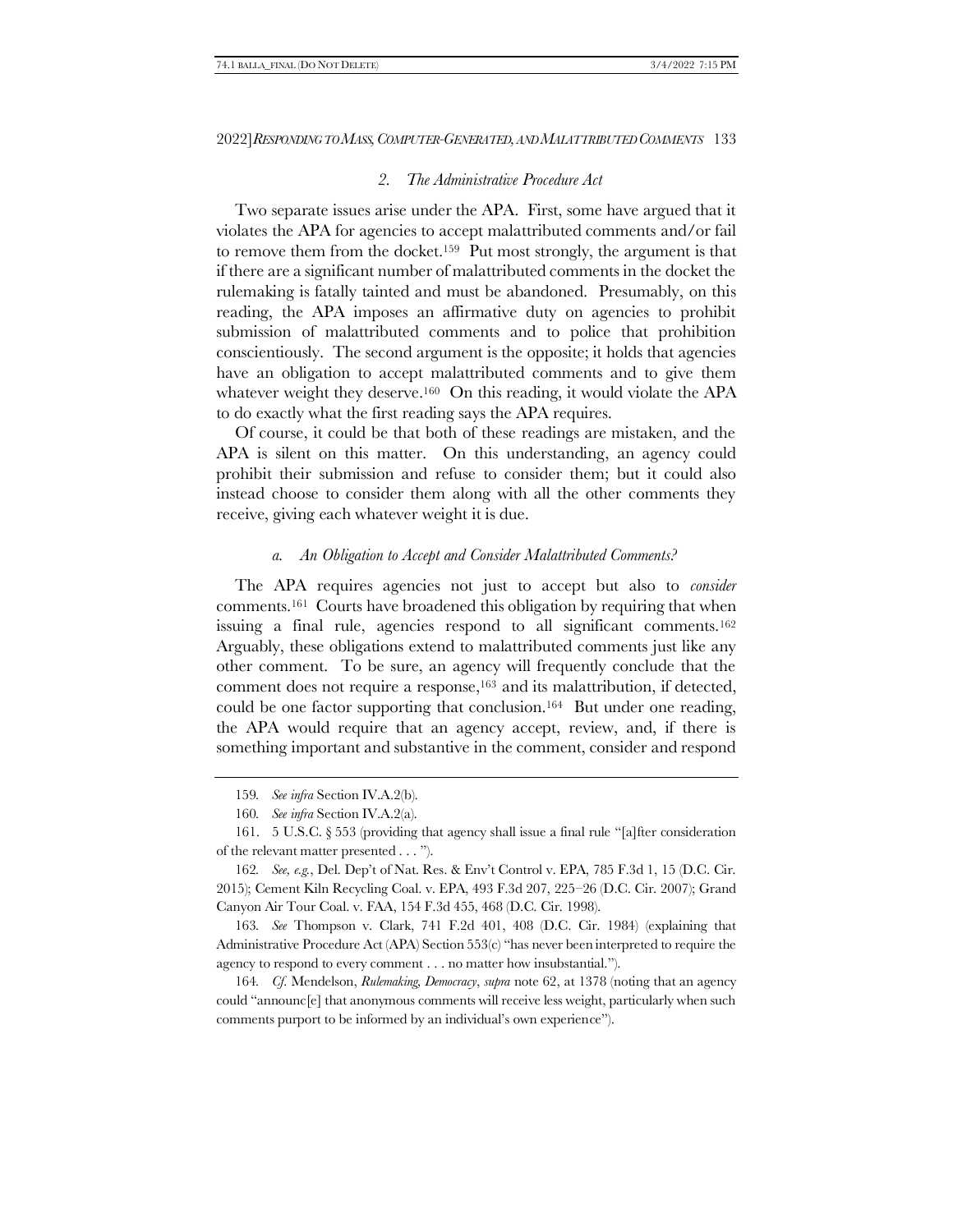to a malattributed comment just like any other comment. And if that is true, agencies could not prohibit submission of malattributed comments or remove malattributed comments from the docket.

<span id="page-39-0"></span>On the other hand, agencies are unquestionably free to impose reasonable requirements on the form and content of public comments.165 The most obvious example is that notice-and-comment rulemaking always includes a comment deadline.166 An agency might consider late-filed comments—different agencies have different practices.<sup>167</sup> But it is universally accepted that an agency can ignore a late-filed comment simply because it is a late-filed comment.168 To take a more directly relevant example, agencies can—and many do—prohibit anonymous comments.169 Prior ACUS recommendations have not taken a position on whether agencies should or should not accept anonymous comments, but one recommendation urges each agency to set a clear public policy.170 The premise of this recommendation, of course, is that it is up to the agency whether it will accept or reject anonymous comments. And if that is the case with regard to anonymous comments, then it would seem to be the case for malattributed comments.

The foregoing assumes that an agency has a clearly stated policy regarding the permissibility of malattributed comments. In the absence of a policy stating that the agency will not consider such comments, the argument that the agency *must* consider such submissions is more plausible.

169. In a 2011 Administrative Conference of the United States (ACUS) report on agency practices regarding public comments, Professor Balla found that of the twenty-five agencies he studied, fifteen (including EPA and several components of the Department of Transportation) allowed anonymous comments and ten (including the FCC, Securities and Exchange Commission, and Federal Reserve) required commenters to identify themselves. *See* Steven J. Balla, Public Commenting on Federal Agency Regulations: Research on Current Practices and Recommendations to the Administrative Conference of the United States 22–23 (Mar. 15, 2011) (draft report to the Admin. Conf. of the U.S.), https://www.acus.gov/sites/default/files/COR-Balla-Report-Circulated.pdf.

170. Adoption of Recommendations, 76 Fed. Reg. 48,789, 48,791 (proposed Aug. 9, 2011) ("The eRulemaking Project Management Office and individual agencies should establish and publish policies regarding the submission of anonymous comments.").

<sup>165</sup>*. See* Dooling, *supra* note [84,](#page-20-0) at 905–15 (discussing such requirements, including civility and not revealing confidential information) (citation omitted).

<sup>166</sup>*. See* JEFFREY S. LUBBERS, A GUIDE TO FEDERAL AGENCY RULEMAKING 279 (4th ed. 2006); OFFICE OF THE FEDERAL REGISTER, AGUIDE TO THE RULEMAKING PROCESS 5 (2011).

<sup>167.</sup> LUBBERS, *supra* not[e 166.](#page-39-0)

<sup>168</sup>*. See, e.g.*, Mont. Sulphur & Chem. Co. v. EPA, 666 F.3d 1174, 1195–96 n.12 (9th Cir. 2012) ("The EPA was not required to consider these untimely comments . . .") (citation omitted); Reytblatt v. U.S. Nuclear Regul. Comm'n, 105 F.3d 715, 723 (D.C. Cir. 1997) (concluding that agency need not respond to late comments even if it had indicated that it would consider them); Bd. of Regents of the Univ. of Wash. v. EPA, 86 F.3d 1214, 1221– 22 (D.C. Cir. 1996); LUBBERS, *supra* not[e 166,](#page-39-0) at 279.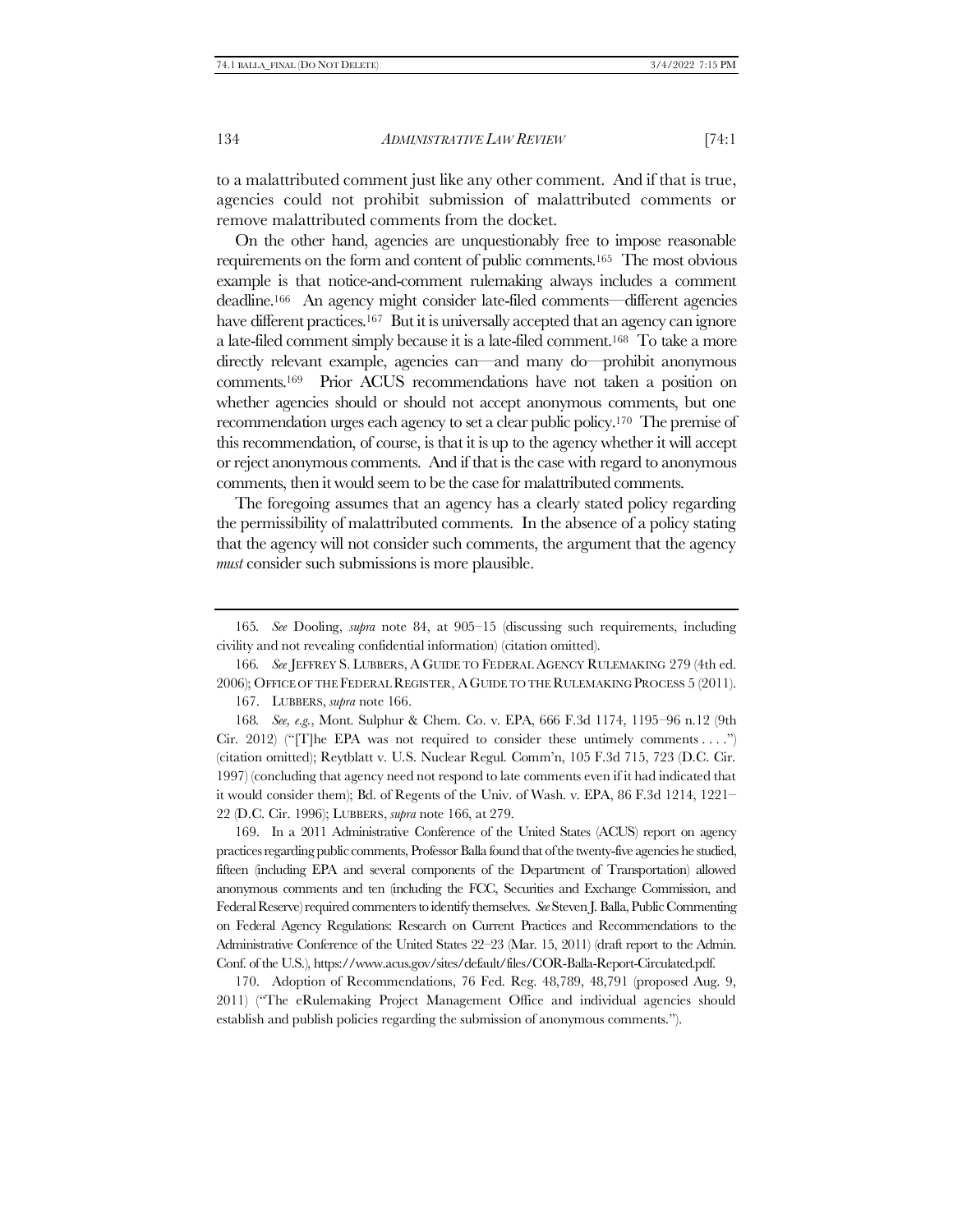#### <span id="page-40-1"></span>*b. An Obligation to "Cleanse" the Docket of Malattributed Comments?*

<span id="page-40-0"></span>The opposite argument would be that the APA *prohibits* agencies from considering malattributed comments, or even that it imposes an affirmative obligation to weed them from the docket. Such a claim was made by many observers regarding the net neutrality rulemaking.<sup>171</sup>

In general, if a comment makes no contribution, the agency does not reject it, it just ignores it.172 This makes sense. Removing useless comments would require effort, would be inconsistent with the public's opportunity to comment in the first place, and would make it impossible for a reviewing court to review the full record and determine, among other things, whether the agency had in fact considered and responded to all significant comments.173 If an agency must purge the docket of malattributed comments, that must be because their mere presence in the docket causes affirmative harm that irrelevant or pointless comments do not. It

172. Herz, *supra* note [50](#page-11-0), at 21 ("Career rule-writers view their broad job as developing sound policy and their narrow job as responding to substantively important comments. Comments that do not require a response are ignored.").

173*. See* Dooling, *supra* note [84,](#page-20-0) at 917–20. Of course, an agency can set reasonable requirements—for example of civility or not revealing confidential information—for comments and police those requirements. *Id.* at 905–15. But comments in violation of those requirements are not merely unhelpful, they do affirmative harm. The affirmative harm from malattributed comments is much less clear, as discussed earlier.

<sup>171</sup>*. See, e.g.*, Klint Finley, *FCC's Broken Comments System Could Help Doom Net Neutrality*, WIRED (Sept. 2, 2017), https://www.wired.com/story/fccs-broken-comments-system-couldhelp-doom-net-neutrality (quoting Gigi Sohn as stating that the agency might have an obligation under the APA to remove fake comments from the docket and that "[a]t a bare minimum, they should investigate these comments and if they can't actually remove the comments, they can and should disregard them as part of their consideration of record"); Letter from Ellen F. Rosenblum, Xavier Becerra, Matthew Denn, Karl A. Racine, Douglas S. Chin, Lisa Madigan et al. to FCC 1, 1–2 (Dec. 13, 2017), https://www.doj.state.or.us/wpcontent/uploads/2017/12/ag\_letter\_12-13-2017.pdf (including eighteen state Attorneys General urging the FCC to delay action because "the well of public comment has been poisoned by falsified submissions," which makes it impossible to "listen to the public" as the APA requires); Letter from Allen S. Hammond, IV & Catherine J.K. Sandoval to Sen. Roger Wicker et al. (Dec. 13, 2017) http://1x937u16qcra1vnejt2hj4jl-wpengine.netdna-ssl.com/ wp-content/uploads/BBIC-Letter-re-false-comments-and-paid-priority-final-Sandoval-and-Hammond.pdf ("The FCC's apparent tolerance of allegedly criminal behavior in its comment process [in the form of acceptance of malattributed comments] falls far below the required standard of reasoned decisionmaking under the Administrative Procedures [sic] Act.") (citation omitted); *see also* Katherine Krems, Note, *Crowdsourcing, Kind of*, 71 FED. COMM. L.J. 63, 76–77 (2018) ("When there is false information on the record, this information overshadows real public comments that reflect public sentiment and contravenes the APA's procedures meant to properly inform agencies of public opinion in decision-making processes.") (citation omitted).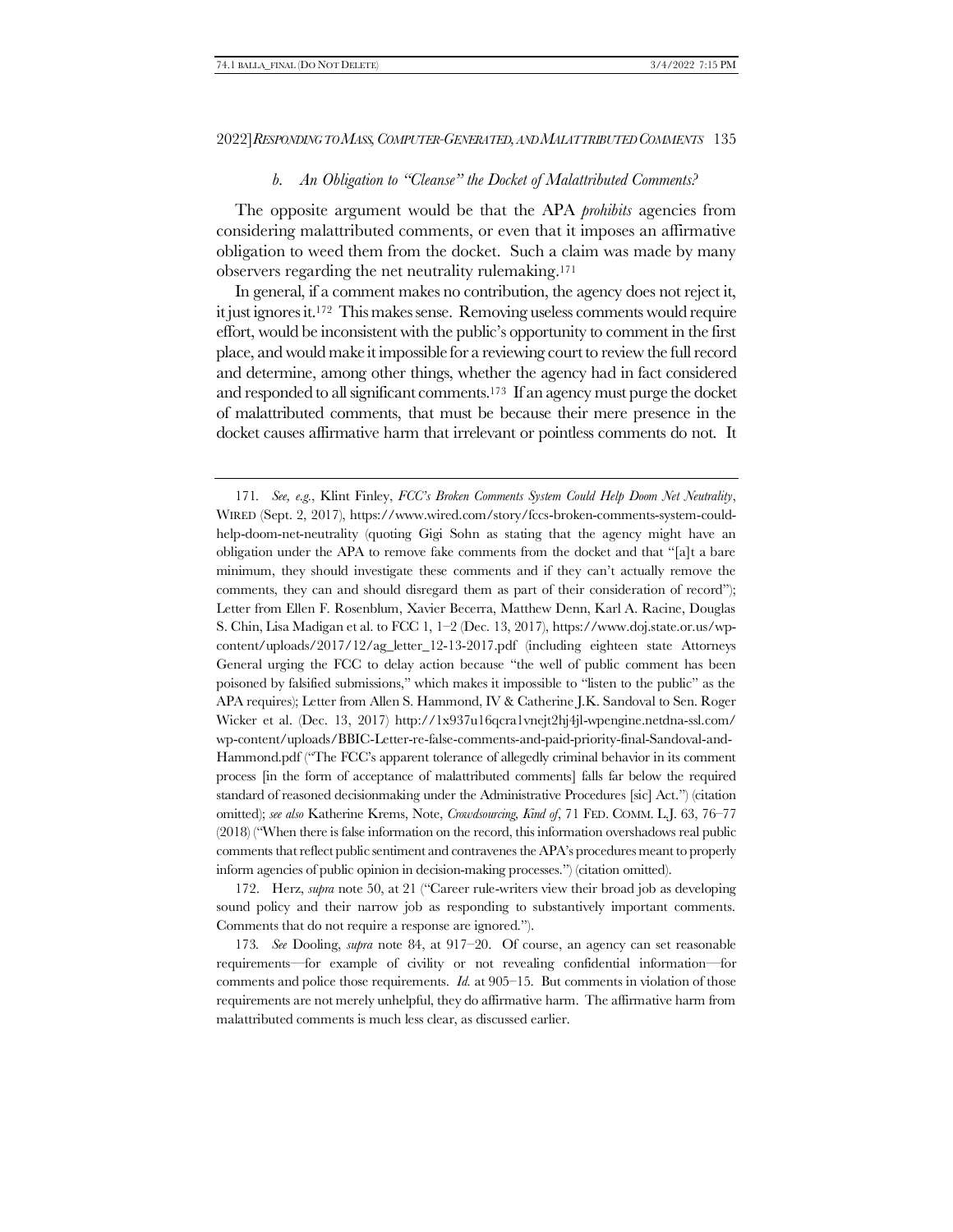is hard to pin down precisely what this harm would be. The problematic aspect of the comment—the false name—is easily ignored by the agency.174 If there is a harm under the APA, it would not flow from the malattribution per se, but from legitimate comments being drowned out or misled by the level of actual public support for a particular position. It is not clear that either of those things actually occurs. More particularly, it is not clear that they would occur if the agency is sufficiently aware of the dubious provenance of certain comments to be in a position to purge them from the docket in the first place.

Perhaps the most potentially problematic malattributed comment would be a bespoke, sophisticated comment rather than a mass comment that happens to have a phony name. Consider a comment that purports to come from the General Counsel of a leading industry player or the head of a prominent civil rights organization and reads as if it could be legitimate. Such a "deep fake" comment could sow confusion at the agency and among other commenters and prompt a perceived need among other stakeholders to respond. Because of the impact on other commenters, this is the situation where the argument that the APA requires the agency to remove the comment—assuming it is aware of the malattribution—seems strongest.

<span id="page-41-0"></span>No court has considered any issue regarding malattributed comments and the APA, even when such a challenge could have been raised. When the FCC issued its final net neutrality order, opponents promised that they would challenge the order in court on grounds related to the malattributed comments.<sup>175</sup> Several petitions for review asserted that one of the order's legal defects was that it "conflicts with the notice-and-comment requirements of 5 U.S.C. § 553,"<sup>176</sup> but no party actually raised the issue of malattributed comments to the court during briefing.<sup>177</sup>

<sup>174.</sup> Some of the objections to the presence of malattributed comments in the rulemaking docket rest not on the fact that the comments bear an incorrect name but that they are computer-generated or fake mass comments—what looks like submissions from thousands of people is in fact from only one—and therefore misleading with regard to public sentiment.

<sup>175</sup>*. See, e.g.*, Brian Fung, *FCC Net Neutrality Process 'Corrupted' by Fake Comments and Vanishing Consumer Complaints, Officials Say*, WASH. POST: THE SWITCH (Nov. 24, 2017), https://ww w.washingtonpost.com/news/the-switch/wp/2017/11/24/fcc-net-neutrality-process-

corrupted-by-fake-comments-and-vanishing-consumer-complaints-officials-say/ (quoting Evan Greer of Fight for the Future as stating that "this will absolutely show up in court if we get there"); *see also* Karl Bode, *The FCC Is Blocking a Law Enforcement Investigation Into Net Neutrality Comment Fraud*, VICE (Dec. 12, 2017), https://www.vice.com/en\_us/article/wjzjv9/netneutrality-fraud-ny-attorney-general-investigation ("Expect the agency's failure to police comment fraud to play a starring role in these legal arguments to come.").

<sup>176.</sup> Petition for Review at 2, Ctr. for Democracy & Tech. v. FCC (D.C. Cir. 2018) (No. 18-1068); Petition for Review at 2, New York v. FCC (D.C. Cir. 2018) (No. 18-1055).

<sup>177.</sup> The D.C. Circuit's opinion, which was largely but not entirely in the agency's favor, does not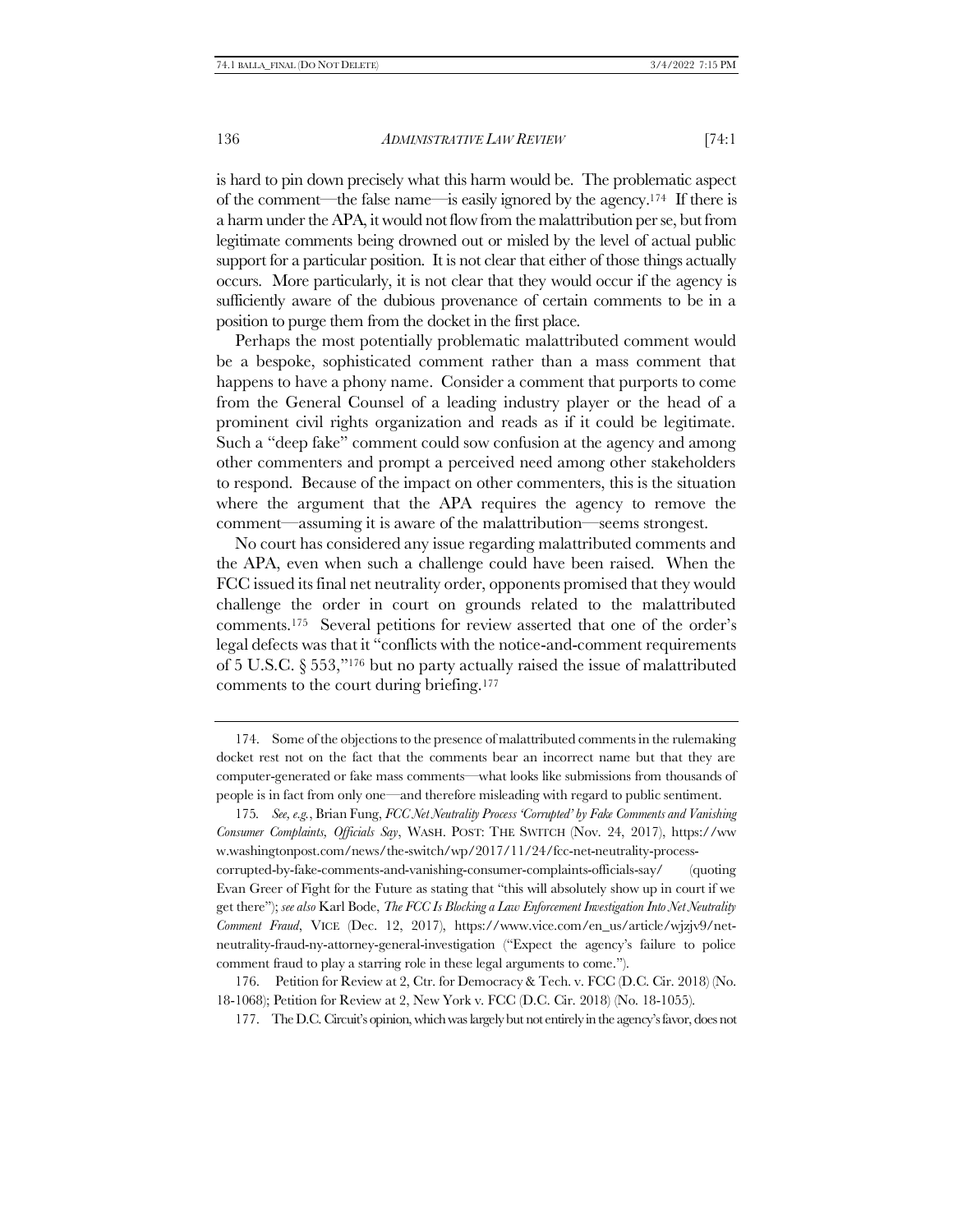#### *c. Agency Reliance on Malattributed Comments*

The final question is whether it would violate the APA for an agency to read or to rely on a comment submitted under a false name. The rulemaking provision itself, § 553, in no way restricts what the agency can consider or who it can listen to. Rather, any such restriction would rest on the requirement of "reasoned decisionmaking" embedded in the prohibition on arbitrary and capricious agency action.178 Such determinations are casespecific. It would not be reasoned decisionmaking to rely on malattributed comments as a measure of public sentiment or to rely on a comment that purported to be from an authority in a relevant field when it was not. But if a comment is relevant, factually accurate, and communicates something of value, there is nothing arbitrary and capricious in an agency making use of what it has to offer, regardless of whether the sender put someone else's name on it. Thus, there would seem to be no per se rule allowing agencies to rely or prohibiting agencies from relying on malattributed comments.

#### *B. Policy Issues Raised By Malattributed Comments*

In this section, we elaborate on the concerns raised by malattributed comments, discuss how agencies can discourage submission of malattributed comments, and consider how they can handle malattributed comments once they are discovered. At the same time, we acknowledge that a malattributed comment may nevertheless contain useful content.

#### <span id="page-42-0"></span>*1. Misleading the Agency*

Because malattributed comments, by definition, contain a falsehood, an obvious concern is that the agency may be misled. The misleading might take either of two forms: (a) the agency could be misled about the identity of the commenter and (b) the agency might be misled as to public opinion, mistakenly viewing the phony comments as indicators of broader public support for a particular position than actually exists.<sup>179</sup>

#### *a. Commenter Identity*

Concerning the first, in general, the agency simply will not notice the name of the commenter. If the agency receives 10,000 very similar, computer-generated comments, no one is paying attention to the names under which they are submitted, whether they are false or real. One cannot

mention the malattributed comments issue. *See* Mozilla Corp. v. FCC, 940 F.3d 1 (D.C. Cir. 2019).

<sup>178</sup>*. See* 5 U.S.C. § 706(2)(a).

<sup>179</sup>*. See* Herz, *supra* note [50,](#page-11-0) at 22–23.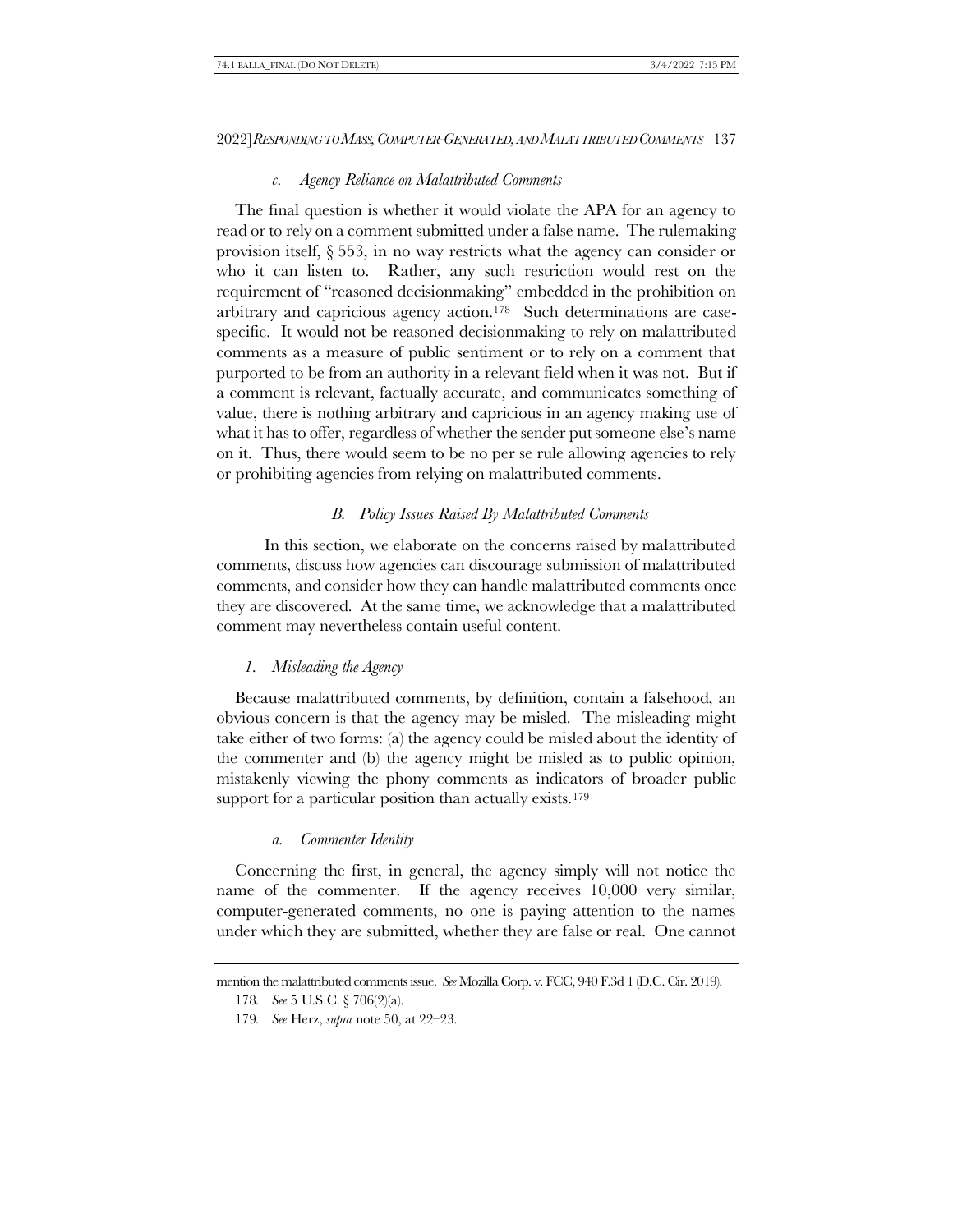be misled by something of which one is unaware. If the submission is not computer-generated—a unique comment filed under a false name—the falsehood is irrelevant for purposes of the agency's deliberation. The agency will take the comment for what it is worth; the name adds nothing to its weight and will not affect how it is treated.<sup>180</sup>

Now suppose the name is one that someone in the agency recognizes. This is the "deep fake" scenario described above. For example, it may be an important researcher or advocate in a relevant field, or the general counsel of a prominent regulated entity. In this situation, the identity of the commenter may matter for the agency's deliberations. The agency could give particular weight to such a comment, but it would be highly unlikely for the falsehood to go unnoticed. The very background knowledge that makes the name recognizable will make it hard for someone to pull the deception off. This is especially the case in a situation where the purported commenter's interests are well known to the agency, perhaps because of repeat interaction. However, for an agency that does not regulate often, or that regulates only in certain domains infrequently, this might be harder to ensure.

The malattributions that often grab observers' attention involve using the name of a famous (sometimes dead) person. But these are not misleading because it is apparent that the name is false. For example, in the net neutrality rulemaking, there were multiple submissions from "Barack Obama" and from "Ajit Pai."181 This does not result in any actual deception; no rulemaking official would think that the former President or the FCC Chair had submitted the comment. Same for submissions from "Elvis Presley."

Our discussions with agency officials are consistent with the foregoing. Their own sense is that consequential instances of pseudonymous submissions are extremely rare, if not nonexistent. Of course, we have not done a thorough study and by definition the victim of a successful deception is unaware of having been deceived. Nonetheless, we credit these statements

<sup>180</sup>*. See, e.g.*, Letter from Ajit Pai, Chairman, FCC, to Rep. Michael E. Capuano (Apr. 12, 2018) ("Despite any suggestion that the public comment process was somehow 'flawed' or 'tampered with' by the alleged submission of comments under false names, any such activity did not affect the Commission's actual decision-making . . . ."); Letter from Thomas M. Johnson, Jr., Gen. Counsel, FCC, to Eric Schneiderman, Att'y Gen., New York (Dec. 7, 2017) ("[T]he Commission does not make policy decisions merely by tallying the comments on either side of a proposal to determine what position has greater support, nor does it attribute greater weight to comments based on the submitter's identity.").

<sup>181</sup>*. See, e.g.*, FCC, Comment Letter on Notice of Proposed Rulemaking on Restoring Internet Freedom (May 11, 2017), https://www.fcc.gov/ecfs/filing/1051157755251 (submission from "Barack Obama" of "1600 Pennsylvania Avenue, Washington, DC," objecting to the "unprecedented regulatory power the Obama Administration imposed on the internet" and "Obama's . . . power grab").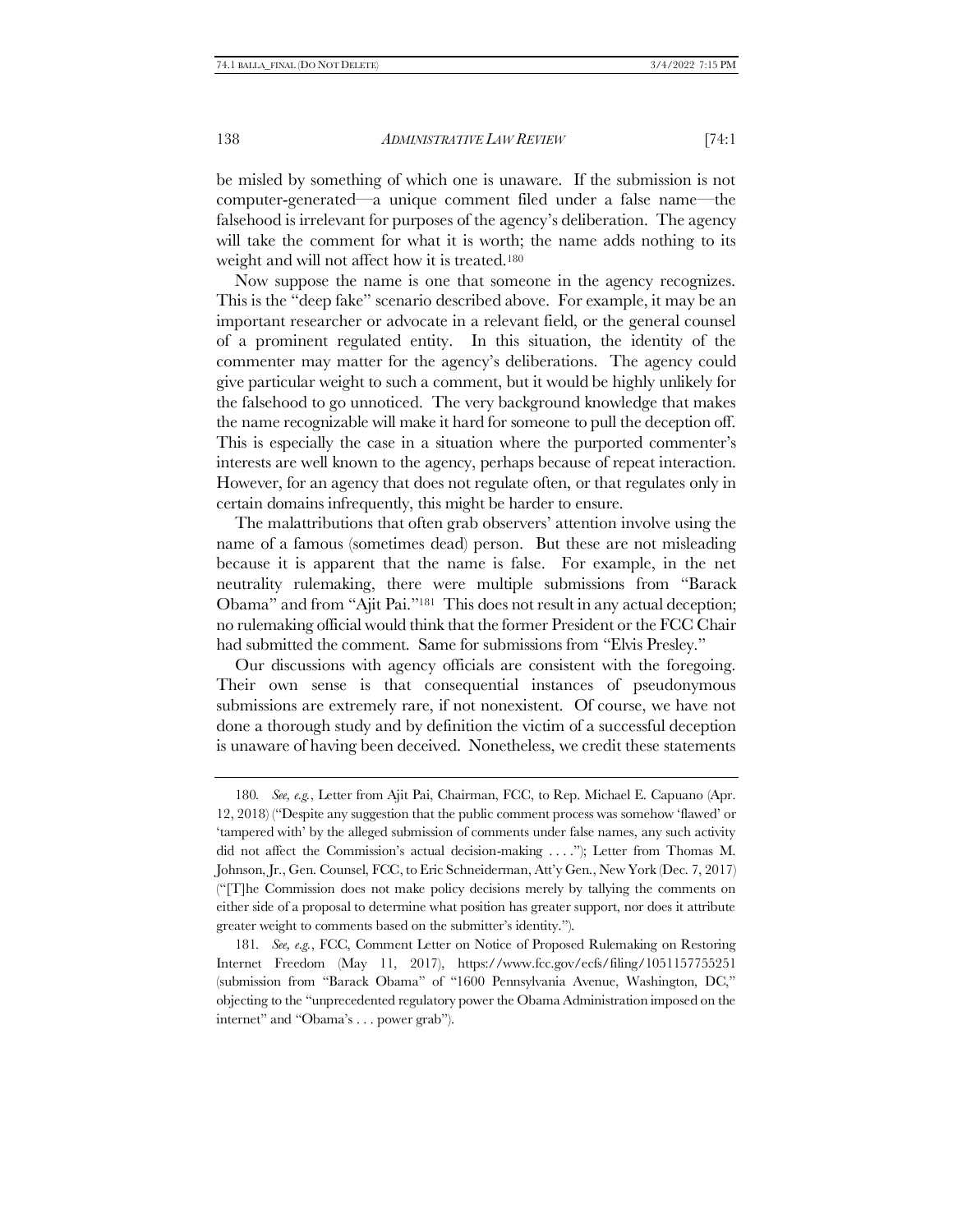because they reflect actual experience, they are consistent with what one would expect, and we are unaware of a single demonstrated instance to the contrary.

There is one possible setting, however, in which the concerns about the agency being misled may be more serious. Suppose a comment is not from a recognizable name but asserts that the submitter has particular experience that appropriately goes to the weight of the comment. For example, the commenter claims to have done research in the area, or to possess "situated knowledge,"<sup>182</sup> or to have had direct personal experience, or to be a person who will be directly regulated or benefitted by the proposed rule. All of those people possess information that members of the general public do not and that the agency may find valuable. They may also have a stake that should counsel caution in taking their assertions at face value. For both reasons, the agency would want to know who the source of the comment is. An anonymous comment that claimed to be from a person in such categories would be somewhat suspect; a signed comment may carry more weight. If the name is a malattribution, and the *actual* submitter does not have the qualifications claimed, there is a real risk of inappropriate reliance on the comment. Moreover, suppose a rule-writer found that comment helpful but wanted to double-check its provenance. An Internet search might reveal the falsehood, but it might reveal nothing, or might appear to confirm the biographical claims made in the comment.

This risk seems real but slim. We are not aware of real-world examples of such submissions. That does not mean they have not occurred. In the real world, the malattributed comments that have gotten attention were duplicative rather than bespoke; they do not make individualized claims about the submitter. In addition, the real problem here is not the malattribution so much as the biographical misrepresentation. The malattribution may make it harder to uncover the relevant falsehood but is not itself misleading. Thus, the problem here is actually the distinct one of accuracy in the assertions within comments. It is entirely possible for commenters submitting under their own name to misrepresent their experiences, expertise, or even views. The SEC proxy rule proceeding is an example.<sup>183</sup>

<sup>182</sup>*. See* Cynthia R. Farina, Dmitry Epstein, Josiah Heidt & Mary J. Newhart, *Knowledge in the People: Rethinking "Value" in Public Rulemaking Participation*, 47 WAKE FOREST L. REV. 1185, 1187–88, 1197 (2012) (describing "situated knowledge" as "information about impacts, ambiguities and gaps, enforceability, contributory causes, unintended consequences, etc. that is known by participants because of their lived experience in the complex reality into which the proposed regulation would be introduced").

<sup>183</sup>*. See supra* text accompanying note[s 154](#page-37-0)–[156.](#page-37-1)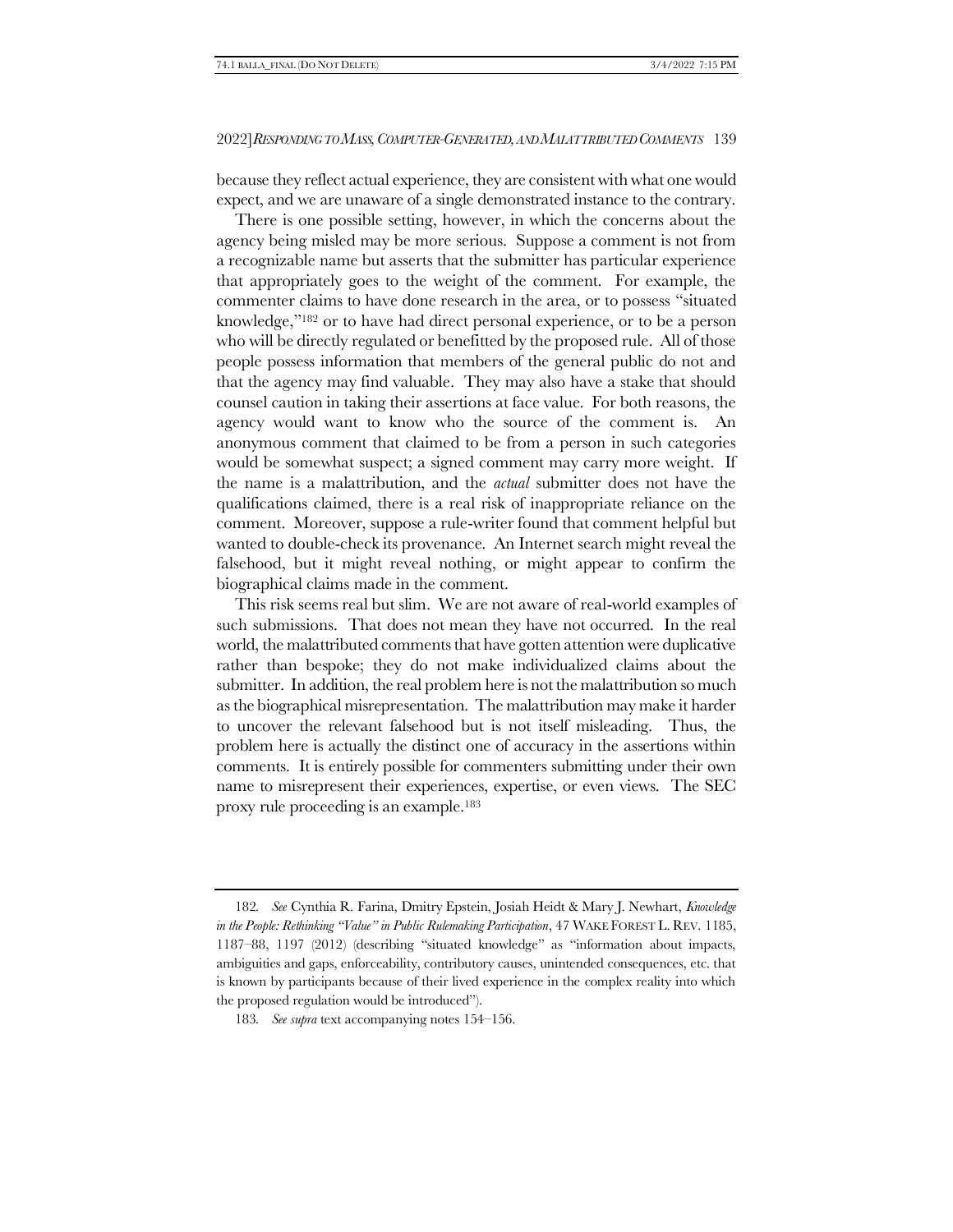#### *b. The Weight of Public Support or Opposition to the Proposed Rule*

The second concern is that the agency will be misled as to public sentiment. Malattributed comments are often, though not necessarily, computer-generated. Such was the case in the net neutrality rulemaking, for example. Millions of individuals did not sit down and prepare comments that they submitted under someone else's name. A handful may have done so, but presumably almost all the malattributed submissions involved a computer taking a prepared text, or writing a text, and then randomly attaching actual names and email addresses to the comment. As with computer-generated comments, part of the objection is that what looks like a set of mass comments submitted by millions of concerned individuals is in fact just the effort of a single submitter. To the extent this is the concern, the *malattribution* is largely irrelevant. Perhaps, however, an agency might think the 100,000 identical comments with different names are more likely to be from different individuals than are 100,000 identical anonymous comments, in which case malattributed computer-generated comments are more misleading. This is especially problematic to the extent that public comments are understood by agencies as providing insight into public sentiment.

# *2. Harms to Individuals*

Unlike mass and computer-generated comments, malattributed comments can have impacts outside the agency and the rulemaking process, imposing harms on the people whose names and email addresses are used without permission. Many or most will never be aware that they have supposedly submitted a comment in a federal rulemaking, and many or most may not care. Even if using someone's name and address on a comment does not constitute identity theft under federal law,<sup>184</sup> it still may be harmful to the person whose name is used in this manner.

Two sorts of harms can be imagined. The first is psychological. It would be understandable that a person who learned that their name was used to submit a comment would be annoyed or angry, especially if they disagreed with the content of the comment. The harm is somewhat abstract; unlike standard identity theft, the victim's bank account is intact. But for some people, the distress or anger will be quite real.185 The second possible harm is reputational. For a malattributed

<sup>184</sup>*. See* Herz, *supra* note [50,](#page-11-0) at 51–55.

<sup>185</sup>*. See, e.g.*, Letter from Brittany Ainsworth et al., to Ajit Pai, Chairman, FCC (May 25, 2017) (containing claims from twenty-seven individuals whose names and e-mail addresses were used to submit comments without their involvement or permission complaining that someone "stole our names and addresses, publicly exposed our private information without our permission, and used our identities to file a political statement we did not sign onto" and calling on the agency to remove these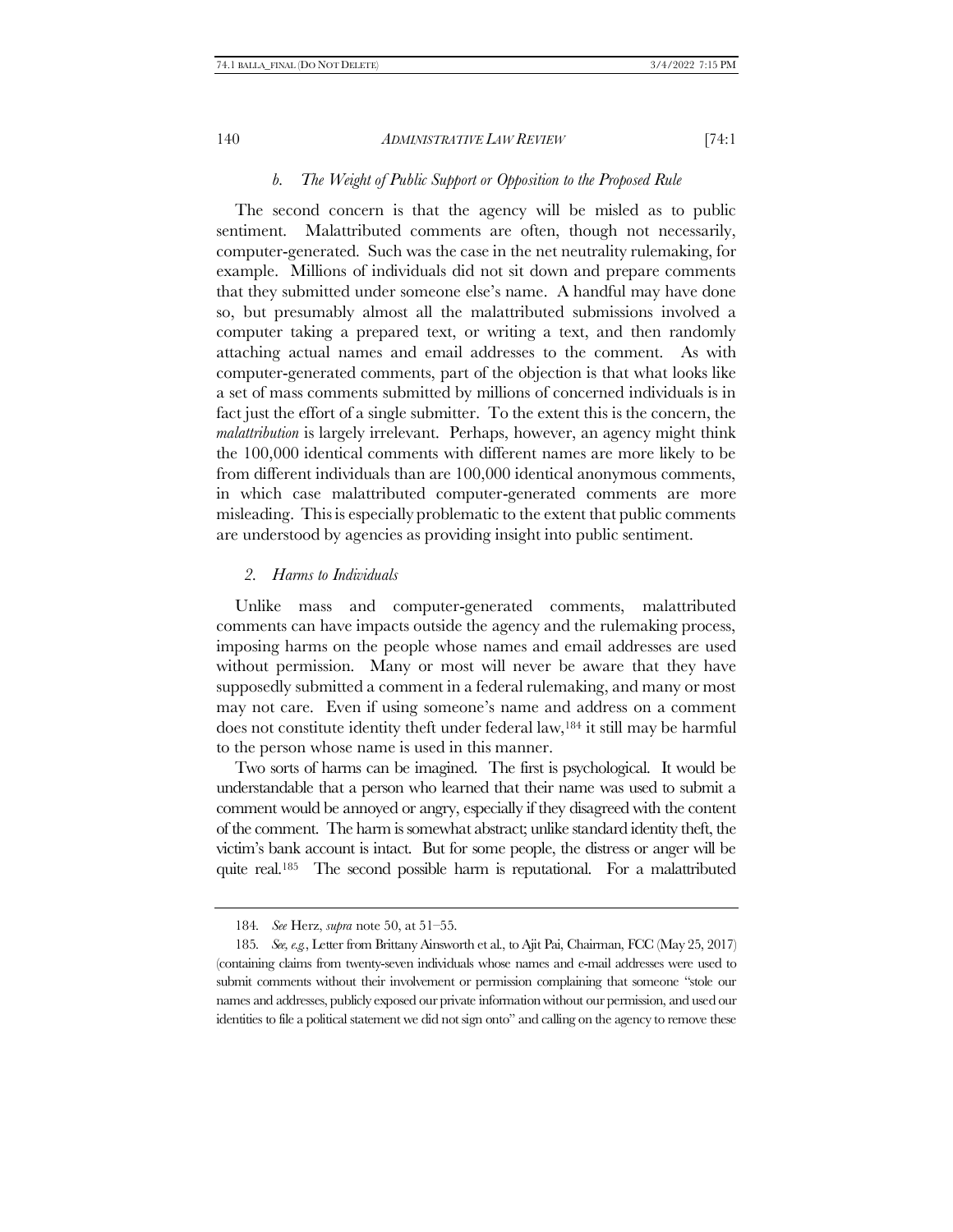comment in a regulatory docket to cause reputational harm, it would have to be noticed by someone who changes their opinion of the purported commenter for the worse. The obscurity of the rulemaking process may make this unlikely, and we are not aware of any instance in which it has occurred. Still, all it takes is one viral tweet by someone with a large following about a comment considered benighted or outrageous to do serious harm to the ostensible author of the comment. Quantifying these harms may well be impossible. Individual views on how seriously to take them will vary. Although some people will not care or perceive themselves to be harmed at all, others may see themselves as victims of identity theft.

#### *3. Discouraging Malattributed Comments*

The eRulemaking Program has taken several recent steps to discourage the submission of malattributed comments. For example, the user notice on Regulations.gov now includes the following under the heading "Terms of Participation":

Public comments help agencies develop regulations; we encourage comments from all viewpoints. Comments submitted to Regulations.gov should be the submitter's own comments or be submitted with the commenter's permission.The development of federal regulations is within the jurisdiction of the U.S. Government*'*s executive branch agencies. It is a violation of federal law to knowingly and willfully make a materially false, fictitious, or fraudulent statement or representation including false statements about your identity or your authority to submit a comment on someone else's behalf, in relation to the development of such federal regulations, including through comments submitted on Regulations.gov.

Subject to 18 U.S.C.  $\S$  1028(c), it is also a violation of federal law to knowingly use, without lawful authority, a means of identification of another person in connection with the violation of any federal law or the commission of a felony under state or local law.

By clicking the submit button, you are verifying that you are not making any materially false, fictitious, or fraudulent statement or representation regarding your identity or your authority to submit on someone else*'*s behalf with regard to the comment you are submitting on Regulations.gov, and that you are not using, without lawful authority, a means of identification of another person, real or fictitious, in connection with any comment you are submitting on Regulations.gov.186

"fraudulent comments" from the docket and notify "[a]ll proper authorities"); Bode, *supra* not[e 175](#page-41-0) (complaining that "the agency told me there was nothing it could do after someone hijacked my identity to claim I falsely supported killing net neutrality protections"); Press Release, A.G. Schneiderman Releases New Details On Investigation Into Fake Net Neutrality Comments (Dec. 13, 2017), https://ag.ny.gov/press-release/2017/ag-schneiderman-releases-new-details-investigation-fak e-net-neutrality-comments (quoting, among others, unidentified individual as saying "I'm sick to my stomach knowing that somebody stole my identity and used it to push a viewpoint that I do not hold").

186*. User Notice*, REGULATIONS.GOV (emphases added) (citations omitted), https://www.regulations.gov/user-notice (last visited Feb. 19, 2022).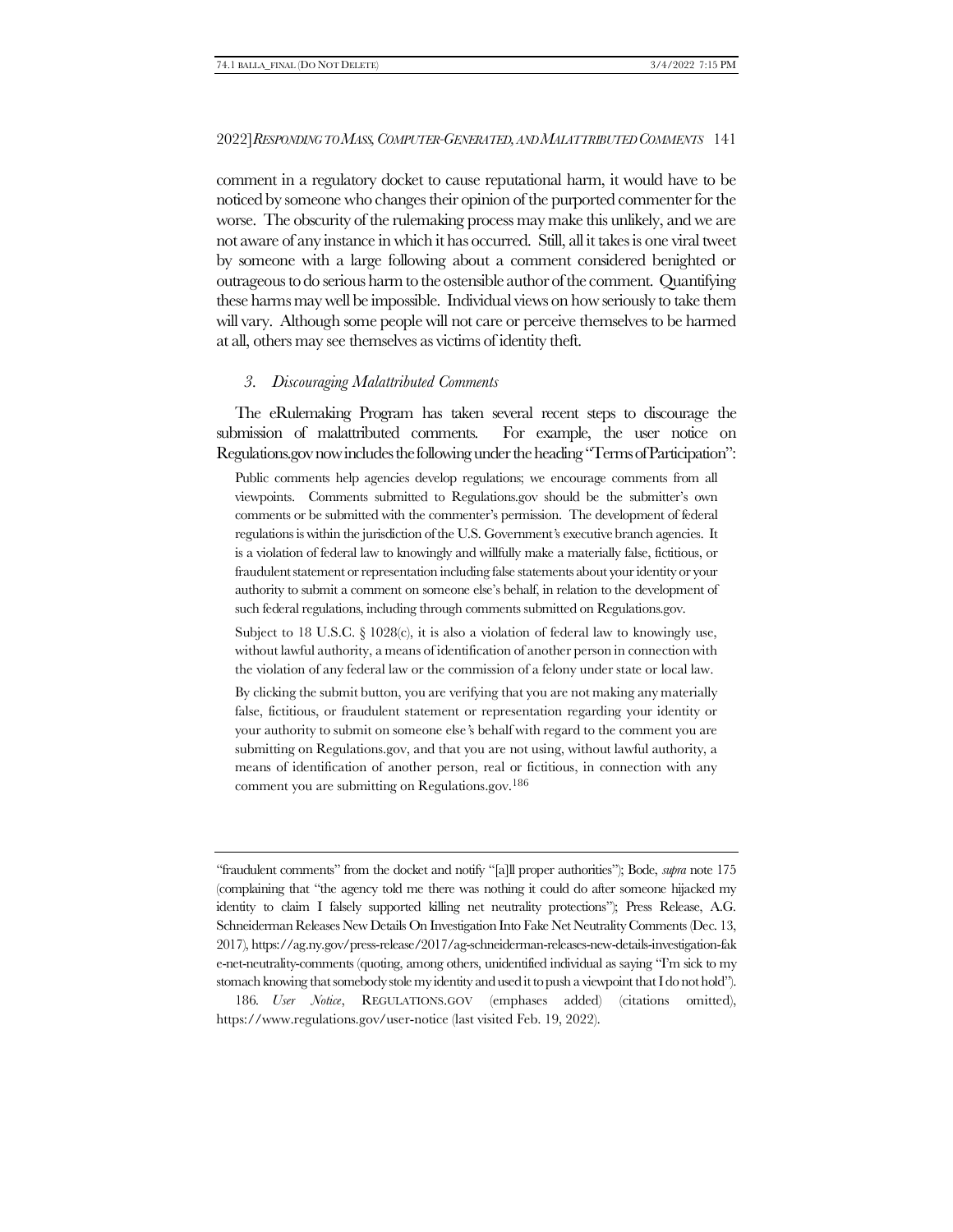This notice implies that a malattributed comment could be a federal crime. This may be part of a deterrence strategy on the part of the government to discourage anyone from sending malattributed comments. Whether users are likely to see this, in a user notice that contains several other paragraphs of policies, is uncertain. Moreover, although it may discourage some individual submitters from using a false name, it is unlikely to have any impact on large-scale operations.

Agencies have to make decisions about how to treat malattributed comments, once suspected or discovered. Because of the novelty of this issue, many agencies do not have protocols for how to resolve whether a comment is malattributed and, if so, policies on how to handle that comment in the docket. Such policies would address whether an agency should strive to resolve a question about a comment's provenance, or merely flag the potential issue. Also, and in line with the user notice described above, to the extent that criminal action is under consideration for particular malattributed comments, agencies may need to make staff available to assist with any investigations or prosecutions.

#### *C. Technological Responses to Malattributed Comments*

Technology readily exists to authenticate users and is in widespread use in many contexts. Common techniques include: secure login; two-factor authentication; biometric authentication using facial recognition or fingerprint; answering security questions or verifying names against a database (as is the case in voter registration); and clicking an additional "I agree" button to acknowledge and agree to terms of service. However, agencies currently do not have the technology in place to authenticate those filing comments in the way a government department authenticates someone applying for a driver's license or a commercial website authenticates someone buying a product to prevent credit card fraud.

Although tools are not in place to authenticate someone's identity, agencies do use tools to ensure that a commenter is a human instead of a bot. These tools are primarily a response to computer-generated comments but, by imposing a "speed bump" on the commenting process, they may also help to reduce malattributed comments.

<span id="page-47-0"></span>The addition of reCAPTCHA to Regulations.gov is intended to help to "improve $\parallel$  the integrity of the commenting process."<sup>187</sup> CAPTCHA is an

<sup>187.</sup> Press Release, Gen. Servs. Admin., GSA Launches Updated Regulations.gov to Improve the Integrity (Feb. 17, 2021), https://www.gsa.gov/about-us/newsroom/news-releases/gs a-launches-updated-regulationsgov-to-improve-the-integrity-of-public-commenting-02172021#:~:te xt=WASHINGTON%20%E2%80%94%20The%20U.S.%20General%20Services,gov%20laun ching%20February%2018%2C%202021.&text=%E2%80%9CThe%20new%20Regulations.gov %20re,and%20mobile%2Dfriendly%20interface.%E2%80%9D [hereinafter GSA Press Release].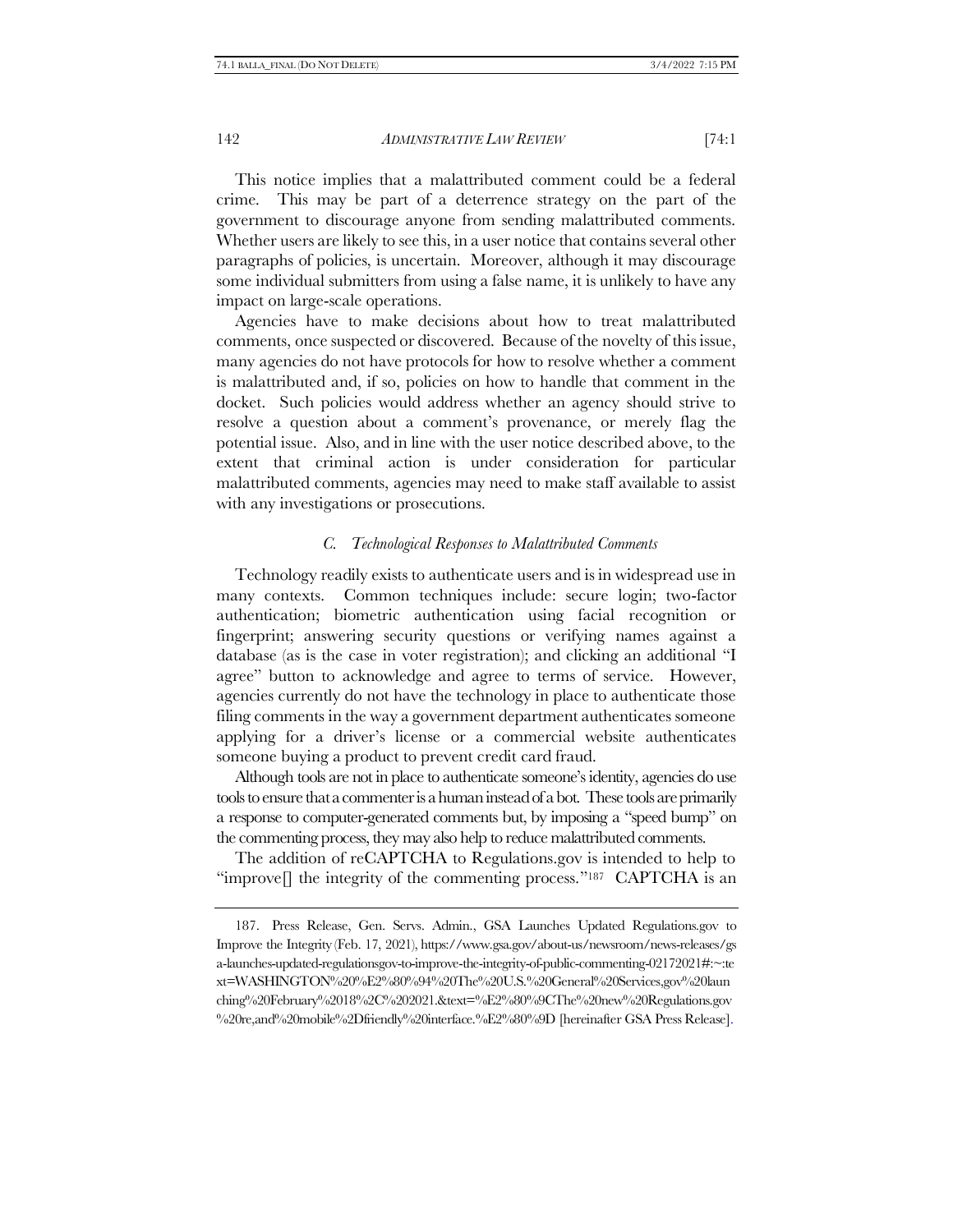example of a "Turing Test"—a thought experiment developed by Alan Turing to evaluate artificial intelligence—and stands for "Completely Automated Public Turing Test to tell Computers and Humans Apart."<sup>188</sup> With CAPTCHA, users are presented an image of a set of visually distorted letters and numbers and asked to enter the same characters into a textbox. The idea was that machines would not be able to complete this task since only humans would be able to interpret the distorted characters. With advances in computing power this is no longer true, and CAPTCHA has evolved. In 2018, Google announced "reCAPTCHA v.3" which eliminates the need for any human interaction with CAPTCHA at all.<sup>189</sup> By using risk analysis algorithms that assign a risk "score" to every person browsing a website using the tool, the software alerts administrators if fraudulent activity is detected.<sup>190</sup>

Also, Regulations.gov now includes a comment application programming interface to allow authorized entities to post mass comment campaigns to Regulations.gov if they have been verified by GSA using a commercial identity validation service.191 In the press release announcing these changes, GSA indicated that this was "to assure such entities 'are who they say they are.'"192 The service does not aim to verify the identities of individual commenters, however.

The public prominence of malattributed comments prompts a fresh look at whether agencies should verify commenter identity, either on the frontend or after either an internal or external review flags a comment as potentially malattributed. Although authentication is a common practice and technically straightforward in many circumstances, the practice would be in tension with agency policies to permit anonymous comments.

# <span id="page-48-0"></span>V. COMPUTER-GENERATED COMMENTS

#### *A. Legal Issues Raised by Computer-Generated Comments*

The APA requires agencies to provide an opportunity to comment to "interested persons."<sup>193</sup> The term "interested" is undefined and is generally

<sup>188.</sup> *CAPTCHA*, COMPUTER HOPE (Oct. 11, 2021), https://www.computer hope.com/jargon/c/captcha.htm. The "imitation game" experiment proposed by Turing was invented as a way of approaching the hard question of "Can machines think?". *See* A.M. Turing, *Computing Machinery and Intelligence*, 59 MIND 433, 433 (1950).

<sup>189.</sup> *Introducing reCAPTCHA v3: The New Way to Stop Bots*, GOOGLE SEARCH CENT. BLOG (Oct. 29, 2018), https://developers.google.com/search/blog/2018/10/introducing-recaptcha-v3-new-way-to. 190*. Id.*

<sup>191</sup>*. Regulations.gov API*, OPENGSA, https://open.gsa.gov/api/regulationsgov/ (last visited Feb. 19, 2022).

<sup>192</sup>*. See* GSA Press Release, *supra* not[e 187.](#page-47-0)

<sup>193.</sup> 5 U.S.C. § 553(b).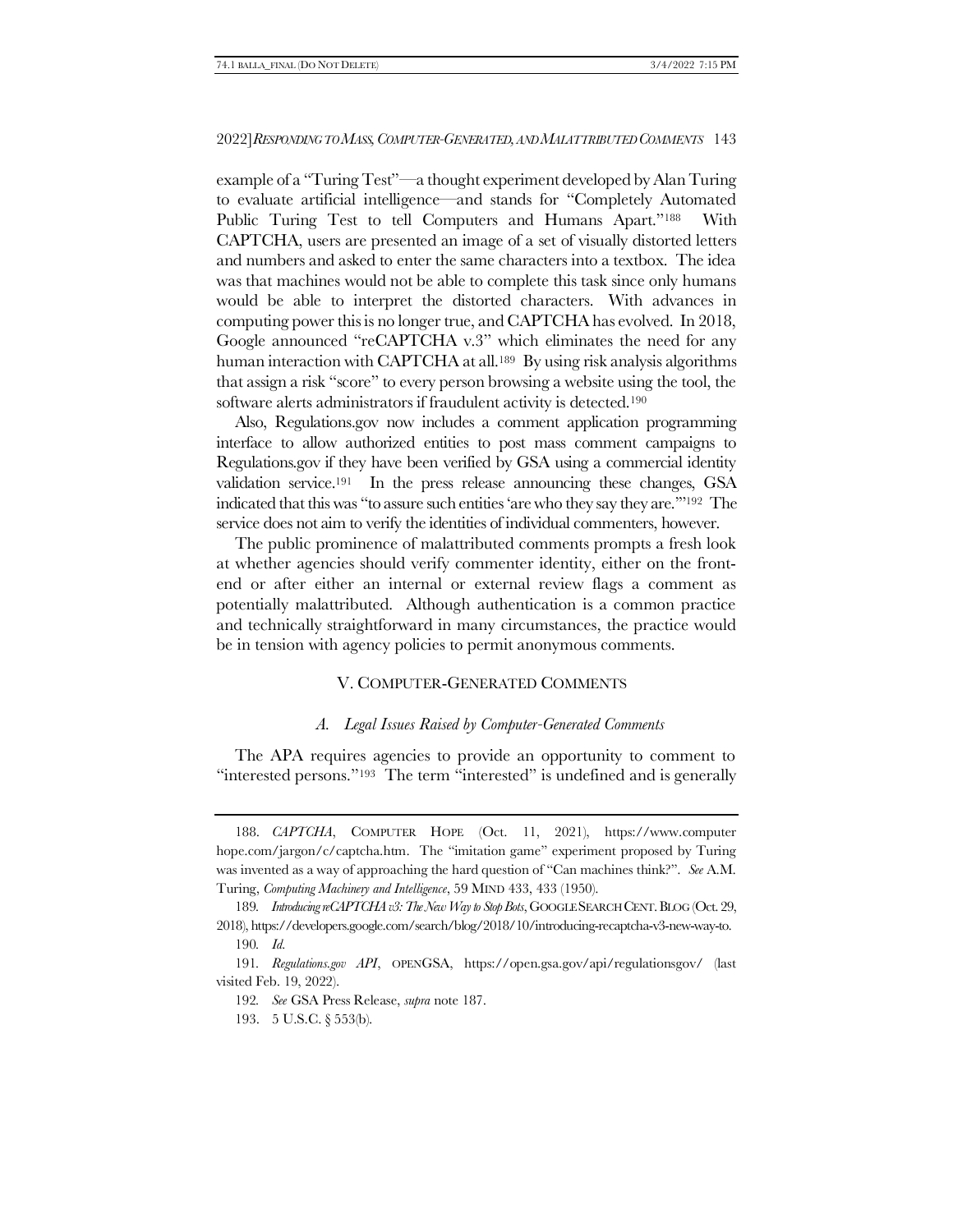understood not to limit the scope of potential commenters.194 The term "persons" is defined as follows: "person includes an individual, partnership, corporation, association, or public or private organization other than an agency."195 When Congress passed the APA, it would not have contemplated that a computer might send a comment. But the definition is instructively broad; it is not limited to natural persons, and courts have read the word capaciously.196 Moreover, because a person must set a computer-generated comment in motion, the  $\S 551$  definition is arguably met in any event.<sup>197</sup>

<span id="page-49-0"></span>As described above, agencies are required to respond to significant issues raised in comments.198 As of this writing, no courts appear to have interpreted this requirement in light of computer-generated comments. During the interviews, agency staff expressed skepticism that a computer-generated comment would bring content or issues to the rulemaking docket that were not otherwise raised by other comments. But these staff also expressed their commitment to reviewing all comments, regardless of origin, to ensure compliance with their obligations to consider and respond to comments.

It is theoretically possible—if highly unlikely at this time—that a person would challenge an agency action because of its failure to adequately account for the substance of a computer-generated comment. Should such circumstances arise, courts may consider factors such as whether the petitioner can demonstrate the reliability or authenticity of the computergenerated comment, and whether the comment contains information that is relevant, unique, and not adequately addressed by the agency.<sup>199</sup>

It is also possible that authentication technology might automatically exclude either computer-generated comments or ordinary comments that raise unique significant issues. If the agency's obligation to consider and respond to significant comments does not change in such circumstances,

199. In the evidentiary context, courts have managed to assess the admissibility of electronically stored information (which may include computer-generated information) on the basis of the Federal Rules of Evidence; for example, proponents must demonstrate the information's relevance, reliability, authenticity, and so on. *See, e.g.*, Lorraine v. Markel Am. Ins. Co., 241 F.R.D. 534, 538 (D. Md. 2007). This is not to suggest that the Federal Rules apply to administrative records; rather, this example is offered to demonstrate that courts may find useful analogies that may be applied consistently with their equitable powers and authority under the APA.

<sup>194</sup>*. See* Herz, *supra* note [44,](#page-10-1) at 357–58.

<sup>195.</sup> 5 U.S.C. § 551(2).

<sup>196</sup>*. See, e.g.*, O'Rourke v. U.S. Dep't of Just., 684 F. Supp. 716, 718 (D.D.C. 1988) (holding that "person" includes non-citizens and collecting cases); Neal-Cooper Grain Co. v. Kissinger, 385 F. Supp. 769, 776 (D.D.C. 1974) (holding that a foreign government or instrumentality thereof is "person").

<sup>197.</sup> 5 U.S.C. § 551.

<sup>198</sup>*. See supra* note[s 94](#page-22-0)–[96](#page-22-1) and accompanying text.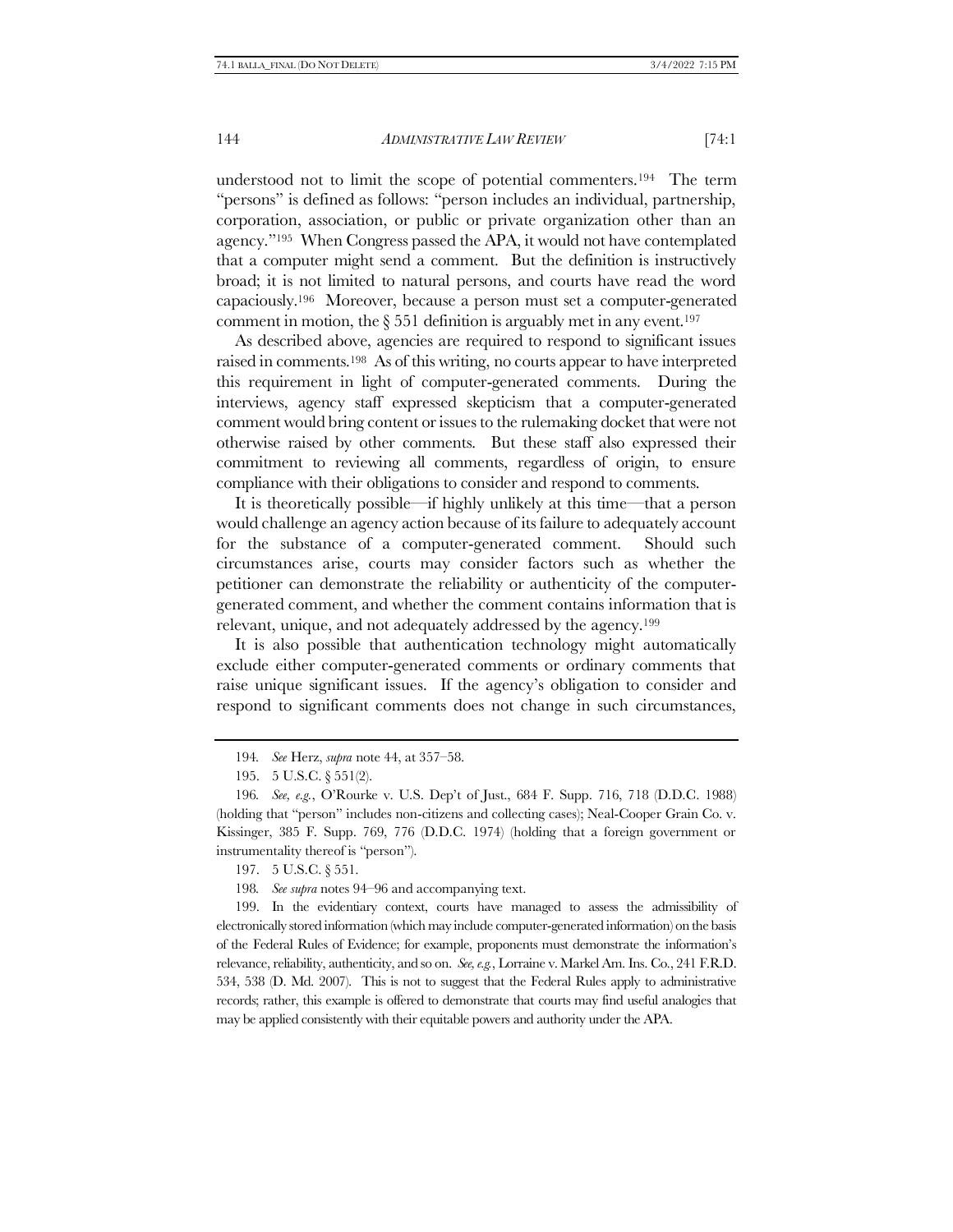<span id="page-50-1"></span>technological means of identifying computer-generated comments would have to account for this overarching obligation.

# <span id="page-50-2"></span>*B. Policy and Technical Issues Raised by Computer-Generated Comments*

The policy issues raised by computer-generated comments overlap significantly with those already identified for mass and malattributed comments. For example, the presence of computer-generated comments may undermine public confidence in the rulemaking process or draw down agency resources. Many of the issues presented by computer-generated comments, however, are technical. First, one issue is the ability of agencies to identify computer-generated comments. In 2019, an experiment demonstrated the ease with which bots mimic human speech, therefore making it difficult to distinguish computer-generated comments from comments directly submitted by persons.200 The focus of this experiment was a comment period on a waiver from federal requirements requested by the Idaho Medicaid program.201 A text generation model was utilized to submit 1,001 comments on the proposed waiver.202 The inputs for this model were thousands of comments submitted in response to Medicaid waivers previously requested by a number of other states.203 These inputs were used to train the model to employ search-and-replace techniques as a means of generating comments, which were submitted automatically to the Centers for Medicare and Medicaid Services (CMS) at random intervals.<sup>204</sup>

<span id="page-50-0"></span>Following the submission of the computer-generated comments, subjects were recruited to judge whether particular comments in the docket were submitted by a bot or human.205 On average, the respondents—all of whom had previously demonstrated competency in identifying conspicuous bot texts—correctly classified fewer than half of the comments.206 Performance was particularly poor in the context of computer-generated comments, in that less than one-third were correctly recognized.207 These results indicate that the computer-generated comments were as a general matter plausibly human, therefore making consistent sorting of such submissions a non-trivial exercise for the agency. At the conclusion of the experiment, the researcher

- 203*. Id.* at 12.
- 204*. Id.* at 2.
- 205*. Id.*
- 206*. Id.*
- 207*. Id.* at 23.

<sup>200.</sup> Max Weiss, *Deepfake Bot Submissions to Federal Public Comment Websites Cannot Be Distinguished from Human Submissions*, TECH. SCI. 2 (Dec. 17, 2019)*,* https://techscience.org/a/2019121801/.

<sup>201</sup>*. See id.* at 12.

<sup>202</sup>*. Id.* at 2.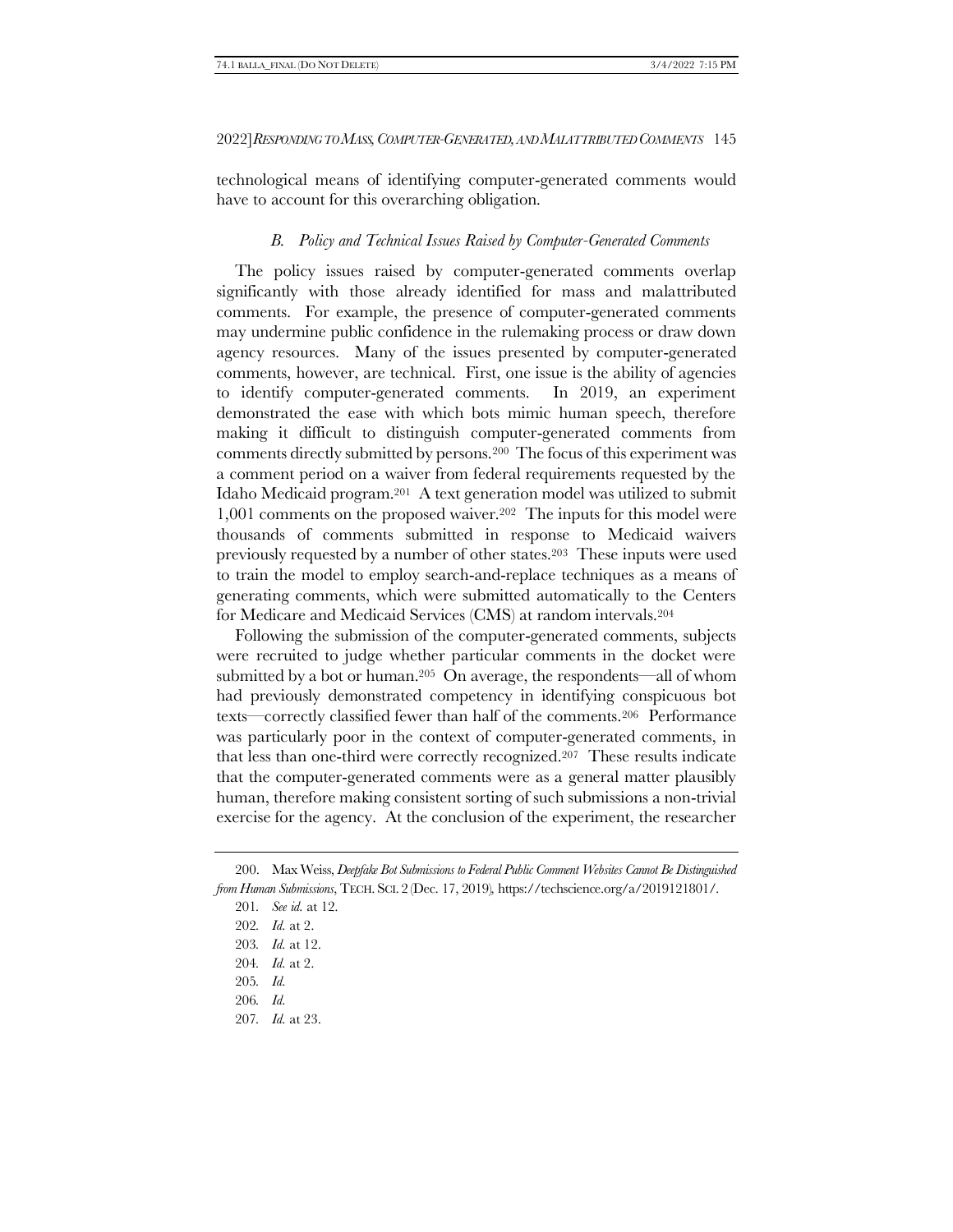revealed the computer-generated comments and requested that CMS withdraw the bot submissions from consideration.<sup>208</sup>

These results are consistent with assessments of computer-generated comments that have occurred outside of the context of experimentation. A variety of analyses have emphasized that search-and-replace algorithms, and the resulting commentto-comment variation in content, enhance the difficulty of identifying computergenerated comments. As a result, "analysts have struggled to pinpoint" the precise frequency with which computer-generated comments occur.<sup>209</sup>

Are there approaches for identifying computer-generated comments in a systematic manner? The FCC's net neutrality policy is a good place to turn in this regard, as researchers have expended considerable energy identifying computer-generated comments that were submitted in this particular rulemaking. Note that these approaches entail identifying computergenerated comments in hindsight, as opposed to screening for such comments during the intake process.

One analysis focused on the text of net neutrality comments, searching for expressions regularly contained in submissions.210 The analysis discovered combinations of phrases consistent with the automated deployment of search-andreplace algorithms.211 Take, for example, the following comment excerpt: "Americans, as opposed to Washington bureaucrats, deserve to enjoy the services they desire."212 This sentence repeatedly appeared in comments in numerous other permutations, with "Americans" replaced by terms such as "people like me" and "individual citizens."213 Similarly, "the FCC," "so-called experts," and other analogous phrases substituted for "Washington bureaucrats."214 One result of this automation was the submission of large numbers of comments that, while not identical, conveyed essentially equivalent sentiments. <sup>215</sup> Another characteristic of this process was the brevity of the resulting computer-generated comments.<sup>216</sup> Increases in comment length multiply opportunities "for the appearance of 'tells' (e.g. repeated words, incorrect grammar, nonsensical sentiment) that the comment was not created by a human."217

215*. See id.*

<sup>208</sup>*. Id.* at 26.

<sup>209.</sup> Krems, *supra* note [171,](#page-40-1) at 71.

<sup>210.</sup> Jeff Kao, *More Than a Million Pro-Repeal Net Neutrality Comments Were Likely Faked*, HACKERNOON (Nov. 22, 2017)*,* https://hackernoon.com/more-than-a-million-pro-repealnet-neutrality-comments-were-likely-faked-e9f0e3ed36a6.

<sup>211</sup>*. Id*.

<sup>212</sup>*. Id*.

<sup>213</sup>*. Id*.

<sup>214</sup>*. Id*.

<sup>216</sup>*. See* Krems, *supra* note [171,](#page-40-1) at 75.

<sup>217.</sup> Weiss, *supra* note [200,](#page-50-2) at 12.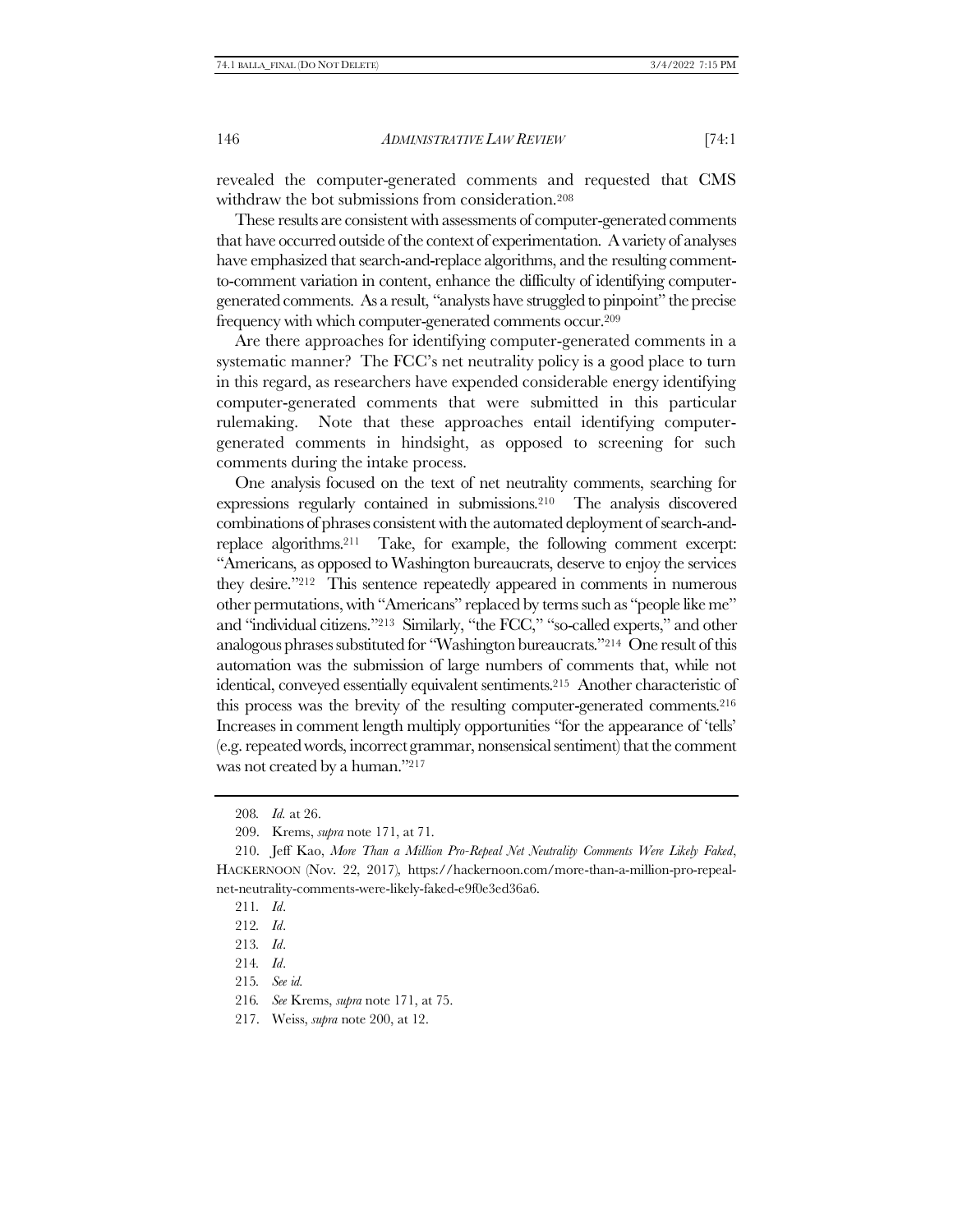Other analyses have examined over-time patterns of the submission of net neutrality comments with identical and near-duplicate content, an approach that is useful for identifying mass comment campaigns (regardless of human or computer submission). One such pattern is the receipt of large numbers of comments at precisely the same moment.218 Researchers discovered, for example, that on "nine different occasions, more than 75,000 comments were submitted at the very same second—often including identical or highly similar comments."<sup>219</sup> Another pattern is embodied by the submission of the following comment excerpt: "The unprecedented regulatory power the Obama Administration imposed on the Internet is smothering innovation, damaging the American economy and obstructing job creation."220 This text occurred in approximately a half-million comments.221 These comments were submitted at near-constant rates for given periods, which were punctuated by interludes during which no such comments were received.<sup>222</sup> This cycle suggests that bots were turning on and off at specified intervals.<sup>223</sup>

<span id="page-52-0"></span>Another indication of the submission of computer-generated comments was repetition in email addresses, in particular domains and locations exhibiting behavior inconsistent with human messaging activity. One firm determined that millions of comments were the product of websites that produce one-off emails and are unable to receive messages.224 The FCC also discovered that hundreds of thousands of emails originated "from the same address in Russia."<sup>225</sup>

The regular submission of computer-generated comments was also suggested by the nature of the information submitted along with the comments themselves. When humans fill out information, the resulting inputs are typically inconsistent. For example, name, address, and email fields are often left blank, and individuals utilize varying formats. In the

223*. Id.*

225*. Id.*

<sup>218.</sup> DAVID FREEMAN ENGSTROM, DANIEL E. HO, CATHERINE M. SHARKEY & MARIANO-FLORENTINO CUÉLLAR, GOVERNMENT BY ALGORITHM: ARTIFICIAL INTELLIGENCE IN FEDERAL ADMINISTRATIVE AGENCIES 60 (2020), https://wwwcdn.law.stanford.edu/wp-content/uploads/2020/02/ACUS-AI-Report.pdf.

<sup>219.</sup> Hitlin, Olmstead & Toor, *supra* not[e 4,](#page-2-0) at 3.

<sup>220</sup>*. Id.* at 7.

<sup>221</sup>*. See* Chris Sinchok, *An Analysis of the Anti-Title II Bots*, MEDIUM (May 14, 2017), https://medium.com/@csinchok/an-analysis-of-the-anti-title-ii-bots-463f184829bc.

<sup>222</sup>*. See id*.

<sup>224.</sup> Grimaldi & Overberg, *supra* note [7](#page-2-3) ("A review of the FCC comments by dataanalytics firm Emprata determined that 36% of the docket, 7.75 million comments, were attributable to FakeMailGenerator.com, a site that generates one-time e-mails and can't receive e-mails. The analysis was commissioned by a group of telecommunications firms that support the Trump-administration proposal.").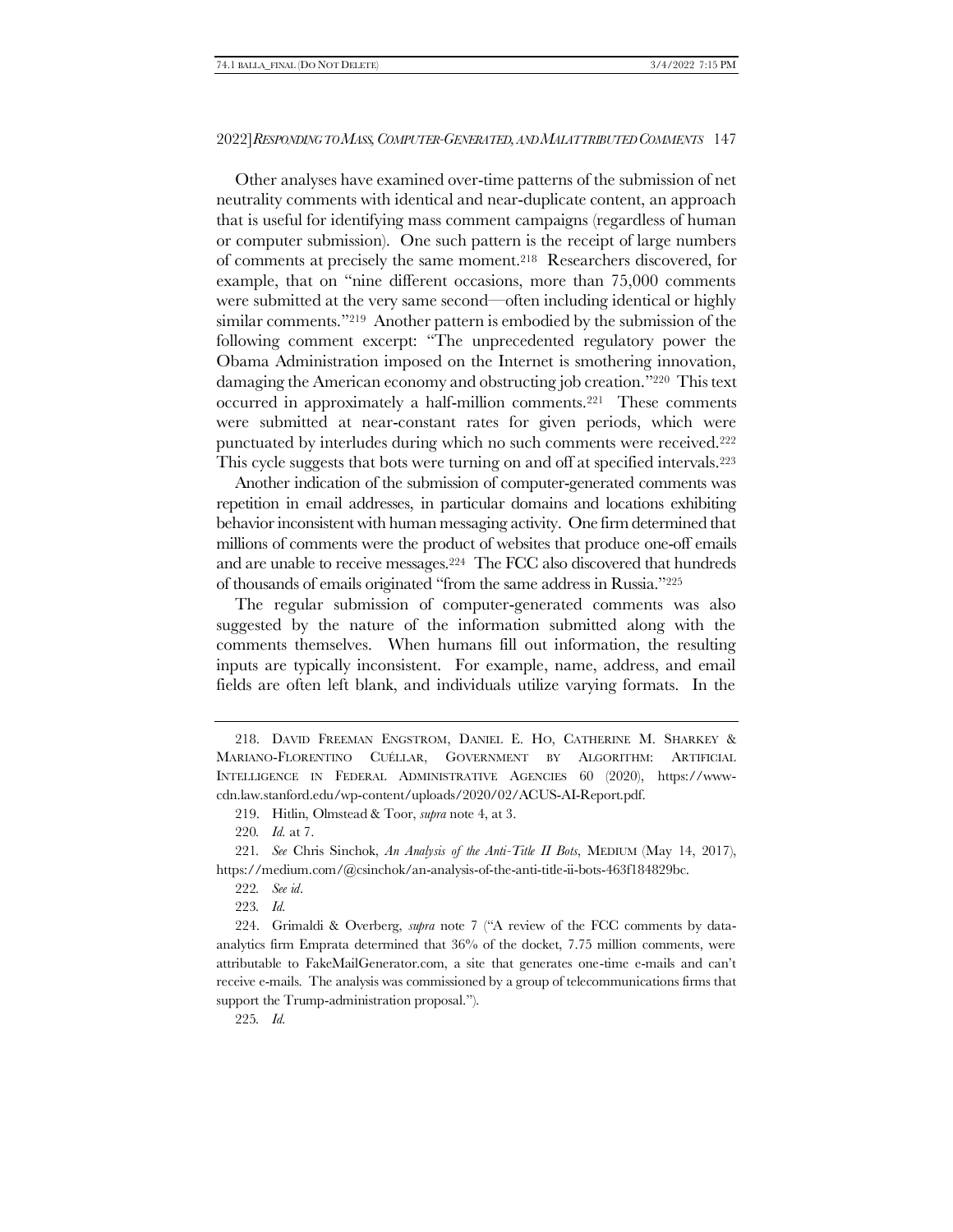context of the "unprecedented regulatory power" comments referenced earlier, however, fewer than ten submissions failed to contain complete information.226 Furthermore, these names, addresses, and emails exhibited unusual similarity in presentation.227 Finally, exceedingly few comments requested that the FCC provide email confirmation of receipt.228 These attributes suggest that algorithms, rather than humans, were the immediate sources of the submitted information.<sup>229</sup>

#### *1. Current Agency Practices*

In the interviews, agency staff expressed their awareness of computergenerated comments having been submitted in a few rulemaking proceedings. Despite this awareness, the staff we interviewed did not report systematic approaches to identify computer-generated comments. One agency discovered computer-generated comments through a *Wall Street Journal* report on the rulemaking, as well as the rulemaking team's identification of a number of unusual comments.230 These comments consisted of strings of nonsensical words, which made the agency suspicious that the submissions were not generated by humans.

Despite the availability of tools discussed earlier under mass and malattributed comments, implementing approaches to systematically identify computer-generated comments was not a high priority for the agencies we interviewed. Agency staff characterized the discovery of computer-generated comments as requiring substantial effort, a resourceintensive undertaking that is not worth the dedication of agency bandwidth. In general, the interviews revealed that agencies are not focused on the issue of computer-generated submissions in and of themselves. Rather, they indicated greater concern about mass and malattributed comments whose detrimental attributes may be deepened by computer generation. Despite this concern, the agency staff we interviewed reported as their primary concern the need to identify and respond to significant issues that comments raise, regardless of a given comment's source.

One reason for the lack of attention to computer-generated comments may be that agencies are already using de-duplication tools to address mass comments. Computer-generated comments, in other words, are not seen as creating problems in rulemaking proceedings other than increasing the volume of comments received by agencies—thereby turning the matter into

<sup>226.</sup> Hitlin, Olmstead & Toor, *supra* not[e 4,](#page-2-0) at 7; *see* Sinchok, *supra* note [221.](#page-52-0)

<sup>227</sup>*. See* Sinchok, *supra* not[e 221.](#page-52-0)

<sup>228</sup>*. Id.*

<sup>229</sup>*. See id.*

<sup>230</sup>*. See* Grimaldi & Overberg, *supra* note [7.](#page-2-3)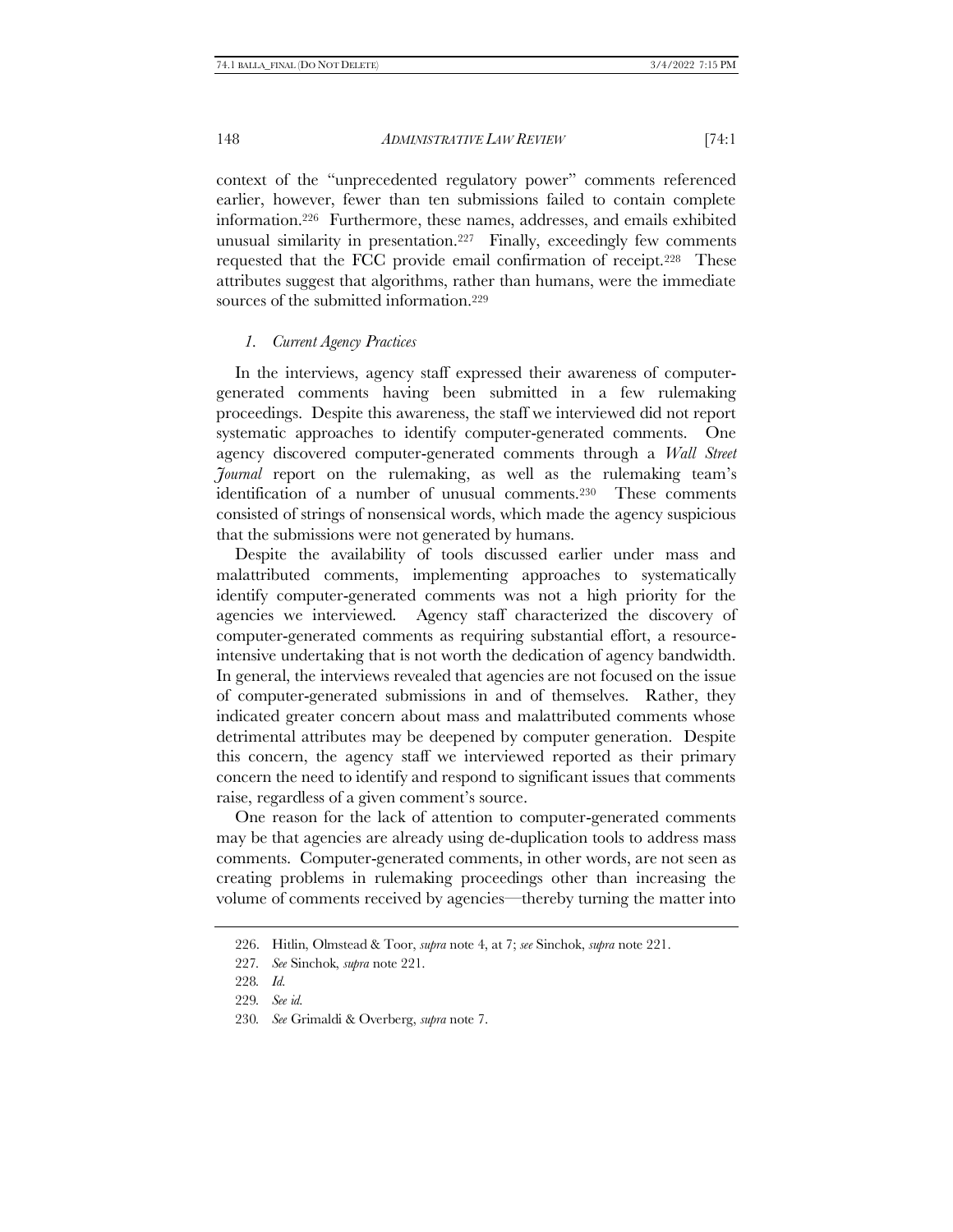one of mass comment management. As an agency official put it during an interview, computer-generated comments essentially present agencies with a de-duplication task. With the utilization of de-duplication software, the unique content in computer-generated comments can be readily identified.

As this perception indicates, agency staff generally expressed that the generation of comments by computers is not, in and of itself, an important attribute of submissions. The point was repeatedly made during the interviews that it is the substance of comments that matters, as opposed to the identity of submitters or the volume of comments. Agencies were not overly concerned that computer-generated comments convey insights that have not separately been communicated through human comments. That said, agencies emphasized that they would not exclude a computer-generated comment based on the source of the submission but would consider whether it raised significant issues requiring agency consideration.

# *2. Threat Versus Practice*

In sum, there is currently a disjuncture between conceptions of computergenerated comments from the vantage points of technologists and the agency staff we interviewed. Technologists we interviewed warned of a present and especially future—in which computer-generated comments effectively mimic human content, thereby making prevention and detection an impossibility. The agency staff we interviewed, by contrast, were not overly concerned with such scenarios at this time. They saw de-duplication tools as being adequate for the task and did not seem anxious to experiment with additional technologies to streamline the comment review process. Notwithstanding current perceptions, in the years ahead, it will be important to monitor whether the technologies that enable mass, malattributed, and computer-generated comments threaten to undermine the perceived legitimacy of the notice-and-comment process and the ability of agency officials to make sense of and consider comments thoughtfully.

# VI. INNOVATIONS TO ENHANCE PARTICIPATION AND COMMENTING

The foregoing discussion has identified some of the risks associated with mass, malattributed, and computer-generated comments. These risks are real, and agencies must undertake appropriate measures to ensure that they protect the integrity and value of the notice-and-comment process. But technology can present opportunities as well as challenges. As we have already seen, agencies extensively use de-duplication software to help them process mass comment campaigns.231 And this is only a preview of what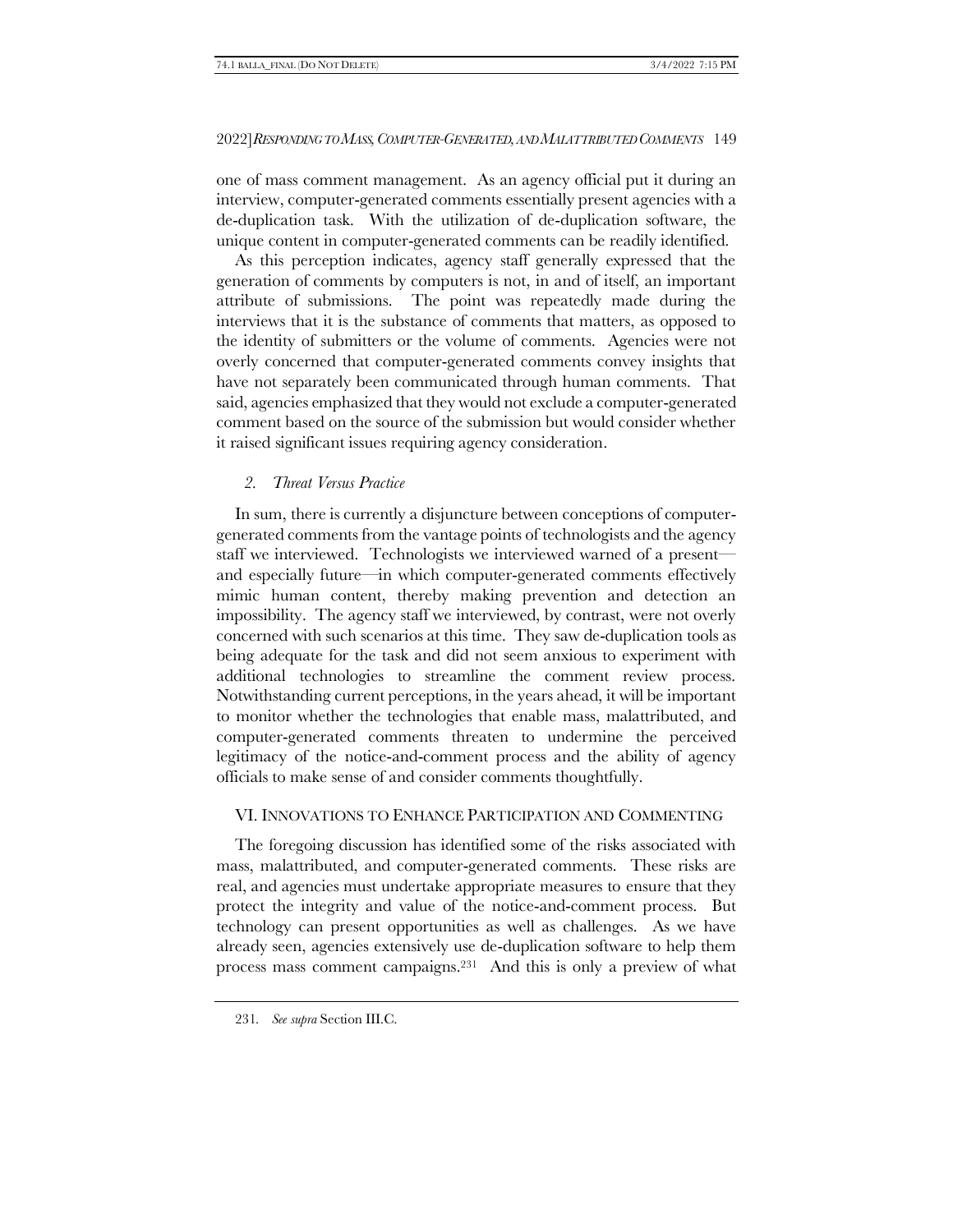agencies can accomplish with newly emerging technologies. This section analyzes how agencies can use technology to respond to comments generally, especially mass comments submitted by either humans or computers. It also considers how agencies might use technology in the future to enhance and supplement the notice-and-comment process, separate from what they might do with respect to mass comments.<sup>232</sup>

#### *A. Summarization Technologies and Enhancing the Value of Public Commenting*

Although our focus has been on mass, malattributed, and computer-generated comments, an additional salient and urgent opportunity for regulators is using new technologies to enhance the process of reviewing public comments.<sup>233</sup>

While our interviews found that agencies are not currently using such tools, affordable technology is on the horizon to help agencies more easily make sense of public comments. This technology will not only save agencies' time, but also assist them to better analyze, spot patterns in, and understand public comments.

NLP techniques can help comment reviewers both summarize and sort comments, helping them to extract the most important substantive information from the comments.234 For example, agencies can use these techniques to identify those parts of comments that bear on questions that are of particular interest to rule-writers, or that contain relevant legal, technical, or operational information.<sup>235</sup>

235. The field of Natural Language Processing (NLP) encompasses a wide range of technologies that use computational tools to convert natural language artifacts into a format that can be processed and analyzed using computational and statistical tools. NLP techniques include de-duping software as well as:

- Flesch-Kincaid Readability: a measure of the difficulty or clarity of written English. The readability score of a text is based on the average number of words per sentence and the average number of syllables per word. Other readability metrics include the Gunning Fog Index and the Spache Index. Jens Frankenreiter & Michael A. Livermore, *Computational Methods in Legal Analysis*, 16 ANN. REV. L. & SOC. SCI. 39, 43 (2020).
- Linguistic Inquiry and Word Count (LIWC): a software application that counts "words in psychology-relevant categories," such as whether words are associated with honesty or deception or track individual thinking styles. Yla R. Tausczik & James W. Pennebaker, *The Psychological Meaning of Words: LIWC and Computerized Text*

<sup>232</sup>*. See generally* Beth Simone Noveck, *The Innovative State*, 150 DAEDALUS, no. 3, 2021, at 121 (exploring how the federal government can use data-processing tools to facilitate diverse citizen engagement while helping agencies interpret collected data).

<sup>233</sup>*. See Fake It Till They Make It*, *supra* not[e 3](#page-2-1) (testimony of Beth Simone Noveck, Professor and Director, The Governance Lab, New York University).

<sup>234</sup>*. See* Livermore, Eidelman & Grom, *supra* note [18](#page-5-1), at 980 (discussing "needle-in-thehaystack" and "forest-for-the-trees" challenges of mass rulemakings).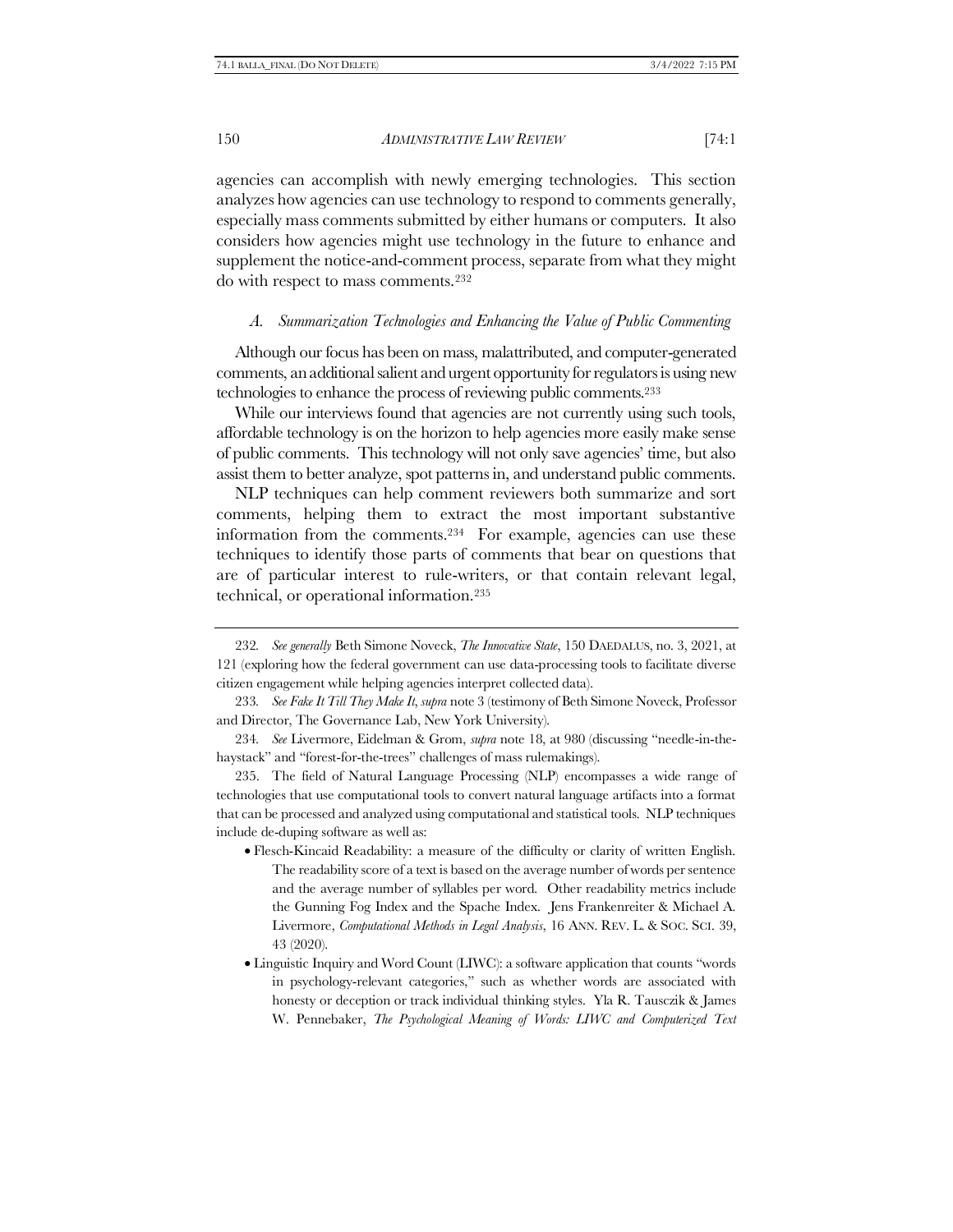While still a challenging task, researchers and entrepreneurs have developed tools for summarization, including shortening and extracting the most relevant portions of documents. One technique agencies can use to sort information is topic modeling. In brief, a topic model is a computational text analysis technique that extracts patterns in the semantic content in a corpus of documents, generating a list of topics (which are distributions over the vocabulary in a corpus) and characterizing every document as a distribution over those topics.236 Topic modeling makes it possible to sort textual information automatically and quickly into semantic categories.

Both Google and Microsoft announced in 2019 that they had built systems capable of summarizing an enormous range of texts, including news, fictional stories, instructions, emails, patents, and legislative bills.237 The MIT Center for

*Analysis Methods*, 29 J. LANGUAGE & SOC. PSYCH. 24, 27 (2010).

- Plagiarism Detection: a technique for detecting similarity in written texts, with the goals of identifying plagiarism or copyright infringement. Frankenreiter & Livermore, *supra* at 44.
- Automated Document Summarization: an application that processes larger texts, or multiple texts, as inputs with the goal of generating summary texts that convey a condensed version of the original input texts*. Id.* at 42–43.
- Sentiment Analysis: a measure of words based on positive or negative valence, as a way to estimate the opinions or attitudes expressed in a written text. Frankenreiter & Livermore, *supra* at 43.
- Topic modeling: a family of computational tools used to discover the latent thematic structure within a collection of documents. *Id.* at 44.
- Word Embeddings: a technique for mapping words or phrases into a vector space that compactly represents semantic content. One technique for generating word embeddings involved "skip-gram" where a model is trained to use a word to predict surrounding words in a document. *Id.*

236. Several sources provide an interested reader with a background in NLP techniques.

*See, e.g.*, Peter Kincaid, Robert P. Fishburne Jr., Richard L. Rogers & Brad S. Chissom, *Derivation of New Readability Formulas (Automated Readability Index, Fog Count, and Flesch Reading Ease Formula) for Navy Enlisted Personnel*, Research Branch Report 8-75 (1975); Adam Feldman, *Opinion Clarity in State and Federal Trial Courts*, *in* LAW AS DATA:TEXT, COMPUTATION, AND THE FUTURE OF LEGAL ANALYSIS 407, 415–18 (Michael A. Livermore & Daniel N. Rockmore eds., 2019); Yla R. Tausczik & James W. Pennebaker, *The Psychological Meaning of Words: LIWC and Computerized Text Analysis Methods*, 29 J. LANGUAGE & SOC. PSYCH. 24 (2010); BING LIU, SENTIMENT ANALYSIS: MINING OPINIONS, SENTIMENTS, AND EMOTIONS (2015); David M. Blei, Andrew Y. Ng & Michael I. Jordon, LATENT DIRICHLET ALLOCATION, 3 J. MACH. LEARNING RES. 993 (2003); Tomas Mikolov, Ilya Sutskever, Kai Chen, Greg Corrado & Jeffrey Dean, *Distributed Representations of Words and Phrases and Their Compositionality*, *in* ADVANCES IN NEURAL INFORMATION PROCESSING SYSTEMS 26, 3136 (2013).

237. Patrick Fernandes, Miltiadis Allamanis & Marc Brockschmidt, *Structured Neural Summarization*, *published at* Int'l Conf. on Learning Representations (Feb. 2019), https://arxiv.org/pdf/1811.01824.pdf; *see also* Peter Liu & Xin Pan, *Text summarization with*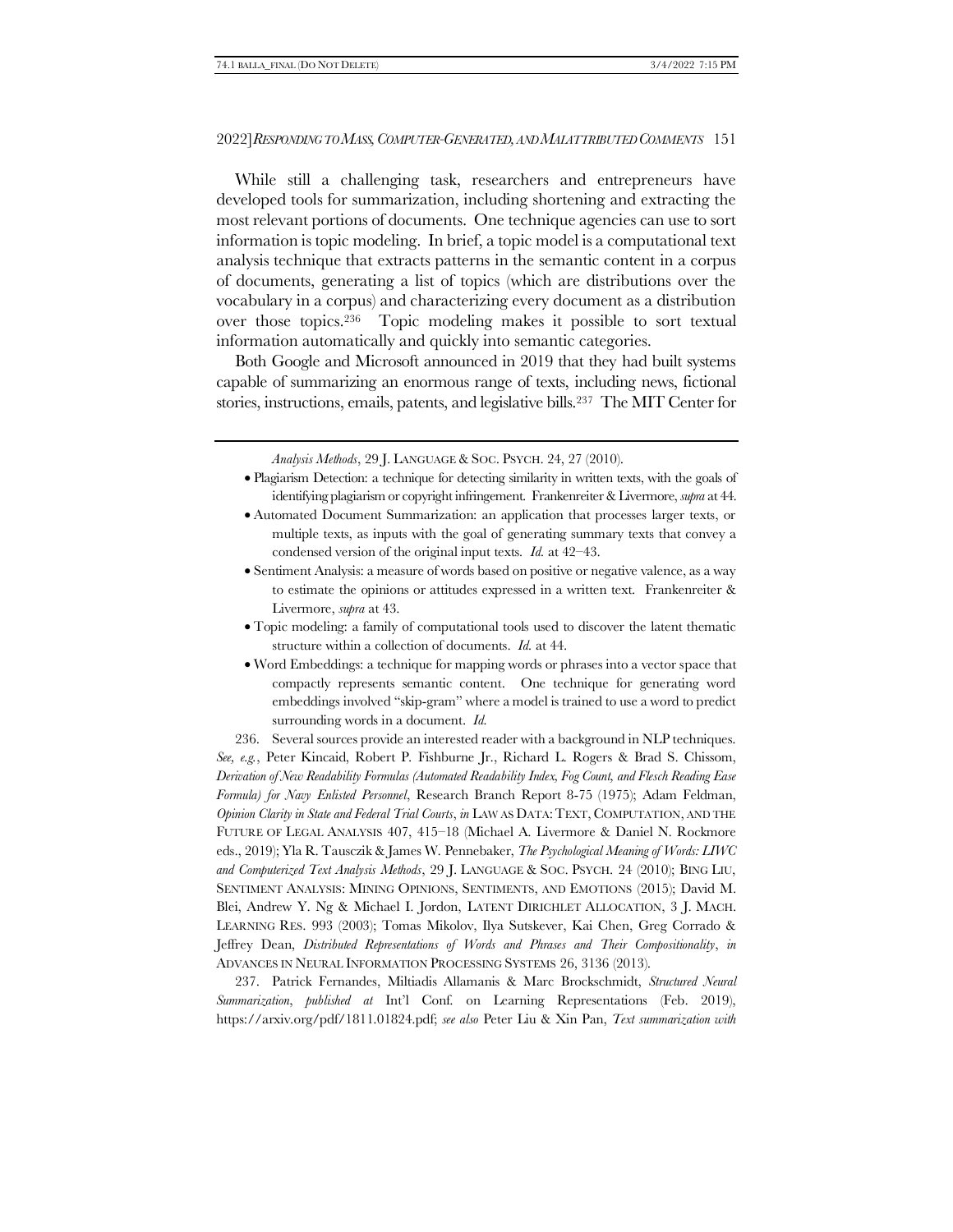Constructive Communication conducted research on large-scale Twitter data sets.238 Its Electome project, for example, extracted semantic content from the entire corpus of Twitter data—billions of tweets—in order to summarize the core political messages of the day and help drive election coverage.<sup>239</sup>

Such summarization and sorting processes sometimes combine automation with human intelligence to make quick work of large data stores and overcome the biases that arise from using automation alone. Journalists took advantage of such tools, for example, when they needed to rapidly sift through the 13.4 million documents that comprised the so-called "Paradise Papers."240 Public institutions have also used natural language data analytical techniques to make sense of social media data. To help the United Nations Children's Fund and other actors craft more effective proimmunization messaging programs, researchers set out to monitor social media networks, including blogging platforms, forums, Facebook, Twitter, Tumblr, and YouTube.241 They sought to analyze prevalent conversation themes according to volume, types of engagement, and demographics; to identify influencers across languages and platforms; and to develop specific recommendations for improving messaging strategies across languages, platforms, and conversation themes.242 The research methodology involved scraping text from conversations on social media platforms in different languages to summarize and analyze them. 243

A State Department project from 2016 shows how agencies might make sense of rulemaking comments using a combination of artificial intelligence and human oversight. To improve its passport application and renewal process, the State Department ran "an online public engagement process to ask people what improvements they wanted," receiving almost 1,000

240*. See* Fabiola Torres López, *How They Did It: Methods and Tools Used to Investigate the Paradise Papers*, GLOB. INVESTIGATIVE JOURNALISM NETWORK (Dec. 4, 2017), https://gijn.org/2017/12/04/paradise-papers/ (describing how data were consolidated to facilitate the collaborative investigation into the papers).

241. STEFAAN G. VERHULST & ANDREW YOUNG, THE POTENTIAL OF SOCIAL MEDIA INTELLIGENCE TO IMPROVE PEOPLE'S LIVES 38, GOVLAB (Sept. 24, 2017), https://datac ollaboratives.org/static/files/social-media-data.pdf.

242*. See id.*

243*. Id. at* 38–39.

*TensorFlow*, GOOGLE AI BLOG (Aug. 24, 2016), https://ai.googleblog.com/2016/08/textsummarization-with-tensorflow.html.

<sup>238.</sup> The Laboratory for Social Machines, which carried out some of this research, was incorporated into the MIT Center for Constructive Communication in 2021. *See* LABORATORY FOR SOCIAL MACHS., MITMEDIA LAB, https://www.media.mit.edu/groups/social-machines/overview/.

<sup>239</sup>*. See* THE ELECTOME, https://www.media.mit.edu/videos/sm-electome-2017-01- 31/ (last visited Feb. 19, 2022).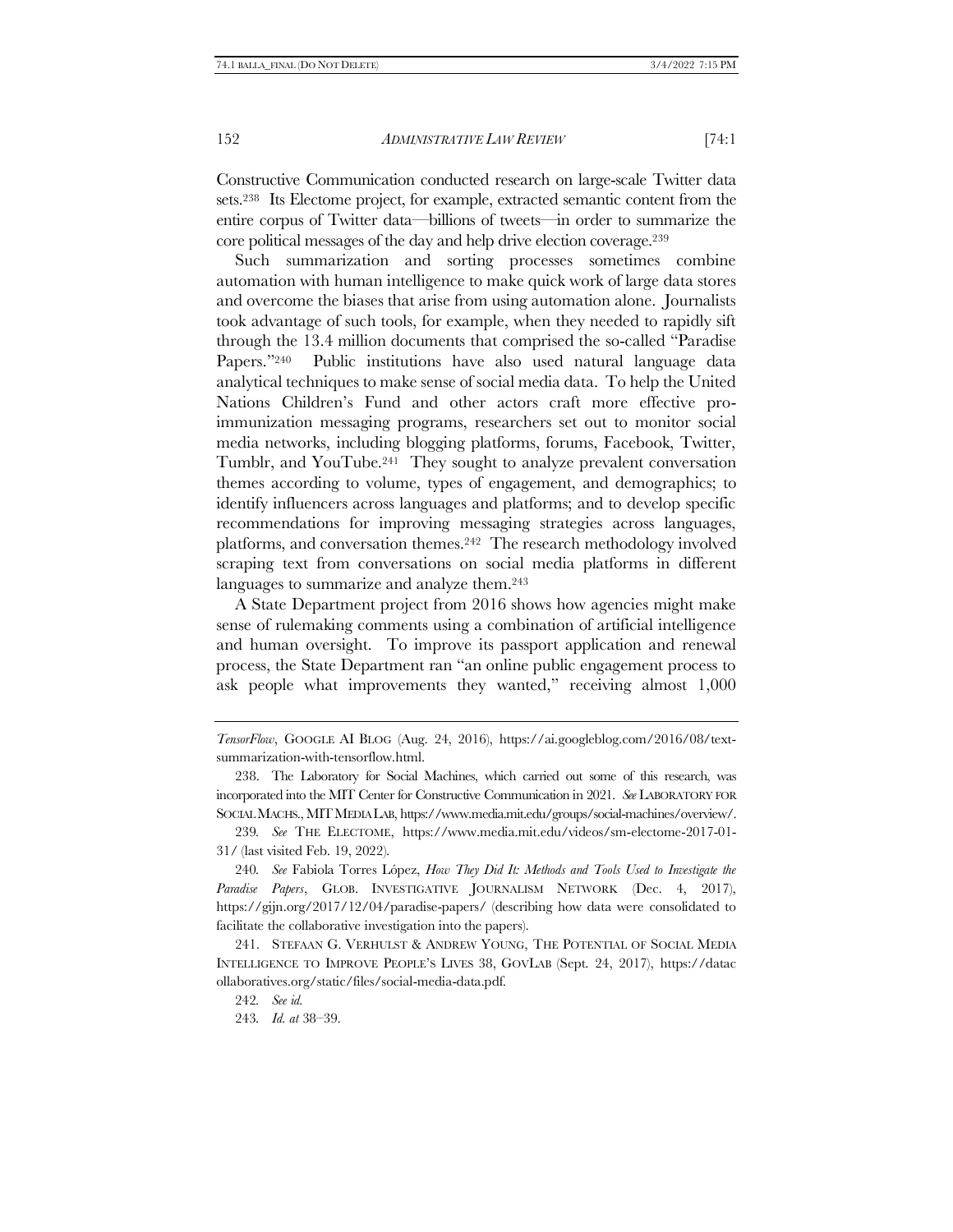suggestions.244 The Department used a third-party software company, which applied a text-mining algorithm to create summaries.245 Later, the Department gave the public an opportunity to review the summaries, "adding accountability but in a way that is efficient."<sup>246</sup> As one of us described before Congress, "[t]he combination of human and machine intelligence made it faster and easier to summarize content than using an algorithm alone."247

To date, application of NLP to public comments in administrative rulemaking has been largely limited to de-duplication. While still under development, more advanced NLP techniques could eventually assist agency personnel in identifying relevant substantive content within comments and summarizing the information presented across a broad spectrum of comments. One of the challenges for deploying summarizing technology in the context of rulemaking is that there is often domain specific language that requires retraining the relevant models. However, for important rulemakings likely to receive a large number of comments, this investment may well be worth it. Furthermore, the addition of human oversight can provide a check on the performance of machine learning applications, making it possible to evaluate and confirm the reliability of new tools for summarization. While NLP tools can be used to augment, rather than replace, human review, the agency staff we interviewed expressed concerns related to how the use of new technologies might interact with their legal obligation to review and respond to comments. This legal uncertainty creates the risk that agencies may innovate slowly. Depending on their risk tolerance, it may prevent them from adopting these technologies at all.

# *B. Innovations in Equitable Participation*

In addition to improving the commenting process ex-post using new technologies, agencies could also explore using complementary platforms and processes—ones already well-honed and tested by other governments to create new opportunities for public engagement. These approaches could help solicit information and expertise from more diverse audiences to complement and supplement the notice-and-comment process. Building on ACUS's earlier work, we conclude our discussion of public participation in rulemaking by looking at several contemporary examples of how governments are enhancing citizen participation using new technology.<sup>248</sup>

<sup>244</sup>*. Fake It Till They Make It*, *supra* note [3,](#page-2-1) at 152 (statement of Beth Simone Noveck, Professor and Director, The Governance Lab, New York University).

<sup>245</sup>*. Id.* at 152–53.

<sup>246.</sup> *Id.* at 153.

<sup>247</sup>*. Id.* at 153.

<sup>248.</sup> As Michael Herz wrote in a 2013 ACUS report: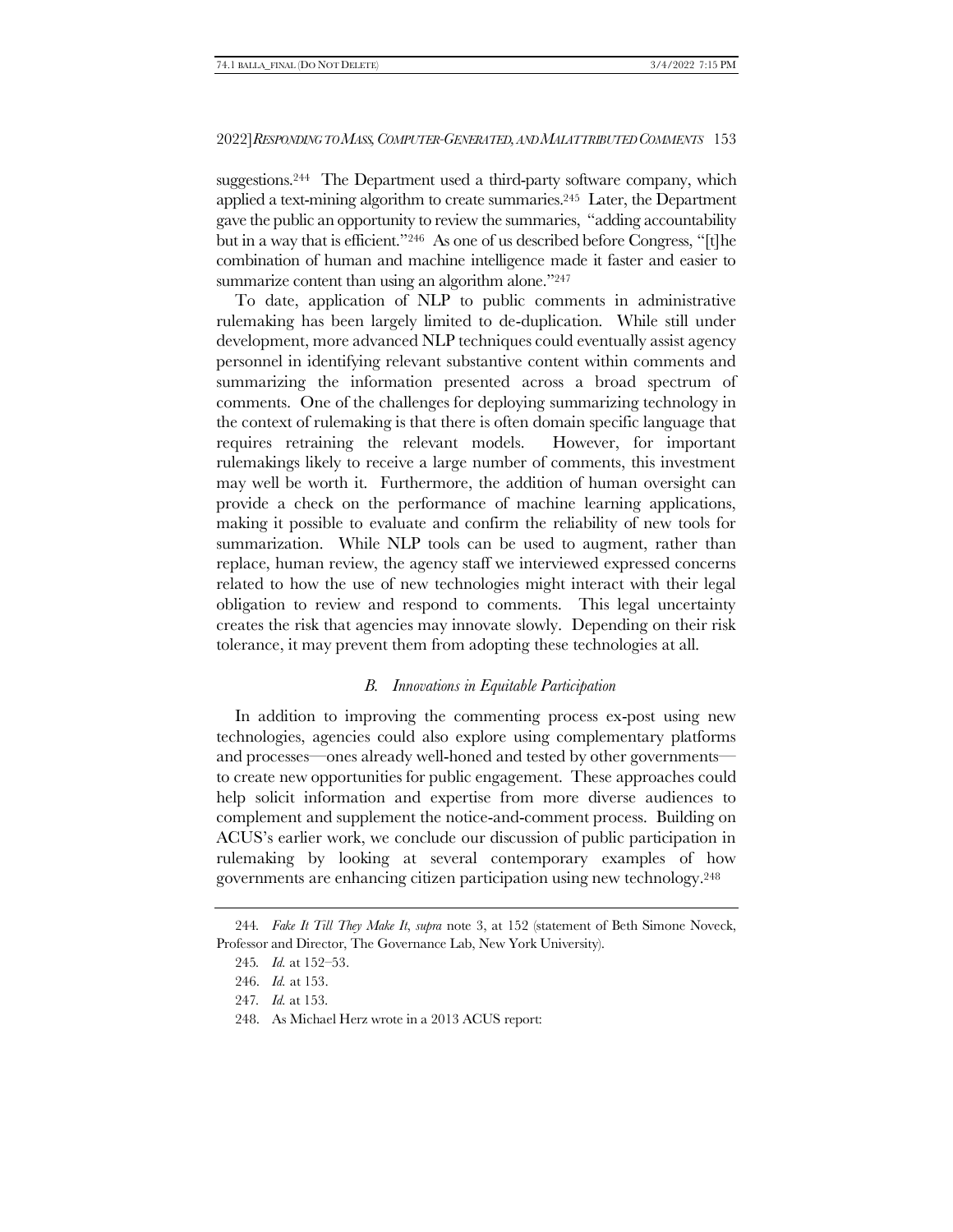Since 2011 with the reauthorization of the America COMPETES Act, 249 a hundred federal agencies have run online challenges via Challenge.gov to tap the intelligence and expertise of the public.250 NASA has regularly used prize-backed challenges to spur crowdsourcing of innovative solutions from the public. The Asteroid Grand Challenge, for example, focused on finding all asteroid threats to human populations.251 Prize-backed challenges require agencies to articulate and define exactly what information they need from the public and provide very transparent and specific criteria for evaluating public submissions. With ten years of experience administering prize-backed challenges, there may be useful insights for federal agencies to draw upon to improve public participation in agency decisionmaking.252 For example, to the extent that addressing a particular regulatory problem hinges on the development of an innovative new method or technology, perhaps prizes could help increase the amount of private-sector development work aimed at those solutions.

[T]he online world in general has come to be increasingly characterized by participatory and dialogic activities, with a move from static, text-based websites to dynamic, multimedia platforms with large amounts of user-generated content. At the heart of this move to "Web 2.0" have been social media, blogs, Twitter, Facebook, YouTube, IdeaScale, wikis, Flickr, Tumblr, and the like. *Outside* the rulemaking setting, federal, state, and local governments have enthusiastically jumped on the social media bandwagon.

MICHAEL HERZ, USING SOCIAL MEDIA IN RULEMAKING: POSSIBILITIES AND BARRIERS 2 (Nov. 21, 2013) (report to Admin. Conf. of the U.S.), https://www.acus.gov/sites/default/fil es/documents/Herz%20Social%20Media%20Final%20Report.pdf.

249*. See* America Creating Opportunities to Meaningfully Promote Excellence in Technology, Education, and Science Reauthorization Act of 2010, Pub. L. No. 111-358, 124 Stat. 3982 (Jan. 4, 2011) (reauthorizing an Act to encourage innovation and research across the United States).

250*. See About Challenge.gov*, CHALLENGE.GOV, https://www.challenge.gov/about (last visited Feb. 19, 2022) ("Challenge.gov . . . is a leading program that supports federal agencies to mature and scale the use of prize competitions in order to advance their missions.").

251*. See Asteroid Grand Challenge*, NASA, https://www.nasa.gov/content/asteroid-grandchallenge (last visited Feb. 19, 2022) (encouraging public engagement in NASA's defense activities).

252. Challenge.gov is one example of institutionalized public engagement or what is sometimes referred to as "CrowdLaw," namely the use of technology to engage the public in law, rule, or policymaking. It is the idea that public institutions work better when they increase citizen engagement by using new technologies to obtain diverse sources of information, insight and expertise at each stage of the law and policymaking cycle to improve the quality as well as the legitimacy of the resulting laws, regulations, and policies, especially by engaging with underrepresented communities. *See* Victòria Alsina & José Luis Martí, *The Birth of the CrowdLaw Movement: Tech-Based Citizen Participation, Legitimacy and the Quality of Lawmaking*, 40 ANALYSE & KRITIK 337, 337–38 (2018) (introducing the concept of CrowdLaw). CrowdLaw does not describe one form of participation. Rather, it describes a variety of different methods, tools and platforms that institutions use.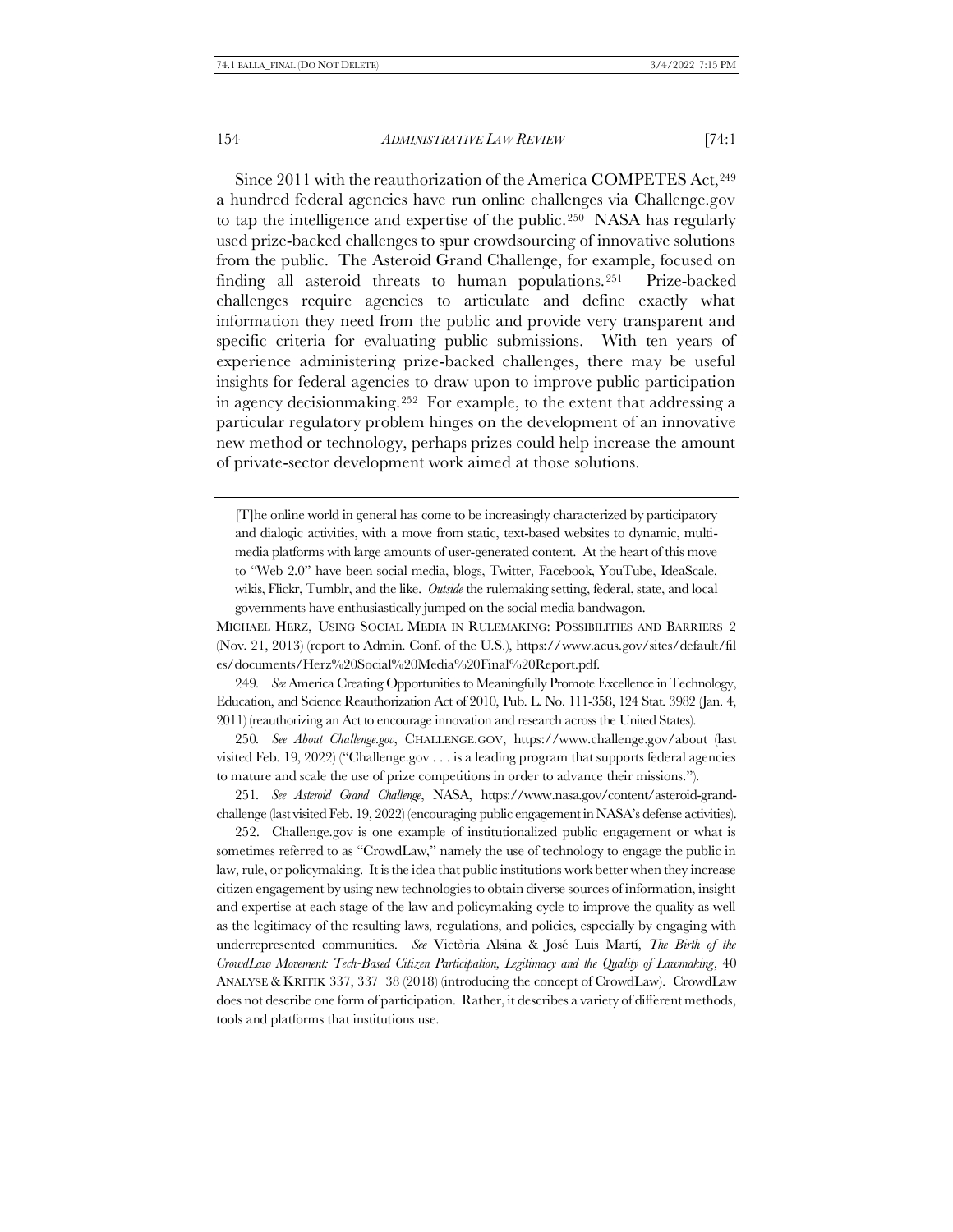Expert sourcing, where officials crowdsource expert advice, is one example of how government bodies are implementing more citizen engagement. The Federation of American Scientists' Congressional Science Policy Initiative invites hundreds of scientists to help draft questions for Members of Congress to ask of committee witnesses.253 Such crowdsourcing, facilitated by new technology, helps beleaguered staffers write more informed questions. The Governance Lab at New York University uses videoconferencing to help coordinate online dialogues among experts to advise government officials on a variety of topics.254 In Fall 2020, for example, the Governance Lab ran six deliberative sessions at the behest of seven governments in Latin America to help them develop implementable strategies for responding to specific public health challenges.<sup>255</sup>

Relatedly, some jurisdictions have used online collaborative drafting processes and platforms to write policies and rules *with* the public, especially with expert members of the public. Instead of an advisory committee or hearing with a handful of experts or writing rules entirely behind closed doors, online collaborative annotation makes it possible to hear from a broader and deeper range of experts and to focus their participation on specific comments on a document. In 2018, the German government used an annotation platform to "expert source" feedback on its draft artificial intelligence policy. By putting the draft on Hypothes.is, a free and opensource annotation tool, the German Chancellor's Office, working in collaboration with Harvard University's Berkman Center for Internet and Society, was able to solicit the input of global legal, technology, and policy experts. Using an annotation platform also made it possible for people to see one another's feedback, instead of a series of disconnected comments. One could envision an agency using collaborative annotation to invite experts to annotate and comment on the text of a draft rule.

255*. See Smarter Crowdsourcing: Coronavirus*, SMARTER CROWDSOURCING, https://coronavirus.smartercrowdsourcing.org (last visited Feb. 19, 2022); *see also The GovLab and the IDB Bring Innovative Ideas to Latin American Government Officials*, IDB NEWS (Sept. 30, 2020), https://www.iadb.org/en/news/govlab-and-idb-bring-innovativeideas-latin-american-government-officials.

<sup>253.</sup> CONGRESSIONAL SCIENCE POLICY INITIATIVE, https://fas.org/congressionalscience-policy-initiative/ (last visited Feb. 19, 2022).

<sup>254</sup>*. See, e.g.*, *NYU Tandon's Governance Lab Joins Virtual Discussion with Congressional Subcommittee on Modernizing Congress*, N.Y.U. TANDON SCH. OF ENG'G (May 11, 2020), https://engineering.nyu.edu/news/nyu-tandons-governance-lab-joins-virtualdiscussion-congressional-subcommittee-modernizing (explaining how different governments adapted to virtual videoconferencing forums like Microsoft Teams and Cisco WebEx to communicate and strategize on effective policies and regulations in the early stages of the COVID-19 pandemic).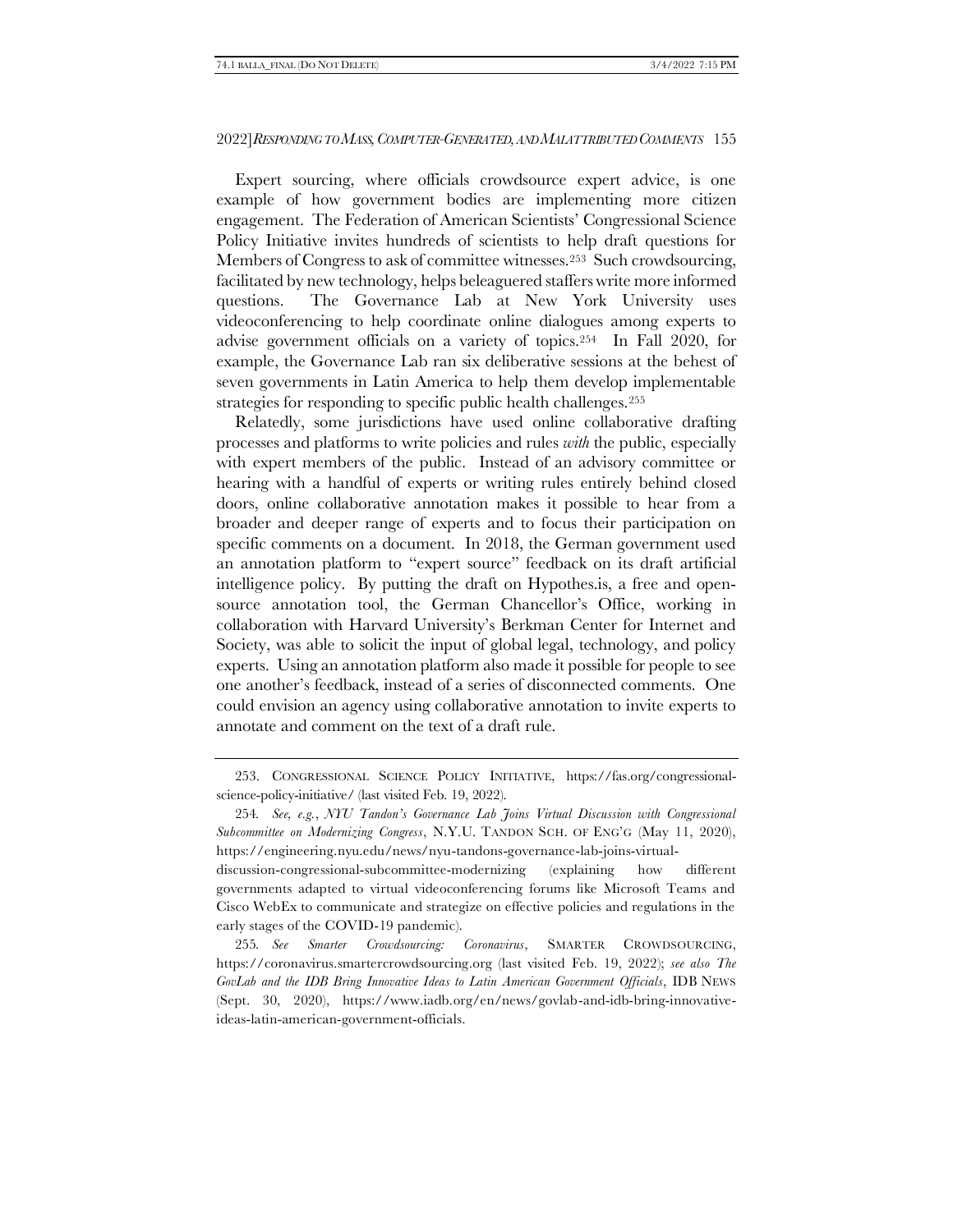Governments are experimenting with the use of random samples of members of the public as a mechanism to obtain more legitimate forms of participation. New technology is making it easier to assemble these representative samples of citizens, known as mini-publics,<sup>256</sup> to weigh in on a governing process. Small groups are known as citizen juries while larger random samples are called citizen assemblies. For example, in the Brussels-Capitol region, a random sample of citizen representatives serves on each parliamentary committee.<sup>257</sup> Citizens ask questions and provide advice.<sup>258</sup> These processes could also be designed to elicit expertise and know-how relevant to agency decisionmakers.

Similarly, some have suggested ideas such as administrative agencies empaneling a thousand randomly selected citizens to provide oversight over agency decisionmaking.259 A variation on this idea would use citizen juries to solicit information on agency agenda-setting and priorities,<sup>260</sup> providing the citizen jurors with background materials generated by deliberative polling before their discussions.261 Alternatively, the agency could convene a demographically representative group of citizens to consider a particular issue, and it would then carefully consider their preferred approach.

Finally, instead of selecting a random sample, other institutions have relied on self-selected participation using a variety of tools. In month-long online exercises known as "Evidence Checks," UK parliamentary committees invite experts, stakeholders, and members of the public to comment on the validity of evidence on which a policy is based.262 The process begins when

260. BETH SIMONE NOVECK, SMART CITIZENS, SMARTER STATE: THE TECHNOLOGIES OF EXPERTISE AND THE FUTURE OF GOVERNING 220–21 (2015).

261*. See* Reeve T. Bull, *Making the Administrative State "Safe for Democracy": A Theoretical and Practical Analysis of Citizen Participation in Agency Decisionmaking*, 65 ADMIN. L. REV. 611, 640, 644 (2013) (describing the process by which the group would arrive at a recommendation: they would receive materials in advance, review the materials prior to a formal meeting, debate the issues over a period of several weeks or months, and reach a consensus or otherwise vote upon a recommendation).

262*. See UK Parliament Evidence Checks*, NESTA, https://www.nesta.org.uk/feature/sixpioneers-digital-democracy/uk-parliament-evidence-checks (last visited Feb. 19, 2022).

<sup>256.</sup> Claudia Chwalisz, *A New Wave of Deliberative Democracy*, CARNEGIE EUR. (Nov. 26, 2019), https://carnegieeurope.eu/2019/11/26/new-wave-of-deliberative-democracy-pub-80422.

<sup>257</sup>*. Belgian Sortition Models: Institutionalizing Deliberative Democracy*, CROWDLAW FOR CONGRESS, https://congress.crowd.law/case-belgian-sortition-models.html (last visited Feb. 19, 2022).

<sup>258</sup>*. Id.* 

<sup>259.</sup> *See* David R. Arkush, *Direct Republicanism in the Administrative Process*, 81 GEO. WASH. L. REV. 1458, 1462–63, 1494 (2013) (outlining a "practicable" model of direct republicanism in the administrative process which imagines a system of "direct" citizen engagement in decisionmaking, beyond simply creating a space for citizens to express their views).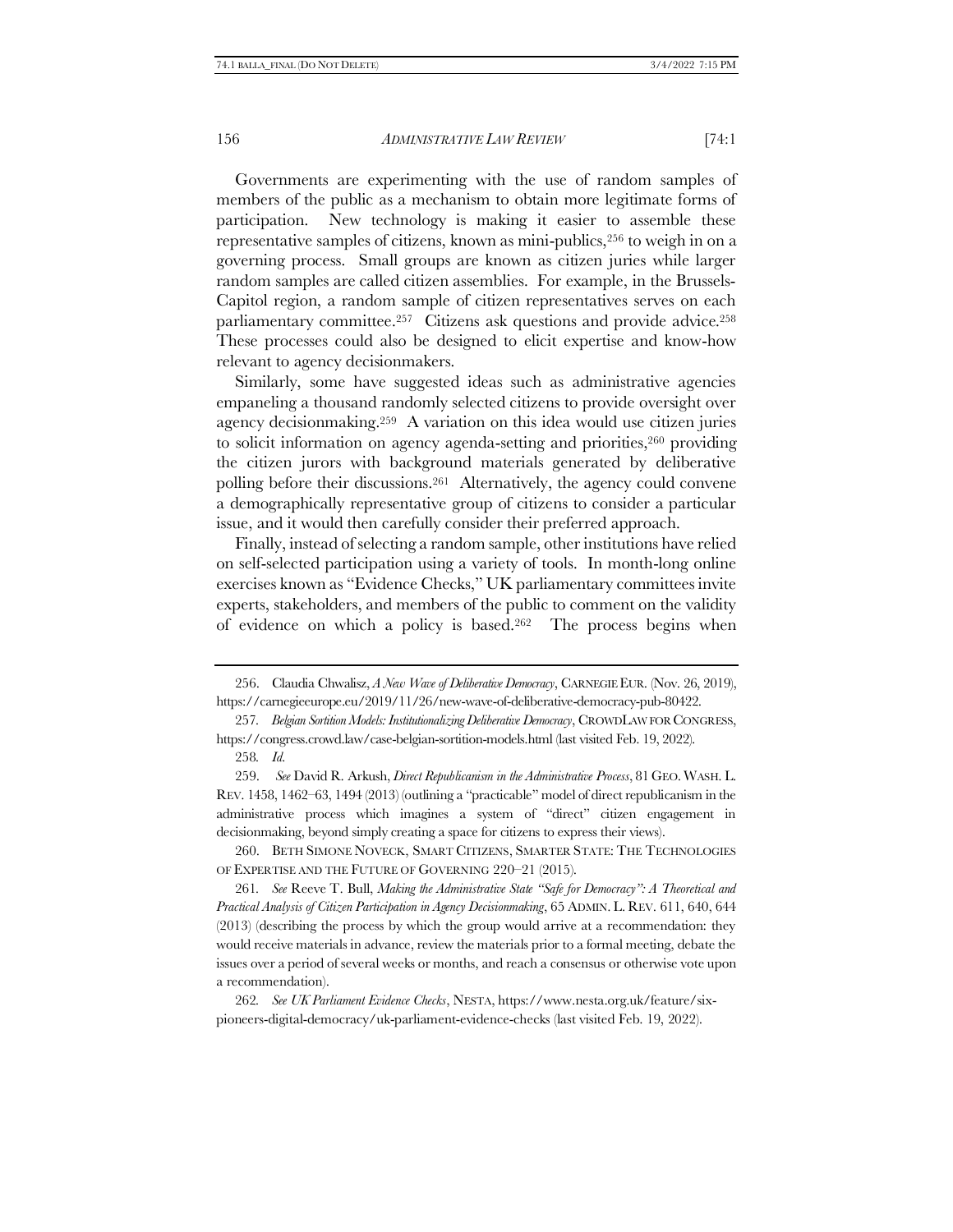government departments supply information to their respective committees about an issue. Each committee publishes the information on a parliament.uk web page, and it is scrutinized by a wider pool of invitees. The committee also presents specific questions and problems that it would like participants to address. In contrast to a representative sample, this process allows a group of people with relevant experience and expertise to identify gaps in research that require further review.<sup>263</sup>

Another example of self-selected participation was initiated by the New Jersey Department of Education in March 2021 when that agency invited students, parents, and educators across the state to help inform the Department's policymaking by responding to questions via All Our Ideas, a free platform developed at Princeton University.264 All Our Ideas has hosted over 10,000 wiki surveys. <sup>265</sup> The owner of the consultation uses the platform to write a series of statements that are then randomly presented to the participant. People select the response they prefer (or "I can't decide" as a third answer) or they may submit their own response. As people are repeatedly selecting between two randomly generated options, it is a faster and easier mechanism for responding to a series of questions. This so-called "wiki survey" method of showing people two pieces of information and having them choose between them and/or submit a new item offers efficiency benefits over open-ended commenting and can be designed to draw on participant expertise.<sup>266</sup>

#### <span id="page-62-0"></span>**CONCLUSION**

Exactly half a century ago, ACUS adopted a recommendation entitled *Public Participation in Administrative Hearings*. <sup>267</sup> The project report underlying

<sup>263</sup>*. See id.*

<sup>264</sup>*. See Fake It Till They Make It*, *supra* not[e 3,](#page-2-1) at 26–29 (testimony of Beth Simone Noveck, Professor and Director, The Governance Lab, New York University).

<sup>265.</sup> MATTHEW SALGANIK, BIT BY BIT: SOCIAL RESEARCH IN THE DIGITAL AGE 113–14 (Princeton Univ. Press, 2017).

<sup>266</sup>*. Id.*

<sup>267.</sup> ADMIN. CONF. OF THE U.S., RECOMMENDATION 71-6, PUBLIC PARTICIPATION IN ADMINISTRATIVE HEARINGS (1971), https://www.acus.gov/recommendation/publicparticipation-administrative-hearings [hereinafter ACUS Recommendation 71-6]. Three years before, ACUS had recommended federal funding of a "People's Counsel" that would "represent the interests of the poor in all Federal administrative rulemaking substantially affecting the poor." ADMIN. CONF. OF THE U.S., RECOMMENDATION 68-5, REPRESENTATION OF THE POOR IN AGENCY RULEMAKING OF DIRECT CONSEQUENCE TO THEM ¶ B.4 (1968), https://www.acus.gov/recommendation/representation-poor-agencyrulemaking-direct-consequence-them. *See generally* Arthur Bonfield, *Representation of the Poor in Federal Rulemaking*, 67 MICH. L. REV. 511, 530–45 (1969) (arguing for such a "Poor People's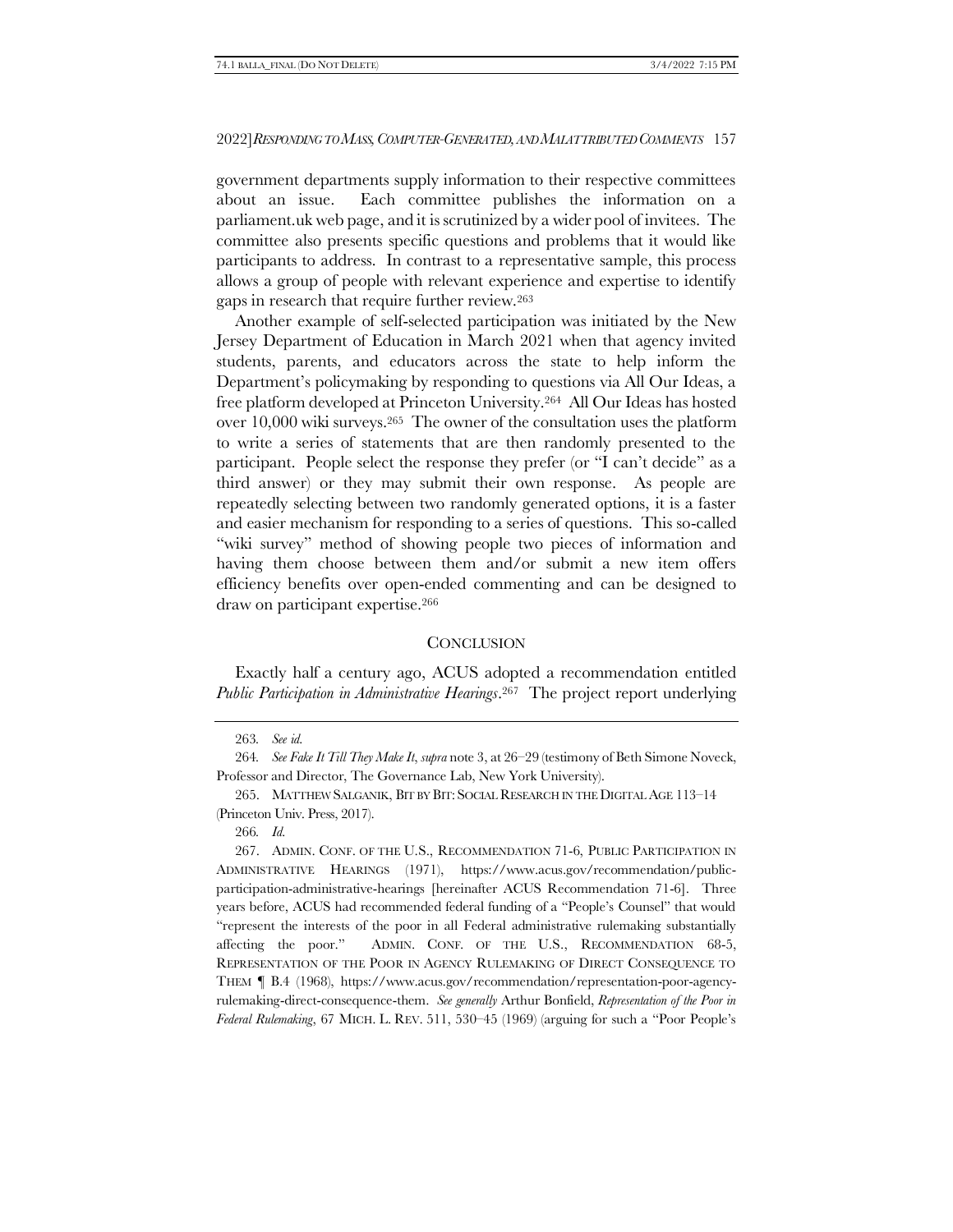the recommendation was written by the then-chair of ACUS, Professor Roger Cramton. Cramton's report, later published in the *Georgetown Law Journal*, broadly endorsed increased public participation in the administrative process generally, and rulemaking in particular.268 Reflecting the times, the report and the recommendation gave more attention to formal proceedings than to notice-and-comment rulemaking. Nonetheless, the recommendation that agencies make affirmative efforts to increase "meaningful and effective" public participation specifically included informal rulemaking.269 While emphasizing the need for broader participation, the recommendation also expressed concern that "public participation in agency proceedings should neither frustrate an agency's control of the allocation of its resources nor unduly complicate and delay its proceedings."<sup>270</sup>

Because of technological developments that no one foresaw decades ago, opportunities for participation have vastly increased. As in so many settings, however, these technological gains have not been an unmitigated good. Throughout the cybersphere, the stunning increases in the availability of information, the rapidity and ease of communication, and the transparency of more and more aspects of everyday activity have also created new vulnerabilities. Notice-and-comment rulemaking is no exception.

This Article has examined three phenomena of contemporary rulemaking that are examples of how the online process has facilitated forms of commenting that can clog or perhaps undermine the rulemaking process. When the three are combined—when an agency receives millions of similar comments written and submitted by bots that purport to come from individuals

269. ACUS Recommendation 71-6, *supra* note [267,](#page-62-0) at Recommendation A.1. The key provision reads:

Agencies engaging in notice-and-comment rulemaking should, to the extent feasible: (a) make available documents, materials and public submissions upon which the proposed rule is based; (b) invite the presentation of all views so that the agency may be apprised of any relevant consideration before formulating policy; (c) develop effective means of providing notice to the affected public and to groups likely to possess useful information; and (d) if there is a hearing, allocate time fairly among all participants.

*Id.* ¶A.1.

270*. Id.* at preamble.

Counsel" and other efforts to ensure that poor people's interests are heard in rulemakings, though not through direct participation by the affected persons themselves).

<sup>268.</sup> Roger C. Cramton, *The Why, Where and How of Broadened Public Participation in the Administrative Process*, 60 GEO.L.J. 525, 526–27 (1972). As Cramton saw it, agency policies generally failed adequately to consider public needs and the public interest. *See id* at 525. The problem was not that agencies were unresponsive; rather, it was that they were responsive only to the inputs they received, which were narrow. *See id.* at 525, 528–30. The solution, therefore, was to expose agencies to a broader range of inputs, interests, and information. *See id* at 528–31.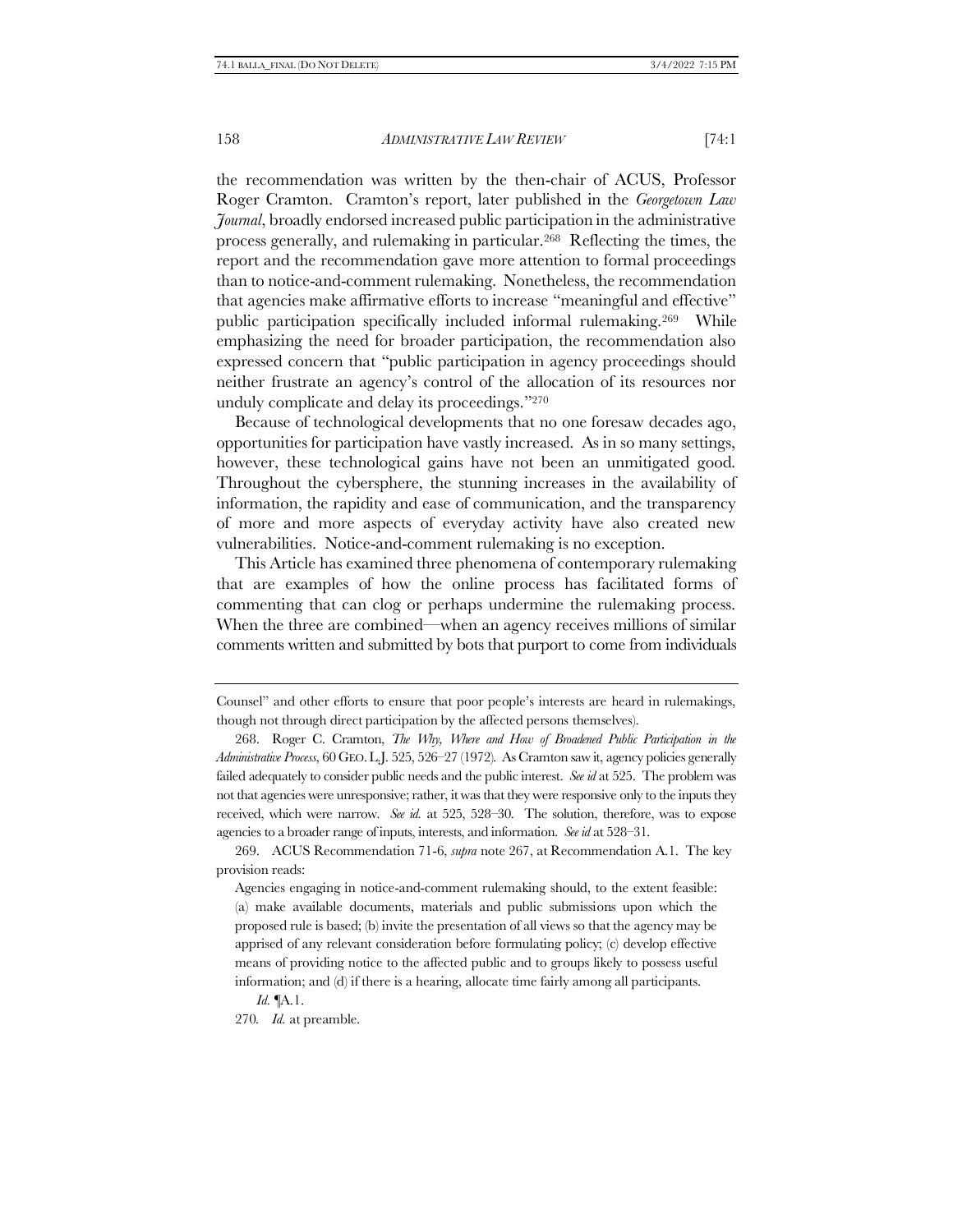who had nothing to do with them—something is clearly amiss. Such an avalanche of problematic submissions may mislead, distract, or overwhelm the agency, which in turn raises serious concerns about the real and perceived legitimacy of the outcome of the rulemaking. The FCC's 2017 net neutrality rulemaking, which received widespread media attention, stands as the most prominent example of a rulemaking that struggled with this issue.<sup>271</sup>

But that particular rulemaking is so well-known because it was unique; it was an unmatched perfect storm of mass, computer-generated, and malattributed comments. And even in that case, it does not appear that the agency was misled or reached a different conclusion than it would have had the notice-and-comment process not been so anarchic. Furthermore, focusing on the net neutrality rulemaking and thus lumping these three types of comments together ignores the distinct characteristics of each. For example, mass comments pose management challenges but do not threaten the legitimacy of the process; malattributed comments pose a threat (albeit a small one) of harm not to the rulemaking process but to third parties; computer-generated comments are not problematic per se but may pose issues if they are misleading; and so on.

There is no legal objection to the public's ability to submit mass comments to agencies, and even malattributed and computer-generated comments do not violate the law except in extreme circumstances. The solution here is likely not criminal prosecution, setting aside any rule that emerges from a docket that contains these comments, or broad prohibitions on forms of participation. Agencies should respond to mass, malattributed, and computer-generated comments not with referrals to the Department of Justice but in two more modest ways. First, they should develop and publicize policies that will encourage helpful comments and discourage or prohibit misleading ones. Second, just as the response to problematic speech is more speech,<sup>272</sup> the response to abuses of new technologies rests on more technology. Agencies should take advantage of the many software tools that are increasingly available to screen, sort, de-duplicate, summarize, and digest submissions. Finally, it is likely that the particular pathologies of the moment on which this Article focuses will fade as agencies learn to gather public input through mechanisms using methods in addition to the submission of

<sup>271</sup>*. See* Brian Fung, *FCC Net Neutrality Process 'Corrupted' by Fake Comments and Vanishing Consumer Complaints, Officials Say*, WASH. POST (Nov. 24, 2017), https://www.washingtonp ost.com/news/the-switch/wp/2017/11/24/fcc-net-neutrality-process-corrupted-by-fakecomments-and-vanishing-consumer-complaints-officials-say/.

<sup>272</sup>*. See* Whitney v. California, 274 U.S. 357, 377 (1927) (Brandeis, J., concurring) ("If there be time to expose through discussion the falsehoods and fallacies, to avert the evil by the processes of education, the remedy to be applied is more speech, not enforced silence.").